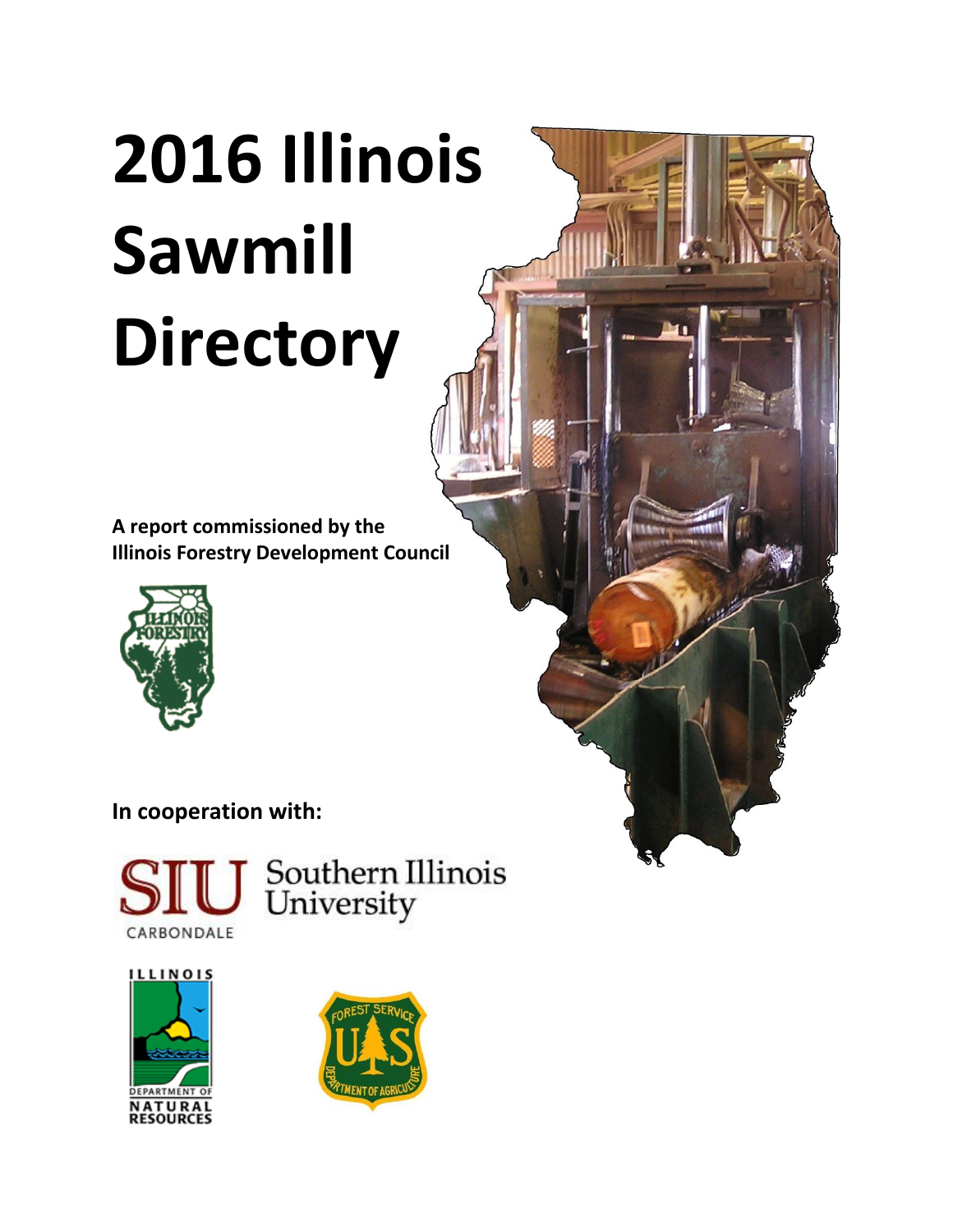Forestry and forest products businesses and industry are economically important for Illinois representing 10s of billions of dollars from forestry, wood and forest product manufacturing and industry annually. In a recent analysis funded by the Illinois Forestry Development Council, forest economists Drs. James Henderson and Ian Munn estimated that milling of the solid wood and primary processing of solid wood alone provides 18,316 full time jobs and a total industry output of \$2.59 Billion to the Illinois economy. In addition to solid wood processing, the logging industry also provides an additional 1,190 jobs and \$122 Million in total industry output in Illinois. The goal of this project was to provide some useful insight into the current state of this sawmill industry in Illinois, as well as update the Illinois Sawmill Directory. This document was last published in 2005, near the peak of the US housing bubble and prior to the Great Recession.

A brief survey including contact information, sawmill type, capacity, species processed and origin, products, and ability or willingness to produce urban wood was sent to 157 sawmills included in the 2005 Illinois Sawmill Directory in December of 2012. Additional surveys were mailed again in January 2013 to sawmills that did not respond to the initial survey. Sawmills that did not complete and return a survey were followed up with phone calls and/or emails.

The directory includes over 70 sawmills are dispersed throughout Illinois, however the larger sawmills are concentrated in the southern portion of the state (Figure 1). Capacity size of the sawmills varies, ranging from individuals or small businesses processing less than 1,000 bd ft/ day to large commercial operations processing greater than 16,000 bd ft/ day (Figure 1). About two thirds of the sawmills use a band saw while the remaining use a circular saw, although about 10% of the sawmills have both mill types. There appears to be no relationship between sawmill size and mill type. Nearly all of the sawmills process primarily hardwoods, the most common of which is white and red oak, walnut, black cherry, and maple. Less than 5% of the sawmills process softwoods. The furthest reported procurement radius was 200 miles, with an average radius of 60 miles. Lumber, railroad ties, and mine timbers are the most common products produced. Custom sawing is more common for sawmills producing < 8,000 bd ft/ day. These sawmills are also more willing to process wood from urban areas.

Since the directory was last published in 2005, 75 sawmills (nearly 50%) have closed across the state. Eleven of these sawmills had a production of greater than 8,000 bd ft/ day, while the remaining sawmills were smaller in size (Figure 2). Eighteen sawmills are currently idle, all of which historically produced less 4,000 bd ft/ day. Many of the closed or idle sawmills cited retirement, lack of business, or state of the economy as reasons for closing (even temporarily).

Information for this directory was originally compiled by Dr. Eric Holzmueller & Nicole Jensen, Department Forestry, Southern Illinois University @Carbondale 2012-2103 and updated by P. Deizman, DNR Forestry in 2016. The e-directory is available at: http://mypage.siu.edu/eholzmue/index\_files/ilsawmill.htm. An effort was made to contact all sawmills in Illinois, however not all sawmills completed a survey or wished to be included in the directory. We apologize for any errors or omissions and corrections should be addressed to Illinois DNR Forestry or Paul Deizman at 217-782-3376 or [paul.deizman@illinois.gov.](mailto:paul.deizman@illinois.gov)

**Using this Directory:** Sawmills are listed in alphabetical order. This list includes sawmills that are open and idle (as indicated by \*\*). A list of open and idle sawmills by county is available on pages 3 & 4. A statewide map of all open sawmills is available on page 5. Sawmills closed since 2005 are on page 6.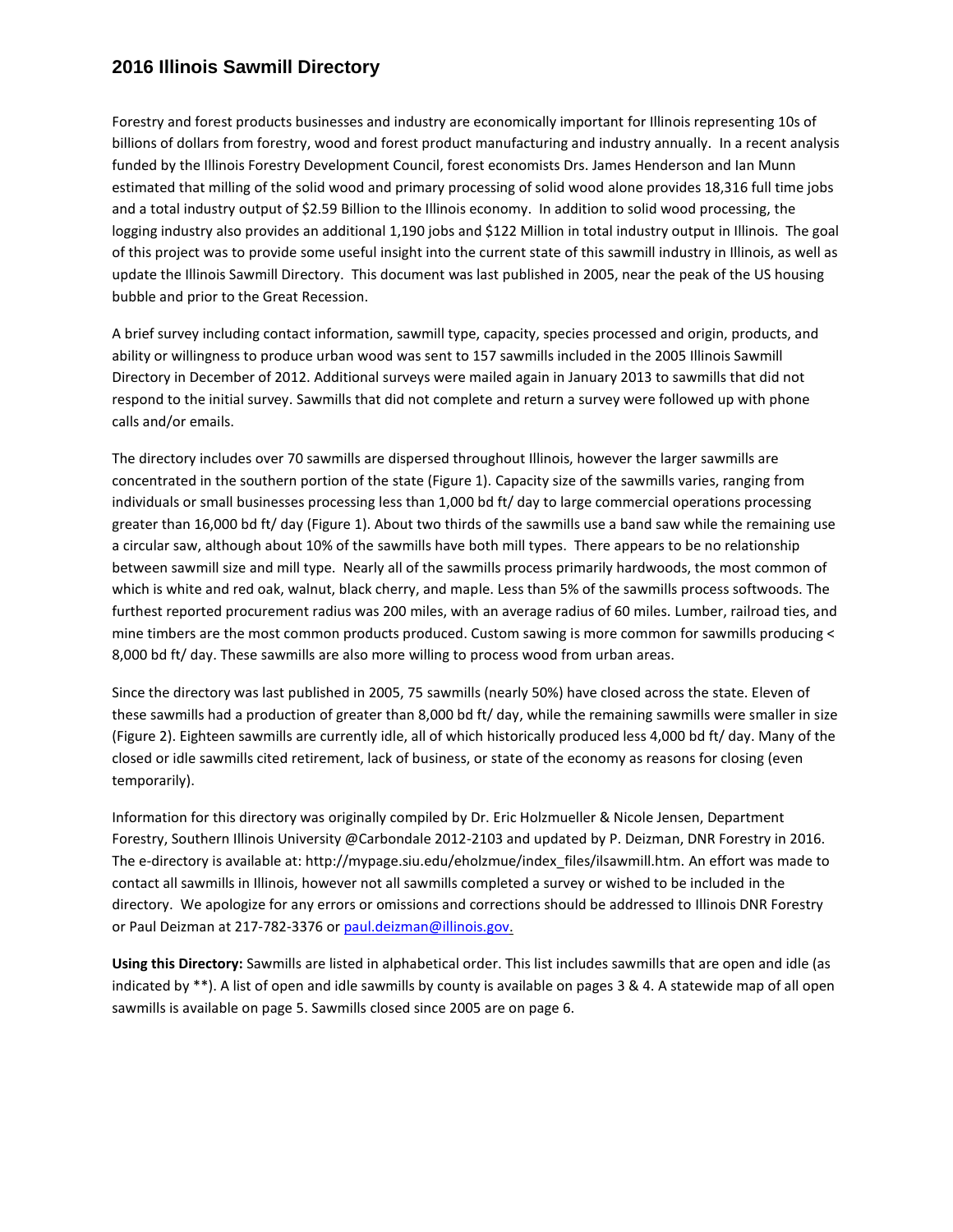# **List of Sawmills by County**

| County            | Name of Sawmill                      | Page Number     |
|-------------------|--------------------------------------|-----------------|
| <b>Bureau</b>     | Podolak Enterprises**                | 25              |
|                   | Strader Sawmilling**                 | 27              |
| <b>Carroll</b>    | Old Mill**                           | 25              |
| <b>Clark</b>      | <b>Forestech Wood Products</b>       | 14              |
| <b>Clay</b>       | <b>Gould's Custom Woodworking</b>    | 15              |
| <b>Clinton</b>    | Simonton Hardwood Lumber             | 27              |
|                   | <b>Kalmer Lumber</b>                 | 19              |
| <b>Coles</b>      | Edgewood Industries**                | 12              |
| <b>Cook</b>       | <b>Best Cabinets</b>                 | $\overline{8}$  |
|                   | Horigan Urban Products               | $\overline{17}$ |
| <b>Cumberland</b> | Shupe's Woodworks & Sawmill          | 27              |
| <b>DeKalb</b>     | <b>Kirkland Sawmill</b>              | 20              |
| <b>DuPage</b>     | Carsten's Millwork & Reclamation     | 10              |
|                   | Ellis Custom Sawing & Woodworking    | 13              |
|                   | <b>Meyers Woodworking</b>            | 23              |
| Effingham         | <b>Suckow Sawmill</b>                | 28              |
|                   | <b>Unkraut Custom Sawing</b>         | 29              |
|                   | Willenborg Wood & Lumber             | 30              |
| <b>Fayette</b>    | <b>G.L. Beaumont Lumber</b>          | 15              |
| <b>Franklin</b>   | Kniffen Brothers Sawmill             | 20              |
|                   | <b>Malone Sawmill</b>                | 22              |
|                   | Twin Mills Timber & Tie Company      | 29              |
| <b>Fulton</b>     | <b>Copperas Creek Sawyer Service</b> | $\overline{11}$ |
|                   | Corsaw Hardwood Lumber               | 11              |
| <b>Gallatin</b>   | <b>Wenzel Lumber Company</b>         | 30              |
| Grundy            | Daly Wood Products                   |                 |
|                   |                                      |                 |
| <b>Henry</b>      | Ericson Log & Lumber                 | 14              |
|                   | Mille's Sawmill**                    | 23              |
|                   | <b>Quad City Hardwoods</b>           | 25              |
| <b>Jackson</b>    | <b>Alstat Wood Products</b>          | $\overline{7}$  |
|                   | Nature's Creation                    | 24              |
| <b>Jasper</b>     | Ferguson Wood Products**             | 14              |
|                   | <b>Kraus Farms</b>                   | 21              |
| <b>Jersey</b>     | Dan Bechtold                         | 12              |
| <b>Jo Daviess</b> | <b>Acorn Acres</b>                   | $\overline{7}$  |
|                   | <b>Eldon Carroll</b>                 | 13              |
|                   | Lee Freelund**                       | 22              |
| <b>Kankakee</b>   | <b>Schultz Construction**</b>        | 26              |
| Kendall           | Nicholson Logging & Lumber           | 24              |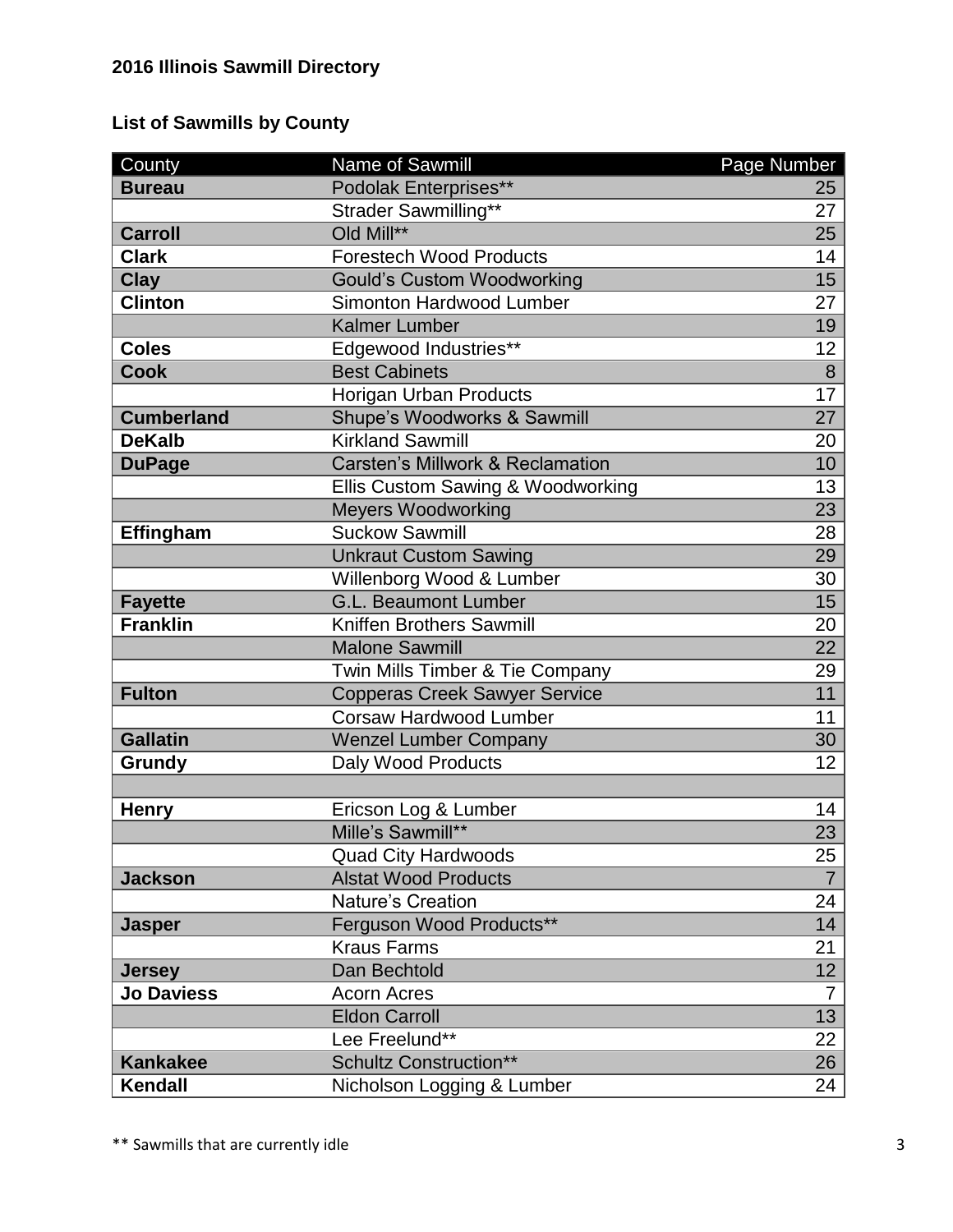|  |  | <b>List of Sawmills by County cont.</b> |  |  |  |
|--|--|-----------------------------------------|--|--|--|
|--|--|-----------------------------------------|--|--|--|

| County             | Name of Sawmill                  | Page Number     |
|--------------------|----------------------------------|-----------------|
| <b>Knox</b>        | <b>Trillium Dell Timberworks</b> | 29              |
| Lake               | G.H. Woodworking & Sawmill       | 15              |
|                    | <b>Russell Mill</b>              | 28              |
| <b>LaSalle</b>     | Wood-N-U                         | 31              |
| Logan              | <b>Edward Tibbs**</b>            | 13              |
| <b>Macon</b>       | <b>Autumn Mill</b>               | $\overline{7}$  |
| <b>Macoupin</b>    | <b>Rothenbach Farms</b>          | 26              |
| <b>Marion</b>      | <b>Burks Hardwood Lumber</b>     | 9               |
|                    | <b>Keith Bailey Sawmill</b>      | 19              |
| <b>Mason</b>       | J&R Goods from the Woods**       | 17              |
| <b>McDonough</b>   | <b>Jeff Hudgens</b>              | 18              |
|                    | Ken Vancil**                     | 20              |
| <b>McHenry</b>     | <b>Basten Enterprises</b>        | $\overline{8}$  |
| <b>Perry</b>       | Tree-O-Lumber                    | 28              |
| <b>Pike</b>        | <b>Blue Creek Timber</b>         | 8               |
| Randolph           | <b>Harlan Wesbecher</b>          | 16              |
| <b>Richland</b>    | <b>Hites Hardwood</b>            | 16              |
| <b>Rock Island</b> | <b>Native Woods</b>              | 24              |
| <b>Saline</b>      | <b>Coal Ridge Lumber</b>         | 10              |
|                    | <b>Herring Industries</b>        | 16              |
|                    | <b>Land of Lincoln Lumber</b>    | 21              |
| Sangamon           | Jefferies Orchard Sawmill**      | 18              |
| <b>Stephenson</b>  | Jones Sawmill**                  | $\overline{19}$ |
| <b>Tazewell</b>    | <b>D&amp;L Sawyers</b>           | 11              |
| <b>Vermilion</b>   | <b>Burnett's Custom Sawing</b>   | 9               |
| <b>Warren</b>      | <b>Jeff Carver</b>               | 17              |
|                    | <b>Meltons Mobile Milling</b>    | 22              |
| Washington         | Kuhl Lumber & Pallets            | 21              |
| <b>Wayne</b>       | Burkett's Band Saw**             | 9               |
|                    | <b>JHT Robertson Lumber</b>      | 18              |
|                    | <b>Robertson and Jones</b>       | 16              |
| <b>Whiteside</b>   | <b>West Sawmill</b>              | 30              |
| Winnebago          | <b>Mulvain Woodworks</b>         | 23              |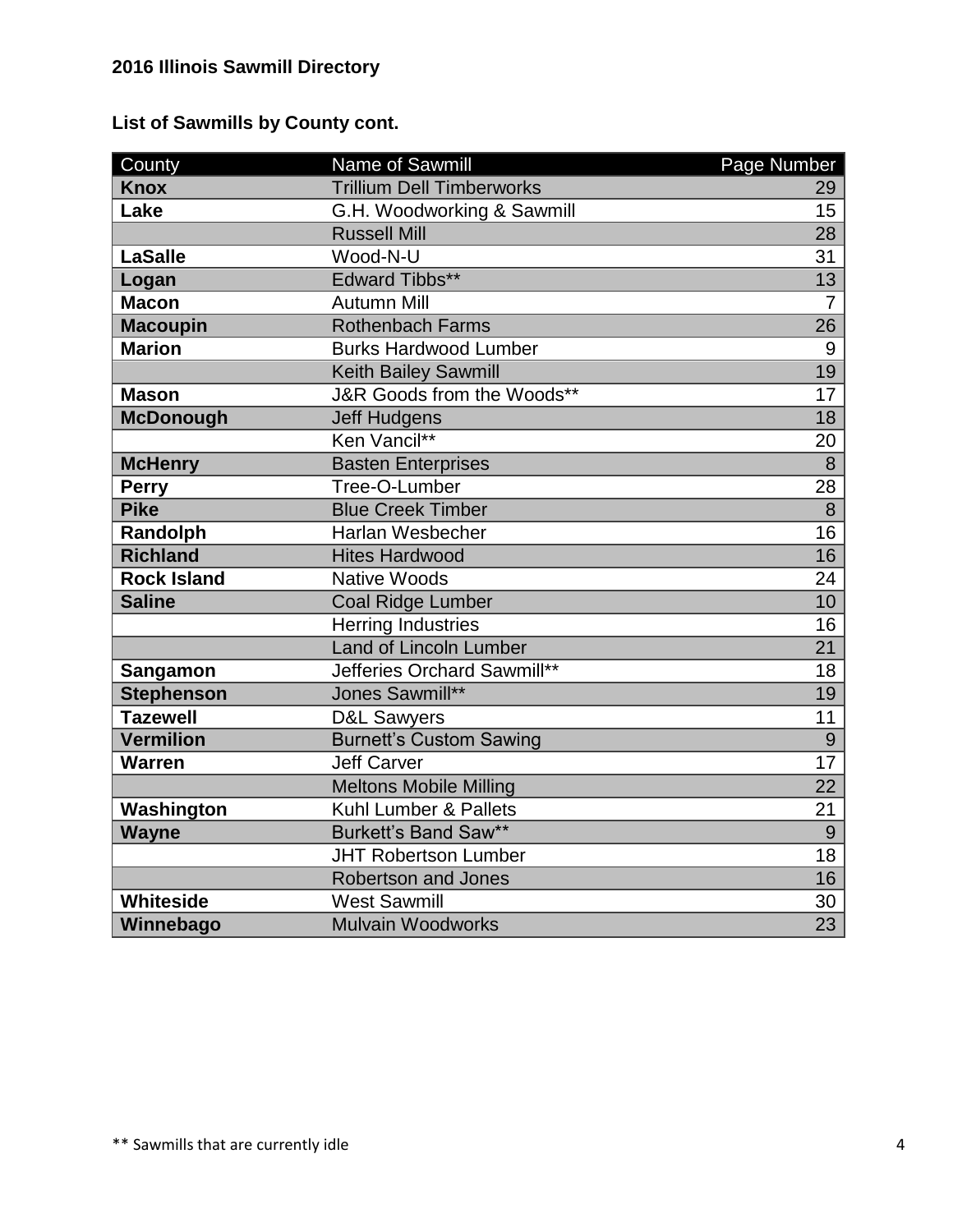

Figure 1. Statewide depiction of currently open Illinois sawmills by size. Only mills of known size and location are displayed. The starred location is an established log yard that collects logs in Illinois and processes them in Missouri.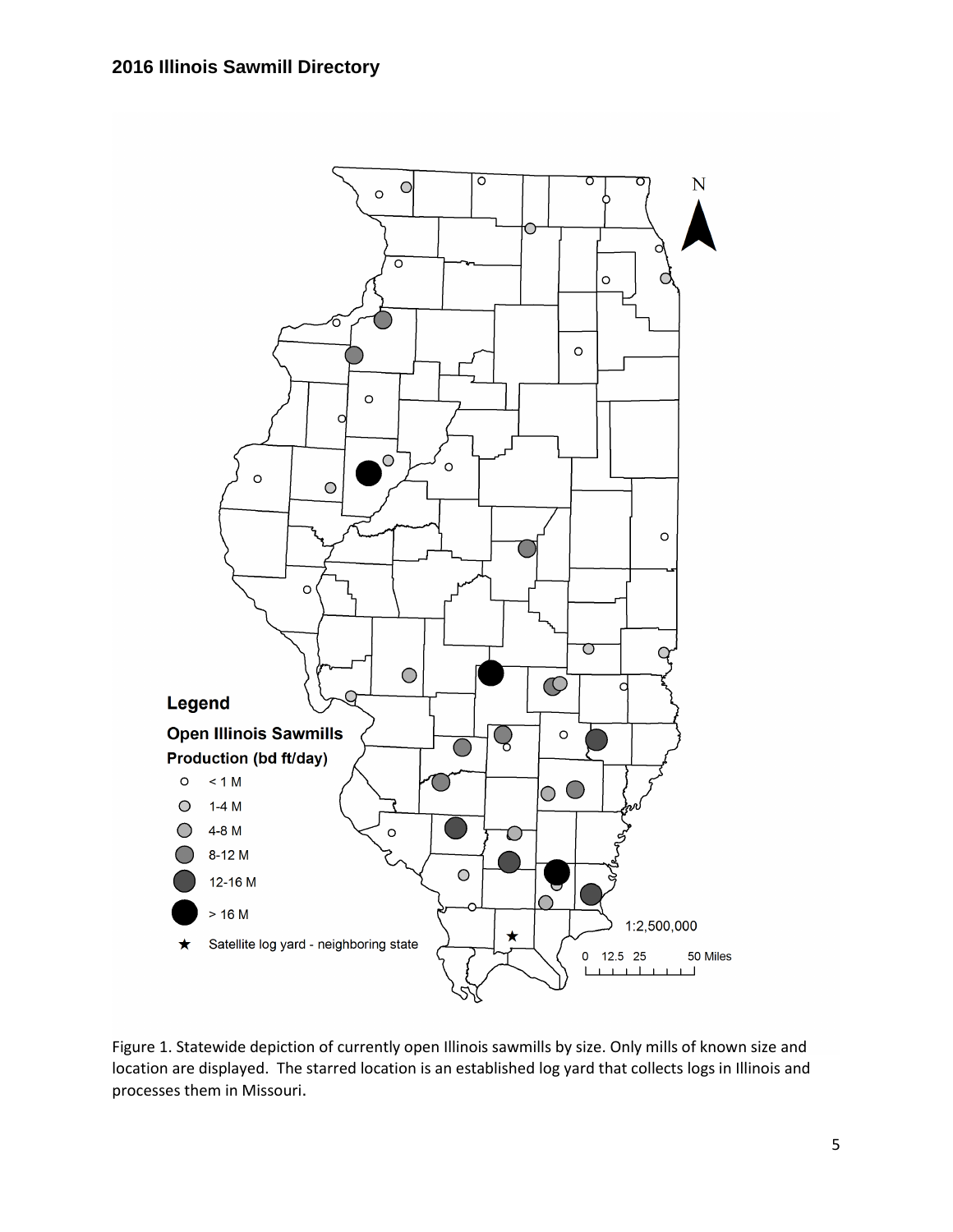

Figure 2. Statewide depiction of Illinois sawmills by size that have closed since 2005. Only mills of known size and location are displayed.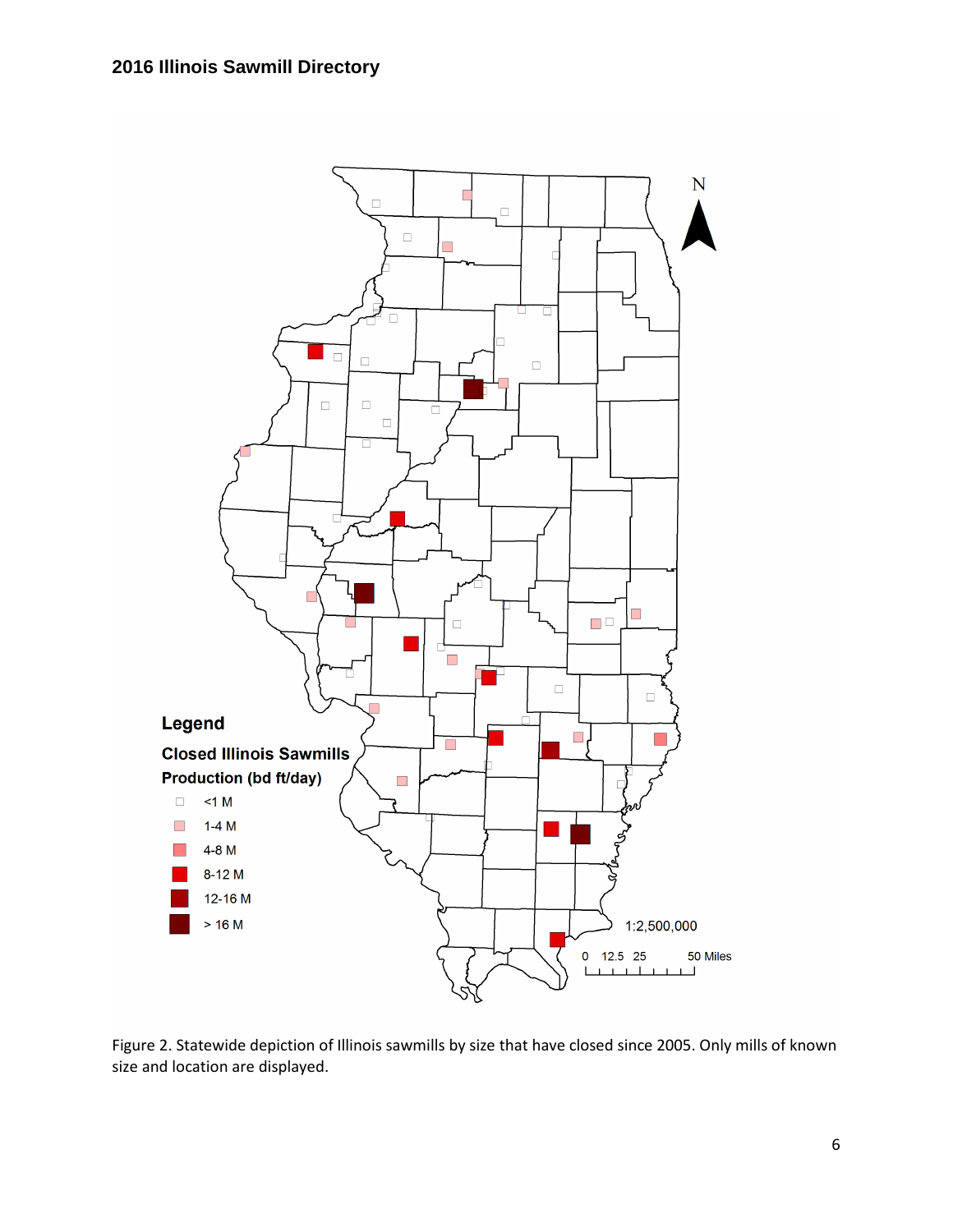|                    | <b>Company: Acorn Acres</b>                                 |                         |                                          |
|--------------------|-------------------------------------------------------------|-------------------------|------------------------------------------|
| <b>Owner:</b>      | <b>Jerry Misek</b>                                          |                         |                                          |
| <b>Address:</b>    | 3093 E. Skene Rd.                                           | <b>Phone:</b>           | 815-598-3215                             |
|                    | Elizabeth, IL 61028                                         |                         | <b>Email:</b> acornacres@sandprairie.net |
|                    |                                                             |                         |                                          |
| <b>Mill Type:</b>  | Portable band saw                                           | <b>Custom Sawing:</b>   | Yes                                      |
| <b>Production:</b> | $<$ 1M bd ft/day                                            | <b>Urban Wood:</b>      | Yes                                      |
| Primary            | <b>Pallets</b>                                              | <b>Procurement</b>      | 20 miles / Jo Daviess,                   |
| <b>Product:</b>    |                                                             | <b>Radius / County:</b> | Carroll                                  |
| <b>Species:</b>    | Ash, black cherry, cottonwood, elm, pine, red and white oak |                         |                                          |

|                    | <b>Company: Alstat Wood Products</b> |                         |                                       |
|--------------------|--------------------------------------|-------------------------|---------------------------------------|
| <b>Owner:</b>      | Danny Alstat                         |                         |                                       |
| <b>Address:</b>    | 456 Highway 4                        |                         | Phone: 618-684-5167                   |
|                    | Murphysboro, IL 62966                |                         | Email: awp13@live.com                 |
|                    |                                      |                         |                                       |
| <b>Mill Type:</b>  | Circular saw                         | <b>Custom Sawing:</b>   | Yes                                   |
| <b>Production:</b> | 1-4 M bd ft/day                      | Urban Wood: No          |                                       |
| Primary            | <b>Pallets</b>                       |                         | <b>Procurement</b> 45 miles / Jackson |
| <b>Product:</b>    |                                      | <b>Radius / County:</b> |                                       |
| <b>Species:</b>    | Hickory, poplar, red and white oak   |                         |                                       |

|                    | <b>Company: Autumn Mill</b>                                          |                         |                             |
|--------------------|----------------------------------------------------------------------|-------------------------|-----------------------------|
| <b>Owner:</b>      | <b>Tammy Allen</b>                                                   |                         |                             |
| <b>Address:</b>    | 13014 Cemetery Rd.                                                   |                         | Phone: 217-795-3399         |
|                    | Argenta, IL 62501                                                    |                         | Email: autumnmill06@aol.com |
|                    |                                                                      |                         |                             |
| Mill Type:         | <b>Band saw</b>                                                      | <b>Custom Sawing:</b>   | Yes, only custom            |
| <b>Production:</b> | 8-12 M bd ft/day                                                     | Urban Wood:             | Yes                         |
| <b>Primary</b>     | Lumber                                                               | <b>Procurement</b>      | 50 miles / Macon            |
| <b>Product:</b>    |                                                                      | <b>Radius / County:</b> |                             |
| <b>Species:</b>    | Black walnut, elm, hickory, red oak, soft maple, sycamore, white oak |                         |                             |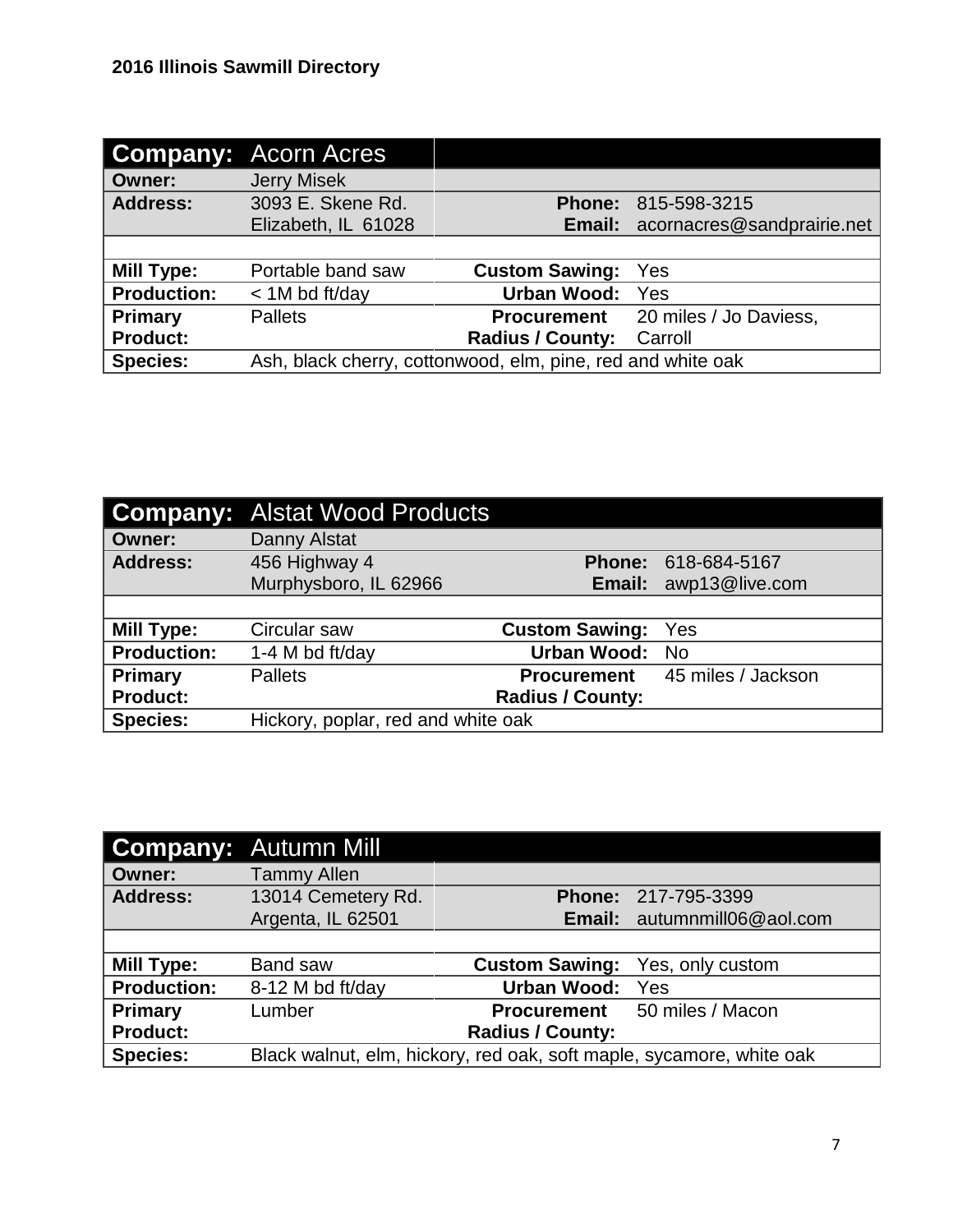| Company:           | <b>Basten Enterprises</b>                                             |                         |                    |
|--------------------|-----------------------------------------------------------------------|-------------------------|--------------------|
| <b>Owner:</b>      | <b>Tom Basten</b>                                                     |                         |                    |
| <b>Address:</b>    | 4615 Kuhn Rd.                                                         | <b>Phone:</b>           | 815-675-6863       |
|                    | Richmond, IL 60071                                                    | Email:                  | bastenent @aol.com |
|                    |                                                                       |                         |                    |
| Mill Type:         | Circular saw                                                          | <b>Custom Sawing:</b>   | Yes, only custom   |
| <b>Production:</b> | $<$ 1M bd ft/day                                                      | <b>Urban Wood:</b>      | Yes                |
| Primary            | Lumber                                                                | <b>Procurement</b>      | 25 miles / McHenry |
| <b>Product:</b>    |                                                                       | <b>Radius / County:</b> |                    |
| <b>Species:</b>    | Black walnut, elm, red oak, soft maple, spruce, white oak, white pine |                         |                    |

|                    | <b>Company: Best Cabinets</b>            |                         |                        |
|--------------------|------------------------------------------|-------------------------|------------------------|
| <b>Owner:</b>      | Dan Diewald                              |                         |                        |
| <b>Address:</b>    | 1431 W. Hubbard                          | <b>Phone:</b>           | 773-416-0300           |
|                    | Chicago, IL 60642                        | Email:                  | $---$                  |
|                    |                                          |                         |                        |
| Mill Type:         | Portable band saw                        | <b>Custom Sawing:</b>   | Yes                    |
| <b>Production:</b> | $<$ 1M bd ft/day                         | <b>Urban Wood:</b>      | Yes                    |
| <b>Primary</b>     | Lumber                                   | <b>Procurement</b>      | 100 miles / Cook, Kane |
| <b>Product:</b>    |                                          | <b>Radius / County:</b> |                        |
| <b>Species:</b>    | Black cherry, red oak, walnut, white oak |                         |                        |

|                    | <b>Company: Blue Creek Timber</b> |                         |                            |
|--------------------|-----------------------------------|-------------------------|----------------------------|
| <b>Owner:</b>      | <b>Ronald Orr</b>                 |                         |                            |
| <b>Address:</b>    | 23755 482 <sup>nd</sup> St        |                         | <b>Phone: 217-723-4205</b> |
|                    | Pittsfield, IL 62668              | Email:                  | $---$                      |
|                    |                                   |                         |                            |
| Mill Type:         |                                   | <b>Custom Sawing:</b>   | $\qquad \qquad -$          |
| <b>Production:</b> | $<$ 1M bd ft/day                  | <b>Urban Wood:</b>      | $---$                      |
| <b>Primary</b>     |                                   | <b>Procurement</b>      | $--/$ Pike                 |
| <b>Product:</b>    |                                   | <b>Radius / County:</b> |                            |
| <b>Species:</b>    |                                   |                         |                            |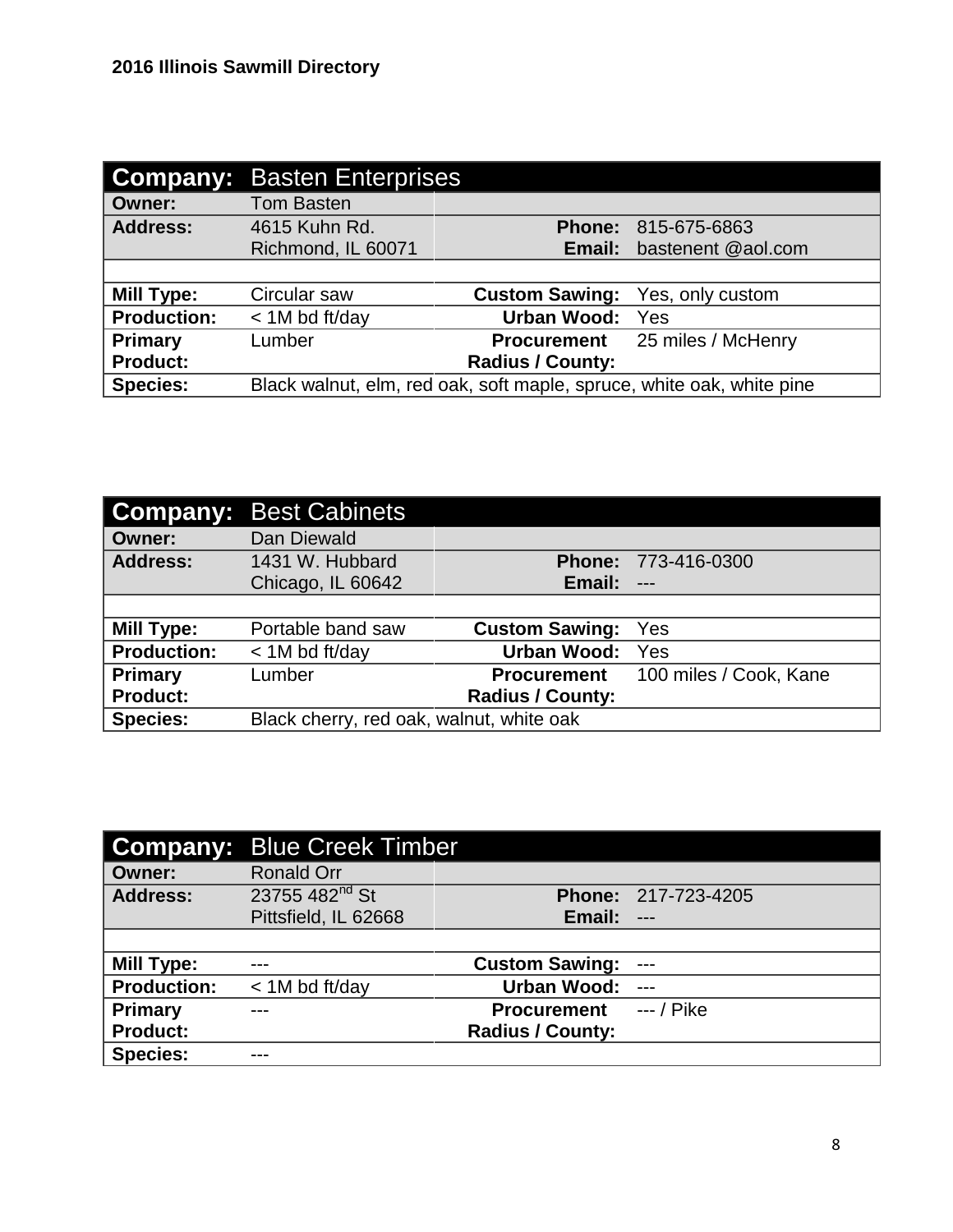|                    | <b>Company: Burkett's Band Saw**</b> |                         |                            |
|--------------------|--------------------------------------|-------------------------|----------------------------|
| Owner:             | <b>Morris Burkett</b>                |                         |                            |
| <b>Address:</b>    | Rt. #1 Box 70                        |                         | <b>Phone: 618-445-2607</b> |
|                    | Golden Gate, IL 62843                | Email:                  | $---$                      |
|                    |                                      |                         |                            |
| <b>Mill Type:</b>  |                                      | <b>Custom Sawing:</b>   | $---$                      |
| <b>Production:</b> | 1-4 M bd ft/day                      | Urban Wood:             | $---$                      |
| <b>Primary</b>     |                                      | <b>Procurement</b>      | $--$ / Wayne               |
| <b>Product:</b>    |                                      | <b>Radius / County:</b> |                            |
| <b>Species:</b>    |                                      |                         |                            |

|                    | <b>Company: Burks Hardwood Lumber</b> |                         |              |
|--------------------|---------------------------------------|-------------------------|--------------|
| <b>Owner:</b>      | Jim Burks                             |                         |              |
| <b>Address:</b>    | P.O. Box 4                            | <b>Phone:</b>           | 618-432-5451 |
|                    | Vernon, IL 62668                      | Email:                  | $---$        |
|                    |                                       |                         |              |
| <b>Mill Type:</b>  | ---                                   | <b>Custom Sawing:</b>   | $---$        |
| <b>Production:</b> | 8-12 M bd ft/day                      | <b>Urban Wood:</b>      | $---$        |
| <b>Primary</b>     |                                       | <b>Procurement</b>      | --- / Marion |
| <b>Product:</b>    |                                       | <b>Radius / County:</b> |              |
| <b>Species:</b>    | ---                                   |                         |              |

| <b>Company:</b>    | <b>Burnett's Custom Sawing</b> |                         |                              |
|--------------------|--------------------------------|-------------------------|------------------------------|
| <b>Owner:</b>      | <b>Eric Burnett</b>            |                         |                              |
| <b>Address:</b>    | 10929 N 2080 E.                |                         | <b>Phone: 217-497-3279</b>   |
|                    | Danville, IL 61834             | Email:                  | $\qquad \qquad -$            |
|                    |                                |                         |                              |
| <b>Mill Type:</b>  | Portable band saw              | <b>Custom Sawing:</b>   | Yes                          |
| <b>Production:</b> | $<$ 1M bd ft/day               | Urban Wood:             | Yes                          |
| <b>Primary</b>     | Lumber                         | <b>Procurement</b>      | 100 miles / Vermilion, Edgar |
| <b>Product:</b>    |                                | <b>Radius / County:</b> |                              |
| <b>Species:</b>    | Cedar                          |                         |                              |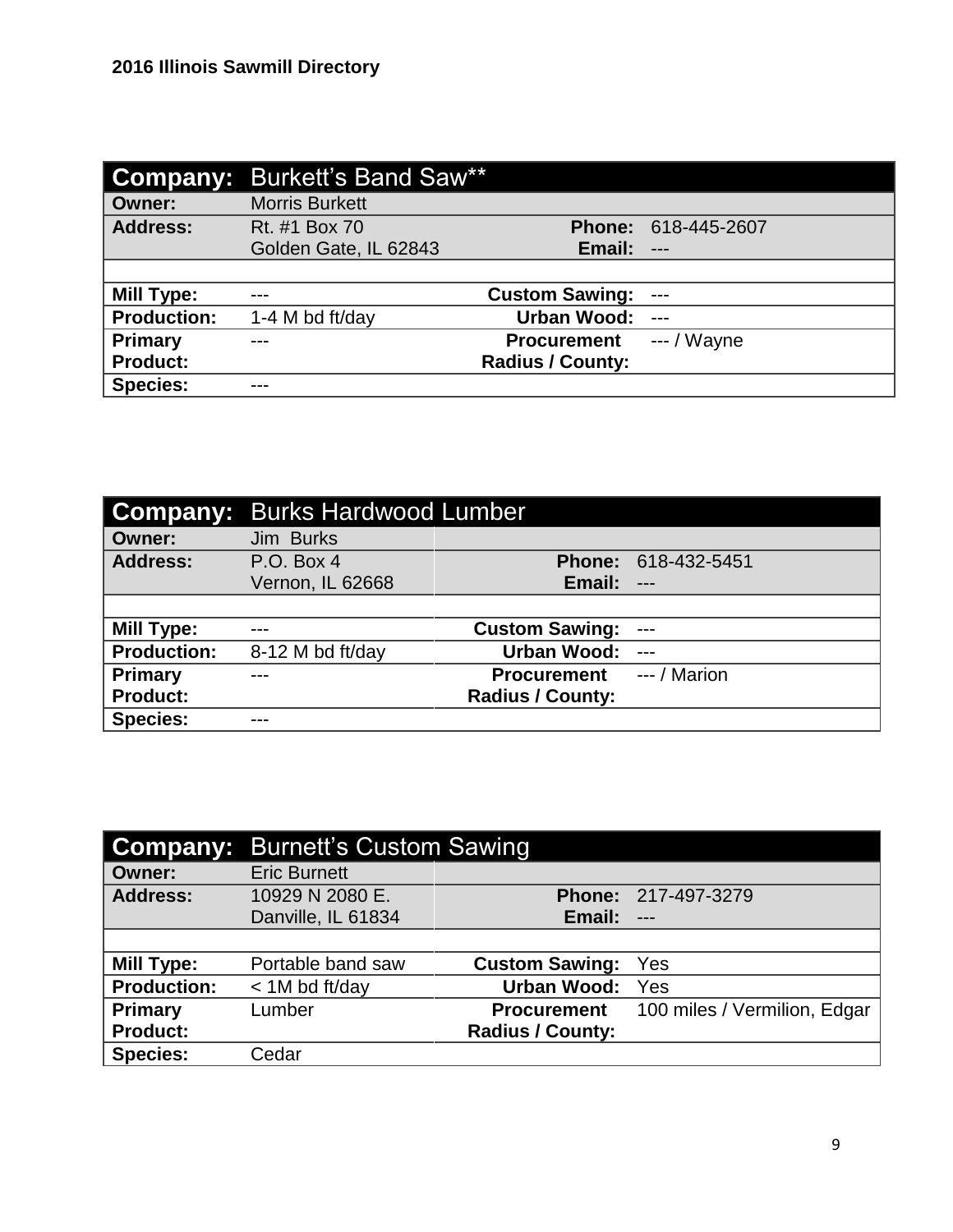| <b>Company:</b>    | <b>Carsten's Millwork &amp; Reclamation</b> |                         |                          |
|--------------------|---------------------------------------------|-------------------------|--------------------------|
| <b>Owner:</b>      | <b>Gary Carsten</b>                         |                         |                          |
| <b>Address:</b>    | 530 Woodlawn Ave.                           | <b>Phone:</b>           | 630-393-6341             |
|                    | Warrenville, IL 60555                       |                         | Email: gcarsten2@aol.com |
|                    |                                             |                         |                          |
| <b>Mill Type:</b>  | <b>Band saw</b>                             | <b>Custom Sawing:</b>   | Yes, only custom         |
| <b>Production:</b> | $<$ 1M bd ft/day                            | <b>Urban Wood:</b>      | Yes                      |
| Primary            | Lumber                                      | <b>Procurement</b>      | 50 miles / DuPage        |
| <b>Product:</b>    |                                             | <b>Radius / County:</b> |                          |
| <b>Species:</b>    | Black cherry, black walnut, white oak       |                         |                          |

|                    | <b>Company: Coal Ridge Lumber</b>            |                         |                         |
|--------------------|----------------------------------------------|-------------------------|-------------------------|
| <b>Owner:</b>      | <b>Joe Miller</b>                            |                         |                         |
| <b>Address:</b>    | 1385 Robinson Hill                           | <b>Phone:</b>           | 618-994-2609            |
|                    | Stonefort, IL 62987                          | Email:                  |                         |
|                    |                                              |                         |                         |
| Mill Type:         | <b>Band Saw</b>                              | <b>Custom Sawing:</b>   | Yes                     |
| <b>Production:</b> | 4-8 M bd ft/day                              | <b>Urban Wood:</b>      | <b>No</b>               |
| Primary            | Lumber & ties                                | <b>Procurement</b>      | 50 miles /Hardin, Pope, |
| <b>Product:</b>    |                                              | <b>Radius / County:</b> | Saline                  |
| <b>Species:</b>    | Ash, cherry, poplar, red & white oak, walnut |                         |                         |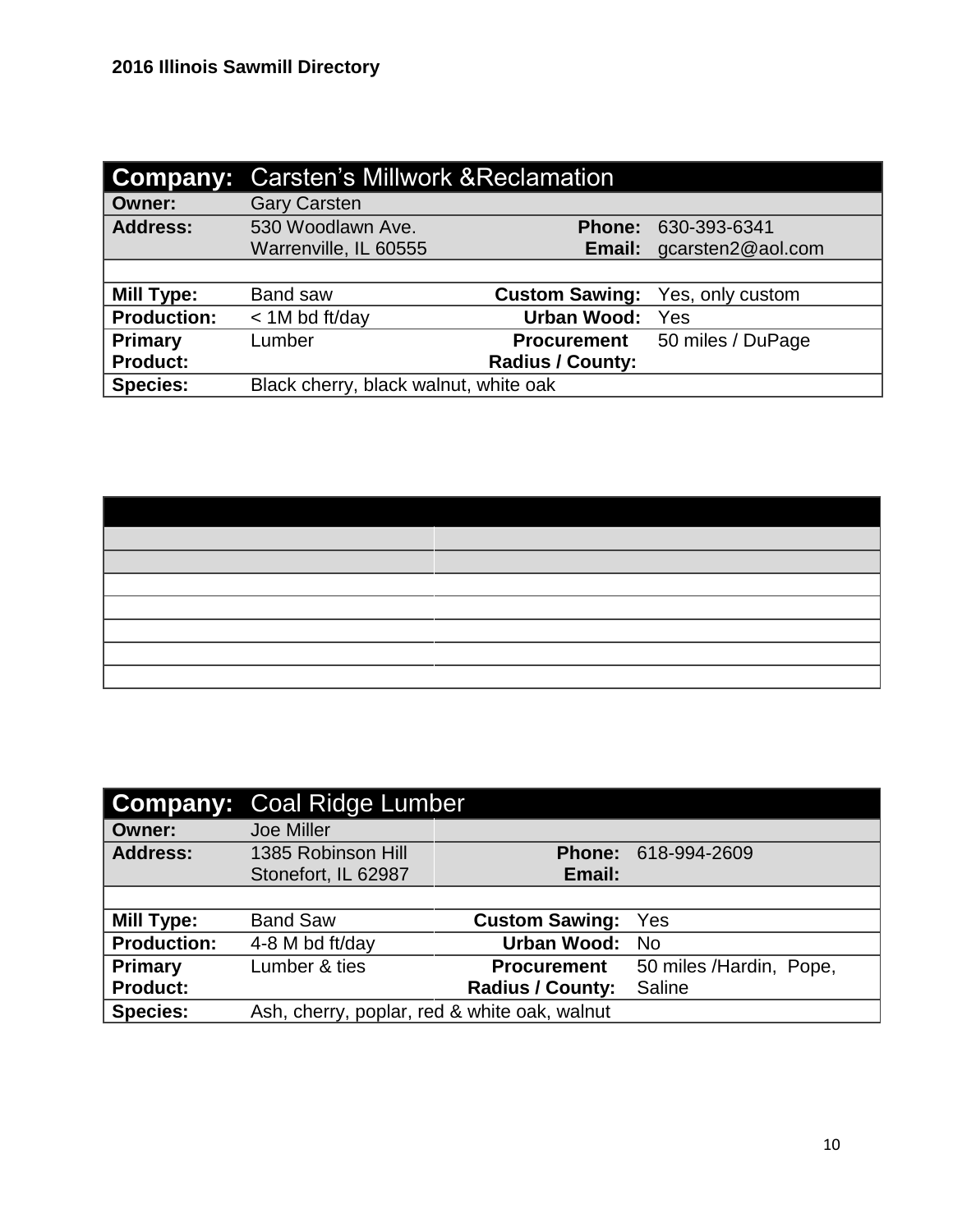| <b>Company:</b>    | <b>Cooperas Creek Sawyer Service</b>                           |                         |                  |  |
|--------------------|----------------------------------------------------------------|-------------------------|------------------|--|
| <b>Owner:</b>      | <b>Robert Grace</b>                                            |                         |                  |  |
| <b>Address:</b>    | 29236 E. Chaney Rd                                             | <b>Phone:</b>           | 309-224-3879     |  |
|                    | Canton, IL 61520                                               | Email:                  | $---$            |  |
|                    |                                                                |                         |                  |  |
| <b>Mill Type:</b>  | Portable & band saw                                            | <b>Custom Sawing:</b>   | Yes, only custom |  |
| <b>Production:</b> | $<$ 1M bd ft/day                                               | <b>Urban Wood:</b>      |                  |  |
| Primary            | Lumber                                                         | <b>Procurement</b>      | $--/$ Fulton     |  |
| <b>Product:</b>    |                                                                | <b>Radius / County:</b> |                  |  |
| <b>Species:</b>    | Ash, black walnut, elm, hard and soft maple, red and white oak |                         |                  |  |

| <b>Company:</b>    | <b>Corsaw Hardwood Lumber</b>         |                         |                          |
|--------------------|---------------------------------------|-------------------------|--------------------------|
| <b>Owner:</b>      | <b>Lyndell Corsaw</b>                 |                         |                          |
| <b>Address:</b>    | 26015 CNTY HWY 2                      | <b>Phone:</b>           | 309-293-2055             |
|                    | Smithfield, IL 61477                  | Email:                  | $---$                    |
|                    |                                       |                         |                          |
| Mill Type:         | $-$                                   | <b>Custom Sawing:</b>   | $\overline{\phantom{a}}$ |
| <b>Production:</b> | $> 16$ M bd ft /day                   | <b>Urban Wood:</b>      | $---$                    |
| <b>Primary</b>     | Lumber, flooring                      | <b>Procurement</b>      | $--/$ Fulton             |
| <b>Product:</b>    |                                       | <b>Radius / County:</b> |                          |
| <b>Species:</b>    | Ash, cherry, hickory, red oak, walnut |                         |                          |

|                    | <b>Company: D&amp;L Sawyers</b> |                                                    |                                 |
|--------------------|---------------------------------|----------------------------------------------------|---------------------------------|
| <b>Owner:</b>      | <b>Dennis Arnold</b>            |                                                    |                                 |
| <b>Address:</b>    | <b>PO Box 247</b>               | <b>Phone:</b>                                      | 309-256-0235                    |
|                    | Belaven, IL 61734               | Email:                                             | $---$                           |
|                    |                                 |                                                    |                                 |
| Mill Type:         | Portable band saw               | <b>Custom Sawing:</b>                              | Yes                             |
| <b>Production:</b> | < 1M bd ft/day                  | <b>Urban Wood:</b>                                 | - No                            |
| <b>Primary</b>     | Lumber                          |                                                    | Procurement 35 miles / Tazewell |
| <b>Product:</b>    |                                 | <b>Radius / County:</b>                            |                                 |
| <b>Species:</b>    |                                 | Ash, hickory, red oak, sycamore, walnut, white oak |                                 |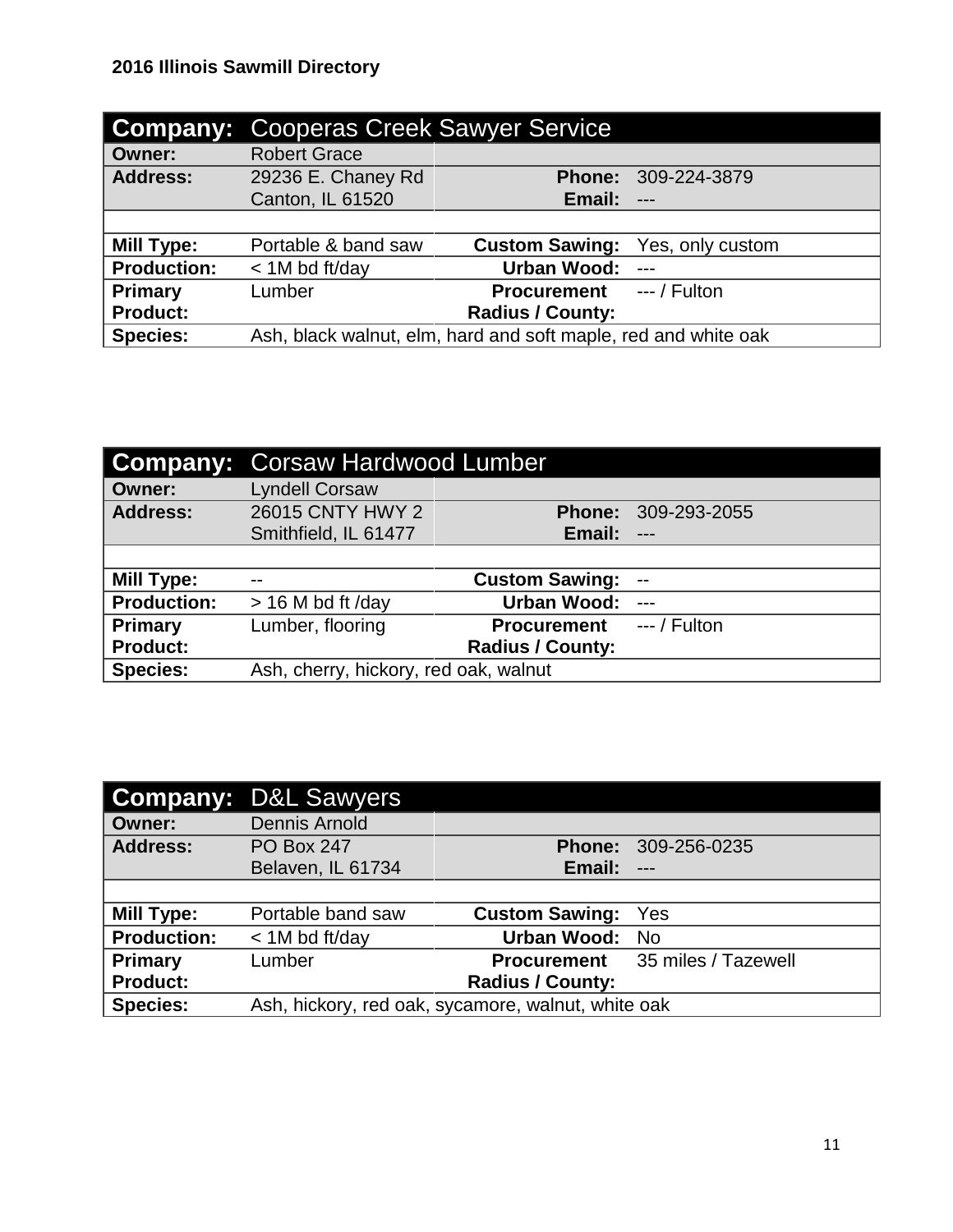|                    | <b>Company: Daly Wood Products</b>                        |                         |                |
|--------------------|-----------------------------------------------------------|-------------------------|----------------|
| Owner:             | Dan Daly                                                  |                         |                |
| <b>Address:</b>    | 3360 E. Rt. 6                                             | <b>Phone:</b>           | 815-942-5553   |
|                    | Morris, IL 60450                                          | Email:                  | $---$          |
|                    |                                                           |                         |                |
| <b>Mill Type:</b>  | Circular saw                                              | <b>Custom Sawing:</b>   | $---$          |
| <b>Production:</b> | $<$ 1M bd ft/day                                          | <b>Urban Wood:</b>      |                |
| <b>Primary</b>     | Lumber                                                    | <b>Procurement</b>      | $-$ - / Grundy |
| <b>Product:</b>    |                                                           | <b>Radius / County:</b> |                |
| <b>Species:</b>    | Black cherry, black walnut, cottonwood, red and white oak |                         |                |

| <b>Company:</b>    | Dan Bechtold      |                         |                                                                          |
|--------------------|-------------------|-------------------------|--------------------------------------------------------------------------|
| <b>Owner:</b>      | Dan Bechtold      |                         |                                                                          |
| <b>Address:</b>    | 822 Chestnut      | <b>Phone:</b>           | 618-610-2481                                                             |
|                    | Godfrey, IL 62035 | Email:                  | $---$                                                                    |
|                    |                   |                         |                                                                          |
| <b>Mill Type:</b>  | <b>Band saw</b>   | <b>Custom Sawing:</b>   | Yes, only custom                                                         |
| <b>Production:</b> | $<$ 1 M bd ft/day | <b>Urban Wood:</b>      | Yes                                                                      |
| Primary            | Lumber            | <b>Procurement</b>      | --- / Jersey                                                             |
| <b>Product:</b>    |                   | <b>Radius / County:</b> |                                                                          |
| <b>Species:</b>    |                   |                         | Black cherry, black walnut, elm, hickory, red oak, soft maple, sycamore, |
|                    | white oak         |                         |                                                                          |

|                    | <b>Company:</b> Edgewood Industries** |                         |                     |
|--------------------|---------------------------------------|-------------------------|---------------------|
| <b>Owner:</b>      | <b>Janet McAlister</b>                |                         |                     |
| <b>Address:</b>    | 330 N CR 1520 E.                      |                         | Phone: 217-348-0346 |
|                    | Lerna, IL 62440                       | Email:                  | $---$               |
|                    |                                       |                         |                     |
| Mill Type:         |                                       | <b>Custom Sawing:</b>   | $---$               |
| <b>Production:</b> | $<$ 1M bd ft/day                      | <b>Urban Wood:</b>      | $---$               |
| <b>Primary</b>     |                                       | <b>Procurement</b>      | $--/$ Coles         |
| <b>Product:</b>    |                                       | <b>Radius / County:</b> |                     |
| <b>Species:</b>    | ---                                   |                         |                     |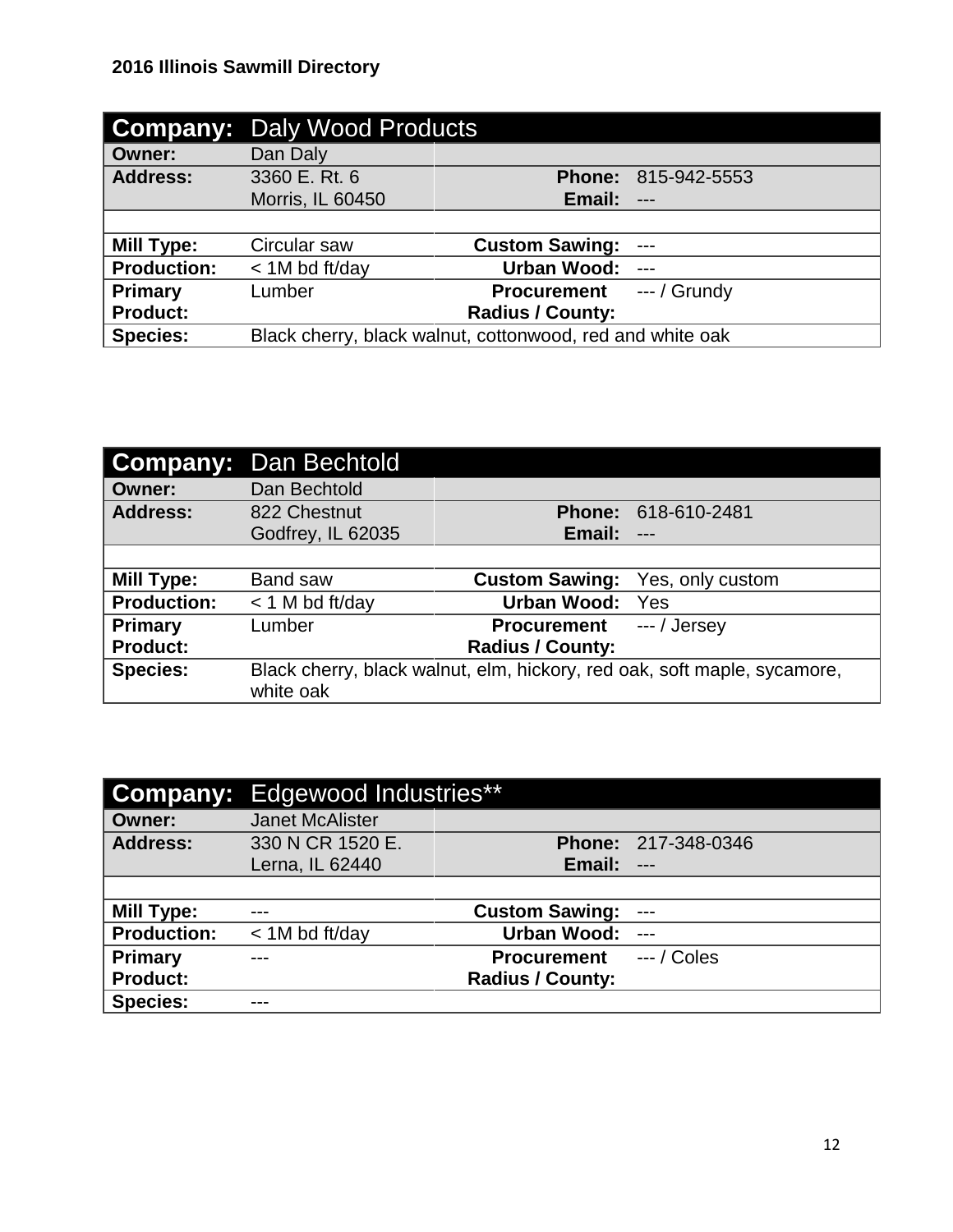|                    | <b>Company: Edward Tibbs**</b> |                         |                     |
|--------------------|--------------------------------|-------------------------|---------------------|
| Owner:             | <b>Edward Tibbs</b>            |                         |                     |
| <b>Address:</b>    | 238 1200 <sup>th</sup> St.     |                         | Phone: 217-445-2755 |
|                    | Middletown, IL 62666           | Email:                  | $---$               |
|                    |                                |                         |                     |
| <b>Mill Type:</b>  | $---$                          | <b>Custom Sawing:</b>   | $---$               |
| <b>Production:</b> | $<$ 1M bd ft/day               | <b>Urban Wood:</b>      | $---$               |
| <b>Primary</b>     |                                | <b>Procurement</b>      | $--/Logan$          |
| <b>Product:</b>    |                                | <b>Radius / County:</b> |                     |
| <b>Species:</b>    |                                |                         |                     |

|                    | <b>Company: Eldon Carroll</b>   |                         |                       |
|--------------------|---------------------------------|-------------------------|-----------------------|
| <b>Owner:</b>      | <b>Eldon Carroll</b>            |                         |                       |
| <b>Address:</b>    | 6422 S. Grass Rd.               | <b>Phone:</b>           | 815-858-4283          |
|                    | Stockton, IL 61085              | Email:                  | $---$                 |
|                    |                                 |                         |                       |
| Mill Type:         | <b>Band saw</b>                 | <b>Custom Sawing:</b>   | Yes, only custom      |
| <b>Production:</b> | $<$ 1 M bd ft/day               | <b>Urban Wood:</b>      | No, but willing       |
| Primary            | Lumber                          | <b>Procurement</b>      | 20 miles / Jo Daviess |
| <b>Product:</b>    |                                 | <b>Radius / County:</b> |                       |
| <b>Species:</b>    | Black walnut, red and white oak |                         |                       |

|                    | <b>Company:</b> Ellis Custom Sawing & Woodworking |                         |               |
|--------------------|---------------------------------------------------|-------------------------|---------------|
| <b>Owner:</b>      | Wade Ellis                                        |                         |               |
| <b>Address:</b>    | 241 Woodcrest Dr.                                 | <b>Phone:</b>           | 630-939-1752  |
|                    | W Chicago, IL 60185                               | Email:                  | $---$         |
|                    |                                                   |                         |               |
| <b>Mill Type:</b>  | $---$                                             | <b>Custom Sawing:</b>   | $---$         |
| <b>Production:</b> | ---                                               | <b>Urban Wood:</b>      | $---$         |
| Primary            | ---                                               | <b>Procurement</b>      | $---/$ DuPage |
| <b>Product:</b>    |                                                   | <b>Radius / County:</b> |               |
| <b>Species:</b>    |                                                   |                         |               |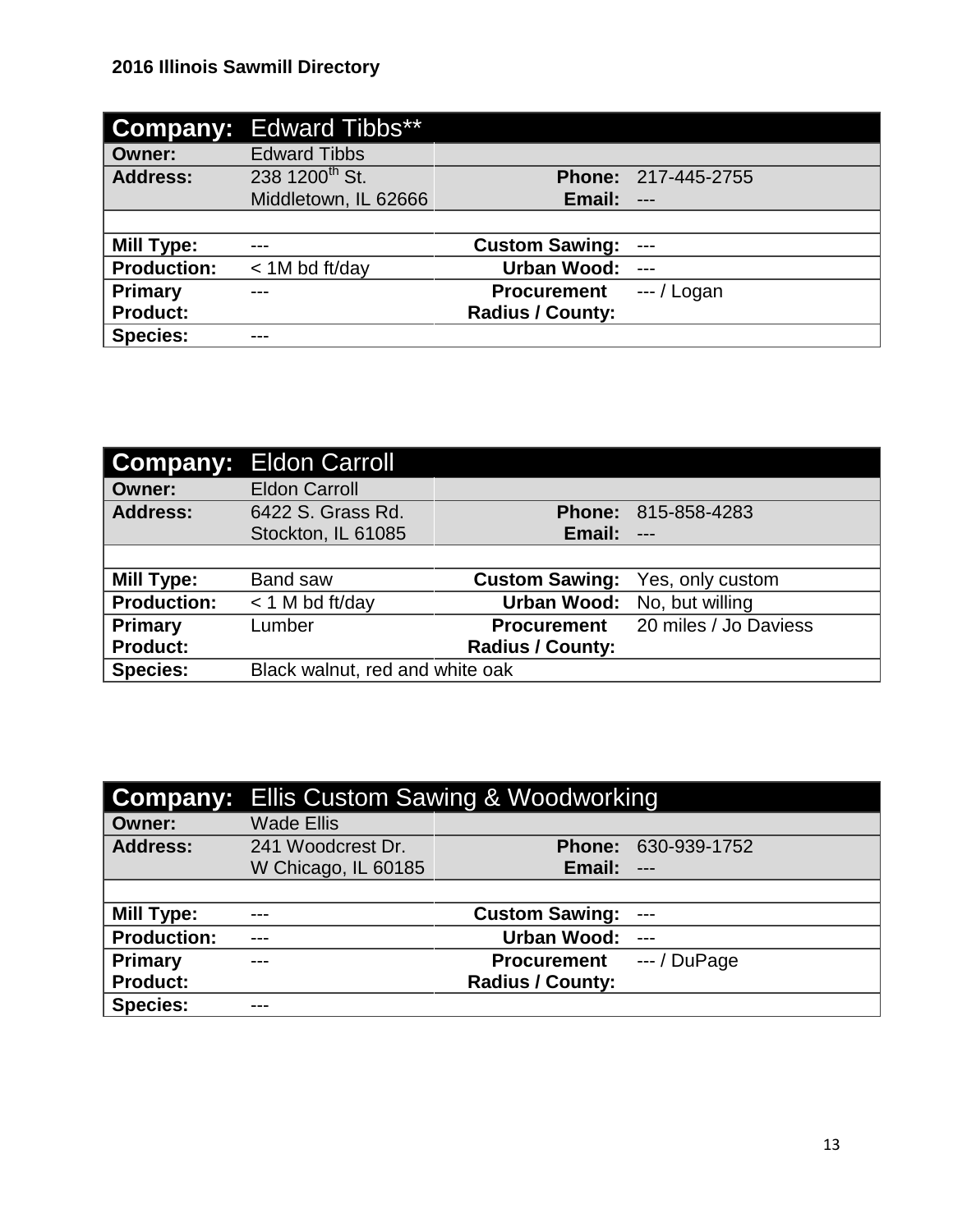|                    | <b>Company: Ericson Log &amp; Lumber</b> |                         |                            |
|--------------------|------------------------------------------|-------------------------|----------------------------|
| Owner:             | <b>Sam Ericson</b>                       |                         |                            |
| <b>Address:</b>    | P.O. Box 37                              |                         | <b>Phone: 309-667-2147</b> |
|                    | New Windsor, IL 61465                    | Email:                  | $---$                      |
|                    |                                          |                         |                            |
| <b>Mill Type:</b>  | ---                                      | <b>Custom Sawing:</b>   | ---                        |
| <b>Production:</b> | 8-12 M bd ft/day                         | <b>Urban Wood:</b>      |                            |
| <b>Primary</b>     |                                          | <b>Procurement</b>      | $-$ / Henry                |
| <b>Product:</b>    |                                          | <b>Radius / County:</b> |                            |
| <b>Species:</b>    |                                          |                         |                            |

|                    | <b>Company:</b> Ferguson Wood Products** |                         |                     |
|--------------------|------------------------------------------|-------------------------|---------------------|
| <b>Owner:</b>      | Ferguson                                 |                         |                     |
| <b>Address:</b>    | 9317 N. 1800th                           |                         | Phone: 217-854-9751 |
|                    | Willow Hill, IL 62480                    | Email:                  | $---$               |
|                    |                                          |                         |                     |
| Mill Type:         | ---                                      | <b>Custom Sawing:</b>   | $--$                |
| <b>Production:</b> | ---                                      | <b>Urban Wood:</b>      | $---$               |
| Primary            | ---                                      | <b>Procurement</b>      | $--/$ Jasper        |
| <b>Product:</b>    |                                          | <b>Radius / County:</b> |                     |
| <b>Species:</b>    | ---                                      |                         |                     |

|                    | <b>Company: Forestech Wood Products</b>                           |                         |                                     |
|--------------------|-------------------------------------------------------------------|-------------------------|-------------------------------------|
| <b>Owner:</b>      | Stephen K. Shawler                                                |                         |                                     |
| <b>Address:</b>    | 204 W. Washington St.                                             |                         | Phone: 217-279-3659                 |
|                    | West Union, IL 62477                                              | <b>Email: ---</b>       |                                     |
|                    |                                                                   |                         |                                     |
| <b>Mill Type:</b>  | Circular saw                                                      | <b>Custom Sawing:</b>   | Yes, only custom                    |
| <b>Production:</b> | 1-4 M bd ft/day                                                   | <b>Urban Wood:</b>      | No.                                 |
| <b>Primary</b>     | Pallet lumber                                                     |                         | <b>Procurement</b> 40 miles / Clark |
| <b>Product:</b>    |                                                                   | <b>Radius / County:</b> |                                     |
| <b>Species:</b>    | Cottonwood, hickory, red oak, soft maple, sycamore, yellow-poplar |                         |                                     |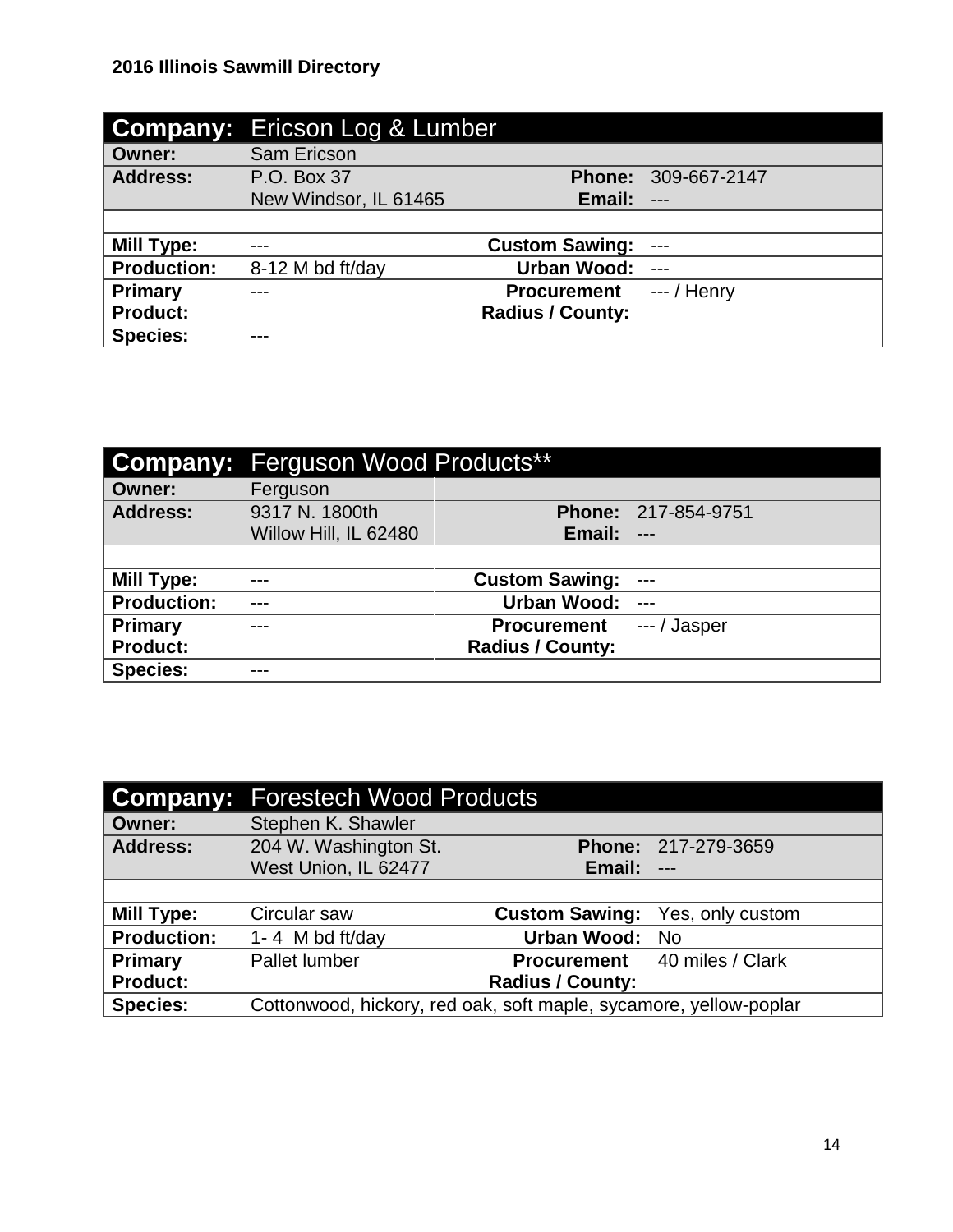|                    | <b>Company: G.H. Woodworking &amp; Sawmill</b> |                         |                            |
|--------------------|------------------------------------------------|-------------------------|----------------------------|
| <b>Owner:</b>      | <b>Gerry Hamm</b>                              |                         |                            |
| <b>Address:</b>    | 441 W. Bonner Rd.                              | <b>Phone:</b>           | 847-878-9340               |
|                    | Wauconda, IL 60084                             | Email:                  | $---$                      |
|                    |                                                |                         |                            |
| <b>Mill Type:</b>  | Portable band saw                              | <b>Custom Sawing:</b>   | Yes                        |
| <b>Production:</b> | $<$ 1 M bd ft/day                              | <b>Urban Wood:</b>      | Yes                        |
| Primary            | Lumber                                         | <b>Procurement</b>      | 100 miles / Lake, northern |
| <b>Product:</b>    |                                                | <b>Radius / County:</b> | <b>Illinois</b>            |
| <b>Species:</b>    | ---                                            |                         |                            |

|                    | <b>Company: G.L. Beaumont Lumber</b>                       |                                      |                              |
|--------------------|------------------------------------------------------------|--------------------------------------|------------------------------|
| <b>Owner:</b>      | Dana Beaumont                                              |                                      |                              |
| <b>Address:</b>    | P.O. Box 401                                               | <b>Phone:</b>                        | 618-423-2323                 |
|                    | Ramsey, IL 62080                                           | Email:                               | $---$                        |
|                    |                                                            |                                      |                              |
| <b>Mill Type:</b>  | Band saw                                                   | <b>Custom Sawing:</b>                | No.                          |
| <b>Production:</b> | > 16 M bd ft/day                                           | <b>Urban Wood:</b>                   | - No                         |
| Primary            | Lumber- pallet,                                            | <b>Procurement</b>                   | 140 miles / Fayette, central |
| <b>Product:</b>    | grade, cants                                               | Radius / County: & southern Illinois |                              |
| <b>Species:</b>    | Ash, black walnut, hickory, red oak, soft maple, white oak |                                      |                              |

| <b>Company:</b>    | <b>Gould's Custom Woodworking</b> |                         |                          |
|--------------------|-----------------------------------|-------------------------|--------------------------|
| <b>Owner:</b>      | <b>Rick Gould</b>                 |                         |                          |
| <b>Address:</b>    | 5054 Shonse Chapel                |                         | Phone: 618-686-7212      |
|                    | Louisville, IL 62858              | Email:                  | $---$                    |
|                    |                                   |                         |                          |
| Mill Type:         | $- -$                             | <b>Custom Sawing:</b>   | Yes                      |
| <b>Production:</b> | $<$ 1 M bd ft/day                 | Urban Wood:             | $\overline{\phantom{a}}$ |
| <b>Primary</b>     | $-$                               | <b>Procurement</b>      | $-$ / Clay               |
| <b>Product:</b>    |                                   | <b>Radius / County:</b> |                          |
| <b>Species:</b>    | $- -$                             |                         |                          |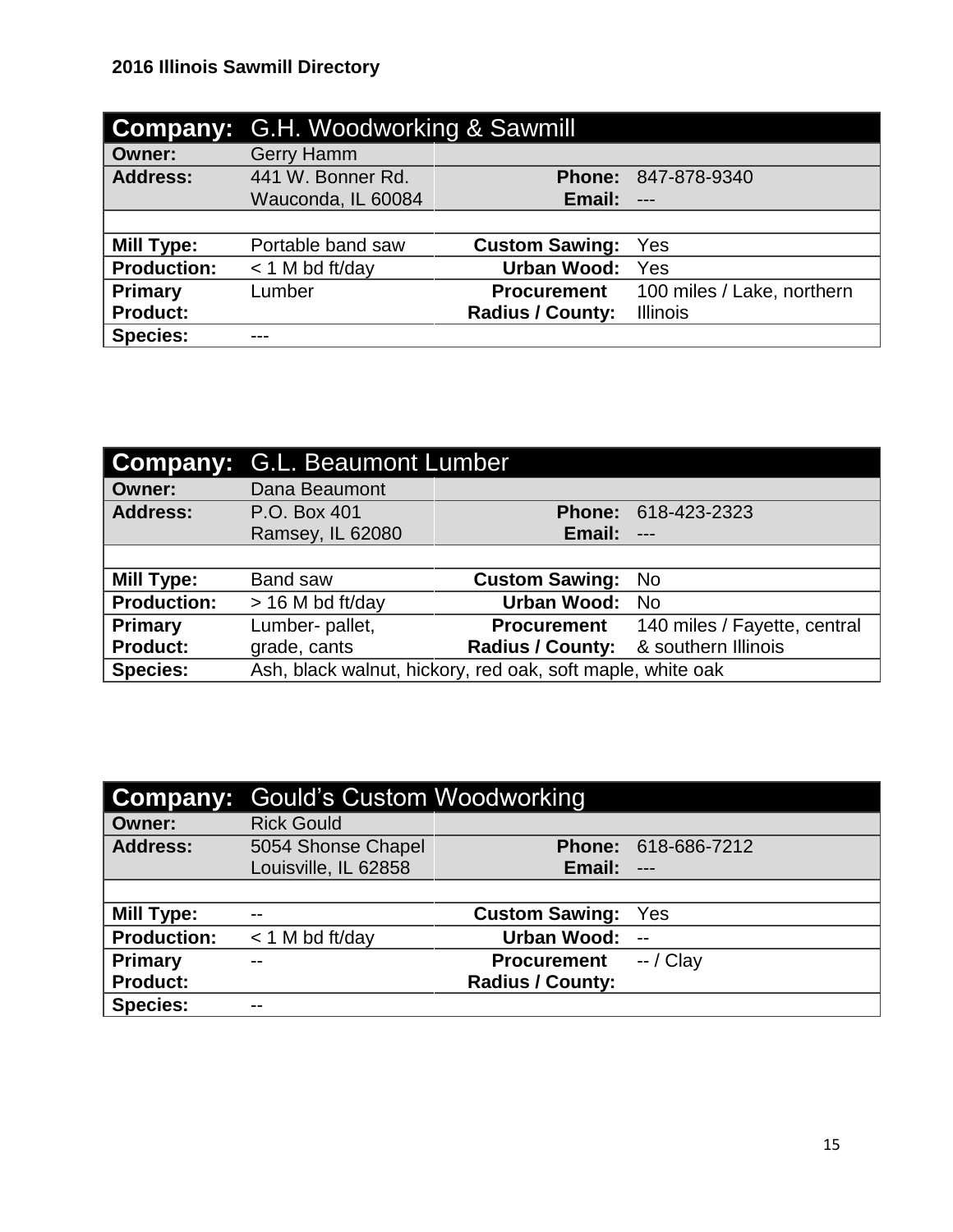| <b>Company:</b>    | Harlan Wesbecher     |                         |                  |
|--------------------|----------------------|-------------------------|------------------|
| <b>Owner:</b>      | Harlan Wesbecher     |                         |                  |
| <b>Address:</b>    | 7249 Buttercreek Rd  | <b>Phone:</b>           | 618-774-2964     |
|                    | Evansville, IL 62242 | Email:                  | $---$            |
|                    |                      |                         |                  |
| <b>Mill Type:</b>  | Portable band saw    | <b>Custom Sawing:</b>   | Yes, only custom |
| <b>Production:</b> | $<$ 1 M bd ft/day    | <b>Urban Wood:</b>      |                  |
| Primary            | Lumber               | <b>Procurement</b>      | --- / Randolph   |
| <b>Product:</b>    |                      | <b>Radius / County:</b> |                  |
| <b>Species:</b>    | ---                  |                         |                  |

|                    | <b>Company:</b> Herring Industries |                         |              |
|--------------------|------------------------------------|-------------------------|--------------|
| <b>Owner:</b>      | George Herring                     |                         |              |
| <b>Address:</b>    | 620 W. College                     | <b>Phone:</b>           | 618-841-7829 |
|                    | Harrisburg, IL 62946               | Email:                  | $---$        |
|                    |                                    |                         |              |
| <b>Mill Type:</b>  |                                    | <b>Custom Sawing:</b>   | $---$        |
| <b>Production:</b> | 1-4 M bd ft/day                    | <b>Urban Wood:</b>      | $---$        |
| Primary            |                                    | <b>Procurement</b>      | $-$ / Saline |
| <b>Product:</b>    |                                    | <b>Radius / County:</b> |              |
| <b>Species:</b>    |                                    |                         |              |

|                    | <b>Company: Hites Hardwood</b>                           |                         |                                        |
|--------------------|----------------------------------------------------------|-------------------------|----------------------------------------|
| <b>Owner:</b>      | <b>Blaine Hites</b>                                      |                         |                                        |
| <b>Address:</b>    | 364 R. Old IL 250                                        |                         | Phone: 618-723-2136                    |
|                    | Noble, IL 62868                                          | Email:                  | $---$                                  |
|                    |                                                          |                         |                                        |
| <b>Mill Type:</b>  | Circular saw                                             | <b>Custom Sawing:</b>   | No.                                    |
| <b>Production:</b> | 12 - 16 M bd ft/day                                      | <b>Urban Wood:</b>      | No                                     |
| Primary            | Lumber                                                   |                         | <b>Procurement</b> 50 miles / Richland |
| <b>Product:</b>    |                                                          | <b>Radius / County:</b> |                                        |
| <b>Species:</b>    | Ash, cottonwood, hickory, red oak, soft maple, white oak |                         |                                        |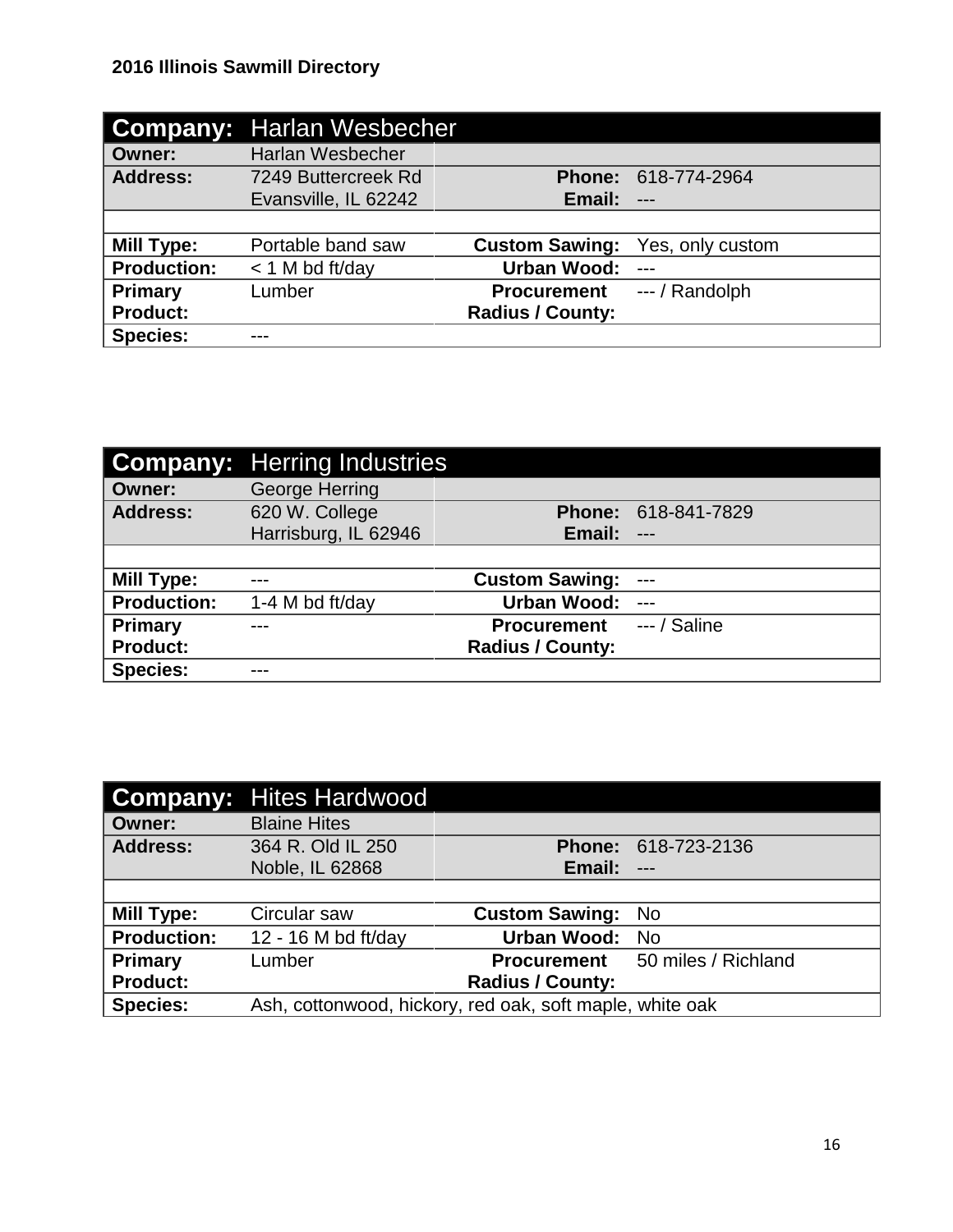| <b>Company:</b>    | <b>Horigan Urban Forest Products</b>                               |                         |                         |
|--------------------|--------------------------------------------------------------------|-------------------------|-------------------------|
| <b>Owner:</b>      | <b>Bruce Horigan</b>                                               |                         |                         |
| <b>Address:</b>    | 7255 St. Louis                                                     | <b>Phone:</b>           | 847-568-1340            |
|                    | <b>Skokie, IL 60076</b>                                            | Email:                  | bahorigan@sbcglobal.net |
|                    |                                                                    |                         |                         |
| <b>Mill Type:</b>  | Portable band saw                                                  | <b>Custom Sawing:</b>   | Yes, only custom        |
| <b>Production:</b> | $<$ 1 M bd ft/day                                                  | <b>Urban Wood:</b>      | Yes                     |
| Primary            | Lumber                                                             | <b>Procurement</b>      | 50 miles / Cook         |
| <b>Product:</b>    |                                                                    | <b>Radius / County:</b> |                         |
| <b>Species:</b>    | Ash, elm, hard and soft maple, hickory, other hardwoods, white oak |                         |                         |

|                    | <b>Company:</b> J&R Goods from the Woods** |                         |                            |
|--------------------|--------------------------------------------|-------------------------|----------------------------|
| <b>Owner:</b>      | Joe Jansen                                 |                         |                            |
| <b>Address:</b>    | 1819 N. 1100 <sup>th</sup> St.             |                         | <b>Phone: 618-238-4554</b> |
|                    | Mason, IL 62443                            | Email:                  | $---$                      |
|                    |                                            |                         |                            |
| <b>Mill Type:</b>  | ---                                        | <b>Custom Sawing:</b>   | $---$                      |
| <b>Production:</b> | ---                                        | <b>Urban Wood:</b>      | $---$                      |
|                    |                                            |                         |                            |
| Primary            | ---                                        | <b>Procurement</b>      | $--/$ Mason                |
| <b>Product:</b>    |                                            | <b>Radius / County:</b> |                            |

| <b>Company:</b> Jeff Carver |                       |                         |                   |
|-----------------------------|-----------------------|-------------------------|-------------------|
| <b>Owner:</b>               | <b>Jeff Carver</b>    |                         |                   |
| <b>Address:</b>             | 59 St. Hwy 94         | <b>Phone:</b>           | 309-729-5206      |
|                             | Little York, IL 61453 | Email:                  | $---$             |
|                             |                       |                         |                   |
| Mill Type:                  | Portable band saw     | <b>Custom Sawing:</b>   | Yes               |
| <b>Production:</b>          | $<$ 1 M bd ft/day     | <b>Urban Wood:</b>      | $---$             |
| Primary                     | Lumber                | <b>Procurement</b>      | 10 miles / Warren |
| <b>Product:</b>             |                       | <b>Radius / County:</b> |                   |
| <b>Species:</b>             |                       |                         |                   |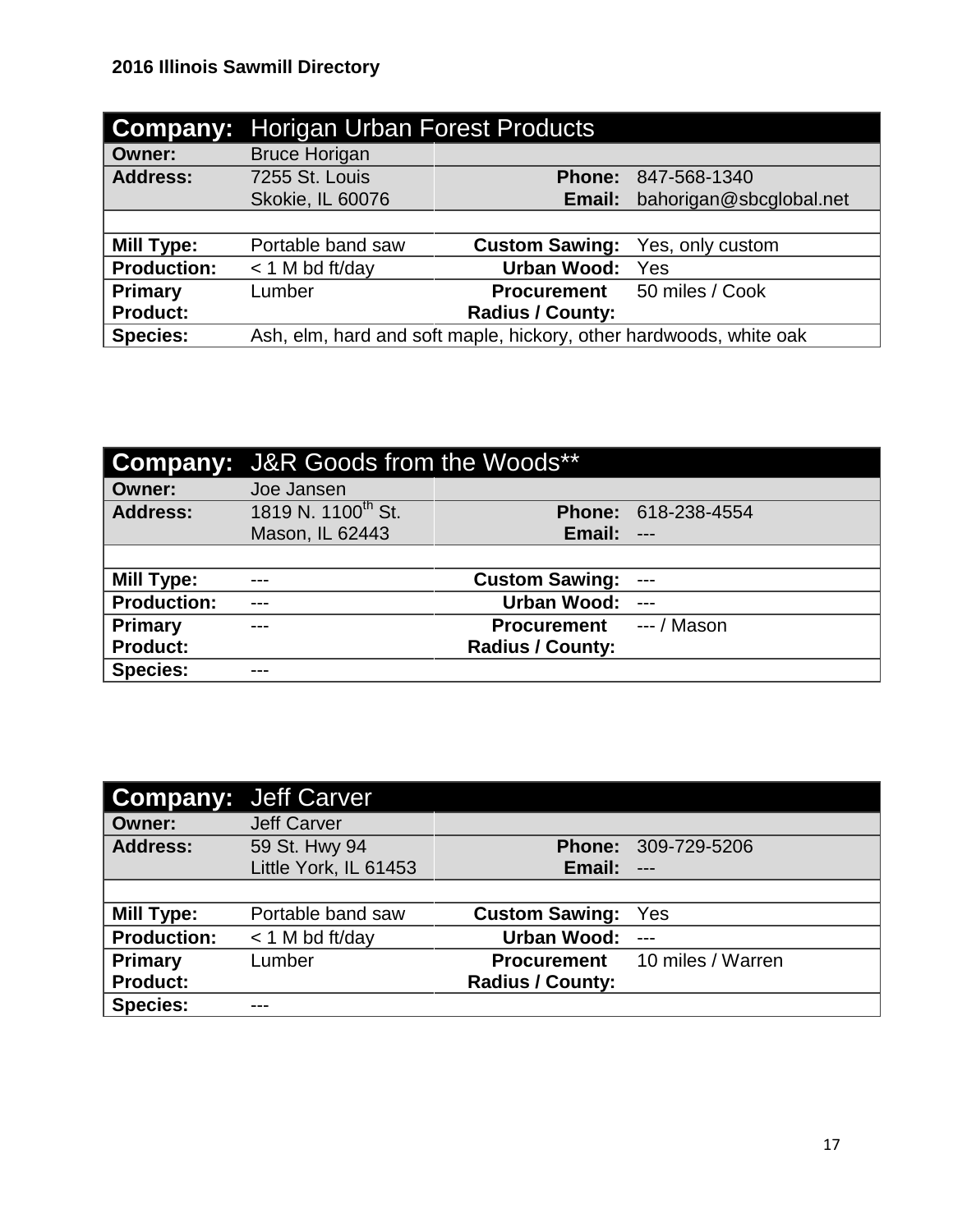|                    | <b>Company: Jeff Hudgens</b>   |                         |                         |
|--------------------|--------------------------------|-------------------------|-------------------------|
| <b>Owner:</b>      | Jeff Hudgens                   |                         |                         |
| <b>Address:</b>    | 13860 N. 225 <sup>th</sup> Rd. | <b>Phone:</b>           | 309-254-3665            |
|                    | Industry, IL 61440             | Email:                  | $---$                   |
|                    |                                |                         |                         |
| <b>Mill Type:</b>  | Portable band saw              | <b>Custom Sawing:</b>   | Yes                     |
| <b>Production:</b> | 1 M bd ft/day                  | <b>Urban Wood:</b>      | Yes                     |
| Primary            | Lumber                         | <b>Procurement</b>      | 50 miles / McDonough,   |
| <b>Product:</b>    |                                | <b>Radius / County:</b> | Fulton, Adams, Hancock, |
|                    |                                |                         | Schuyler                |
| <b>Species:</b>    | Red oak, walnut, white oak     |                         |                         |

|                    | <b>Company:</b> Jefferies Orchard Sawmill** |                         |                            |
|--------------------|---------------------------------------------|-------------------------|----------------------------|
| <b>Owner:</b>      | Dale Jefferies Sr.                          |                         |                            |
| <b>Address:</b>    | 5036 Muench Road                            |                         | <b>Phone: 217-487-7582</b> |
|                    | Cantrall, IL 62625                          | Email:                  | $---$                      |
|                    |                                             |                         |                            |
| Mill Type:         |                                             | <b>Custom Sawing:</b>   | $---$                      |
| <b>Production:</b> | 1-4 M bd ft/day                             | <b>Urban Wood:</b>      | $---$                      |
| Primary            |                                             | <b>Procurement</b>      | --- / Sangamon             |
| <b>Product:</b>    |                                             | <b>Radius / County:</b> |                            |
| <b>Species:</b>    |                                             |                         |                            |

|                    | <b>Company: JHT Robertson Lumber</b> |                         |                            |
|--------------------|--------------------------------------|-------------------------|----------------------------|
| <b>Owner:</b>      | <b>Harold Robertson</b>              |                         |                            |
| <b>Address:</b>    | 408 Airport Rd.                      |                         | <b>Phone: 618-842-2004</b> |
|                    | Fairfield, IL 62837                  | Email:                  | $\qquad \qquad -$          |
|                    |                                      |                         |                            |
| <b>Mill Type:</b>  | Circular saw                         | <b>Custom Sawing:</b>   | $---$                      |
| <b>Production:</b> | 8-12 M bd ft/day                     | <b>Urban Wood:</b>      | $---$                      |
| Primary            | Lumber                               | <b>Procurement</b>      | $--$ / Wayne               |
| <b>Product:</b>    |                                      | <b>Radius / County:</b> |                            |
| <b>Species:</b>    | Mixed                                |                         |                            |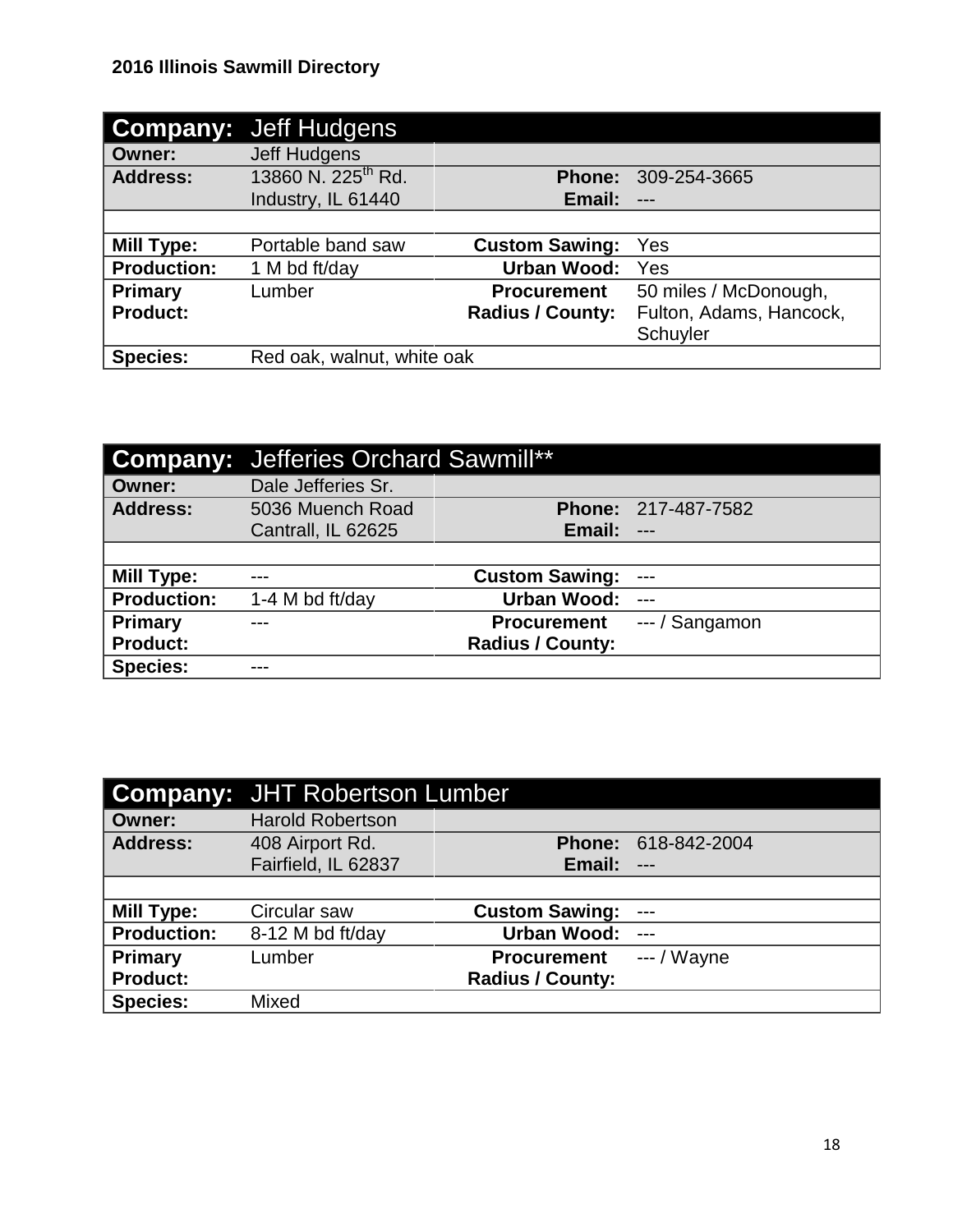|                    | <b>Company: Jones Sawmill**</b> |                         |                  |
|--------------------|---------------------------------|-------------------------|------------------|
| Owner:             | <b>Ralph Jones</b>              |                         |                  |
| <b>Address:</b>    | 7902 Knoup Rd.                  | <b>Phone:</b>           | 815-449-2689     |
|                    | Rock City, IL 61070             | Email:                  | $---$            |
|                    |                                 |                         |                  |
| <b>Mill Type:</b>  | $---$                           | <b>Custom Sawing:</b>   | $---$            |
| <b>Production:</b> | $<$ 1 M bd ft/day               | <b>Urban Wood:</b>      | $---$            |
| <b>Primary</b>     |                                 | <b>Procurement</b>      | --- / Stephenson |
| <b>Product:</b>    |                                 | <b>Radius / County:</b> |                  |
| <b>Species:</b>    |                                 |                         |                  |

|                    | <b>Company: Kalmer Lumber</b> |                         |                 |
|--------------------|-------------------------------|-------------------------|-----------------|
| <b>Owner:</b>      | <b>Gary Kalmer</b>            |                         |                 |
| <b>Address:</b>    | 7720 Albers Road              | <b>Phone:</b>           | 618-248-5153    |
|                    | Albers, IL 62215              | Email:                  | $---$           |
|                    |                               |                         |                 |
| Mill Type:         | ---                           | <b>Custom Sawing:</b>   | $---$           |
| <b>Production:</b> | $<$ 1 M bd ft/day             | <b>Urban Wood:</b>      | $---$           |
| <b>Primary</b>     |                               | <b>Procurement</b>      | $-$ - / Clinton |
| <b>Product:</b>    |                               | <b>Radius / County:</b> |                 |
| <b>Species:</b>    |                               |                         |                 |

|                    | <b>Company: Keith Bailey Sawmill</b> |                         |                     |
|--------------------|--------------------------------------|-------------------------|---------------------|
| <b>Owner:</b>      | <b>Keith Bailey</b>                  |                         |                     |
| <b>Address:</b>    | 3089 State Route 37                  |                         | Phone: 618-548-3566 |
|                    | Salem, IL 62881                      | Email:                  | $---$               |
|                    |                                      |                         |                     |
| Mill Type:         |                                      | <b>Custom Sawing:</b>   | $---$               |
| <b>Production:</b> | $<$ 1 M bd ft/day                    | <b>Urban Wood:</b>      | $---$               |
| Primary            | ---                                  | <b>Procurement</b>      | $--- /$ Marion      |
| <b>Product:</b>    |                                      | <b>Radius / County:</b> |                     |
| <b>Species:</b>    |                                      |                         |                     |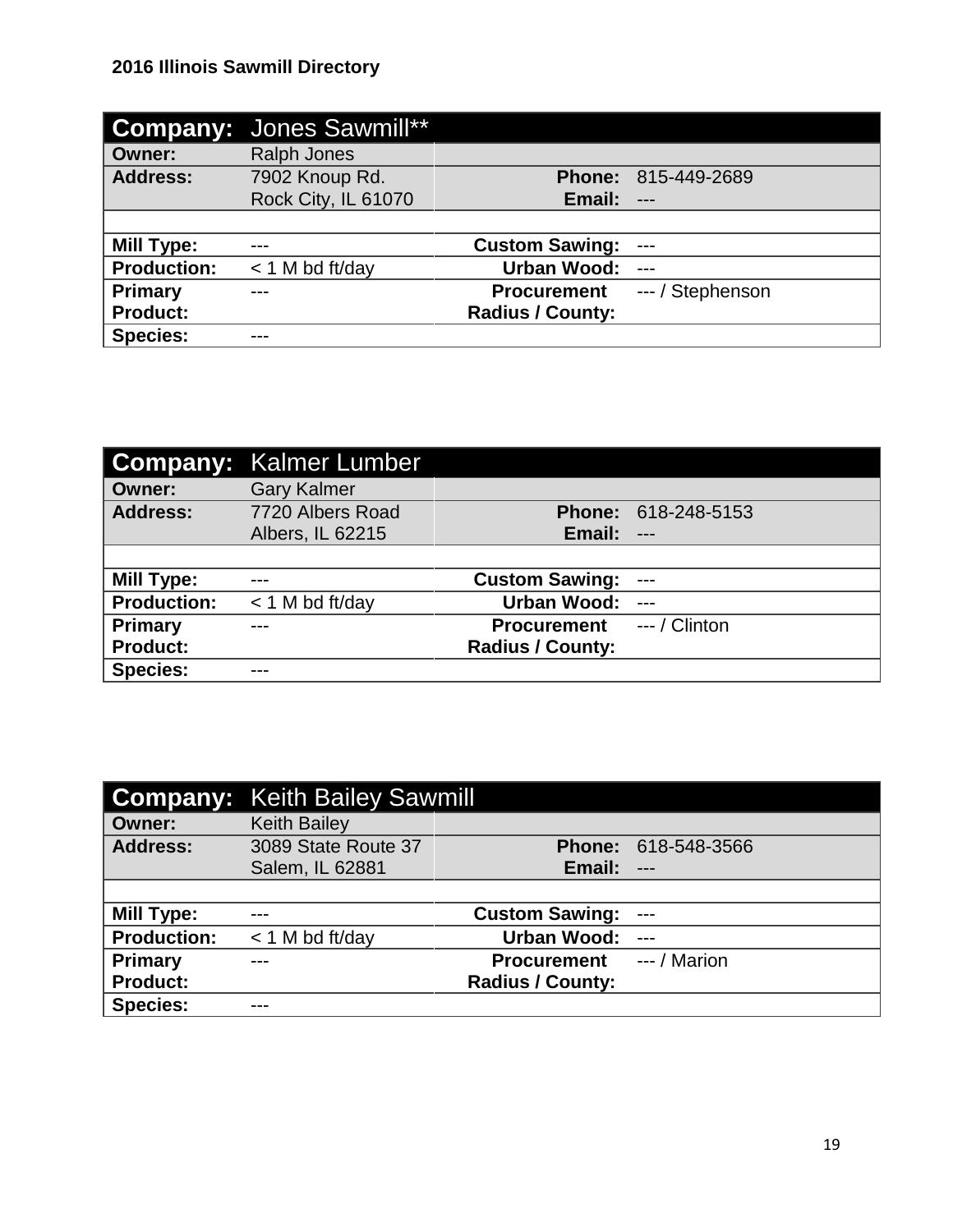|                    | <b>Company: Ken Vancil**</b> |                         |                 |
|--------------------|------------------------------|-------------------------|-----------------|
| <b>Owner:</b>      | <b>Ken Vancil</b>            |                         |                 |
| <b>Address:</b>    | 20035 E. 2100 St.            | <b>Phone:</b>           | 309-772-2086    |
|                    | Bushnell, IL 61422           | Email:                  | $---$           |
|                    |                              |                         |                 |
| <b>Mill Type:</b>  | $---$                        | <b>Custom Sawing:</b>   | $---$           |
| <b>Production:</b> | $<$ 1 M bd ft/day            | <b>Urban Wood:</b>      | $---$           |
| Primary            |                              | <b>Procurement</b>      | --- / McDonough |
| <b>Product:</b>    |                              | <b>Radius / County:</b> |                 |
| <b>Species:</b>    | ---                          |                         |                 |

|                    | <b>Company: Kirkland Sawmill</b> |                         |                     |
|--------------------|----------------------------------|-------------------------|---------------------|
| <b>Owner:</b>      | <b>Ronald Sester</b>             |                         |                     |
| <b>Address:</b>    | 606 W. Main                      |                         | Phone: 815-522-6150 |
|                    | Kirkland, IL 60146               | Email:                  | $---$               |
|                    |                                  |                         |                     |
| <b>Mill Type:</b>  |                                  | <b>Custom Sawing:</b>   | $---$               |
| <b>Production:</b> | 1-4 M bd ft/day                  | <b>Urban Wood:</b>      | $---$               |
| Primary            | ---                              | <b>Procurement</b>      | $-$ / DeKalb        |
| <b>Product:</b>    |                                  | <b>Radius / County:</b> |                     |
| <b>Species:</b>    | ---                              |                         |                     |

|                    | <b>Company: Kniffen Brothers Sawmill</b> |                         |                      |
|--------------------|------------------------------------------|-------------------------|----------------------|
| <b>Owner:</b>      | <b>Terald Kniffen</b>                    |                         |                      |
| <b>Address:</b>    | 16794 Buxton Road                        | <b>Phone:</b>           | 618-629-2437         |
|                    | Whittington, Il 62897                    | Email:                  | $---$                |
|                    |                                          |                         |                      |
| Mill Type:         | Circular saw                             | <b>Custom Sawing:</b>   | No.                  |
| <b>Production:</b> | 4-8 M bd ft/day                          | <b>Urban Wood:</b>      | <b>No</b>            |
| Primary            | Pallets, ties                            | <b>Procurement</b>      | 30 miles / Franklin, |
| <b>Product:</b>    |                                          | <b>Radius / County:</b> | Jefferson            |
| <b>Species:</b>    | Hardwoods                                |                         |                      |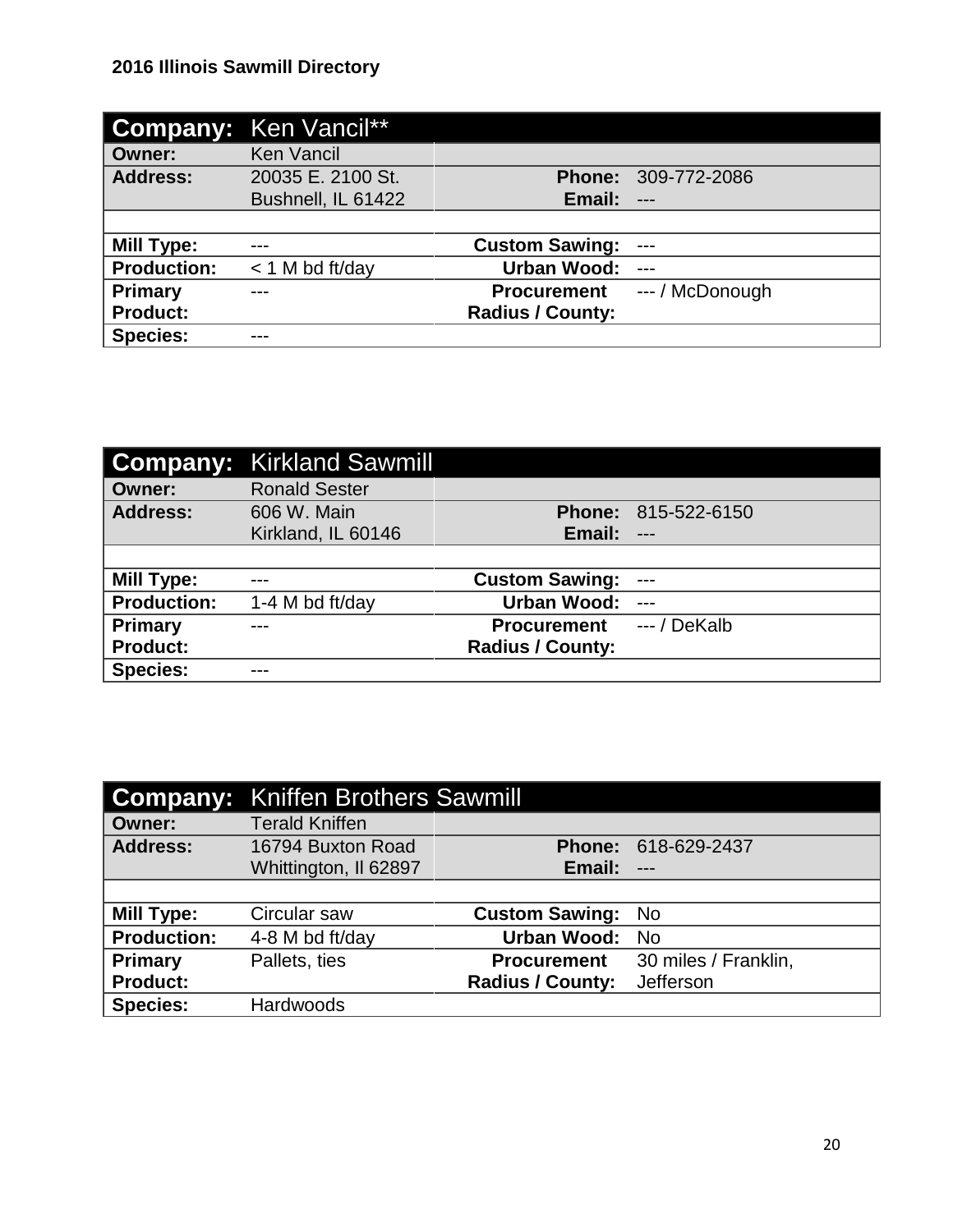|                    | <b>Company: Kraus Farms</b> |                         |                                                                         |
|--------------------|-----------------------------|-------------------------|-------------------------------------------------------------------------|
| <b>Owner:</b>      | Don Kraus                   |                         |                                                                         |
| <b>Address:</b>    | 4568 N 2125 <sup>th</sup>   | <b>Phone:</b>           | 618-592-4441                                                            |
|                    | Oblong, IL 62449            | Email:                  | $---$                                                                   |
|                    |                             |                         |                                                                         |
| <b>Mill Type:</b>  | Circular saw                | <b>Custom Sawing:</b>   | No.                                                                     |
| <b>Production:</b> | $<$ 1 M bd ft/day           | <b>Urban Wood:</b>      | - No                                                                    |
| Primary            | <b>Pallet lumber</b>        | <b>Procurement</b>      | 25 miles / Jasper                                                       |
| <b>Product:</b>    |                             | <b>Radius / County:</b> |                                                                         |
| <b>Species:</b>    |                             |                         | Cottonwood, hickory, red oak, soft maple, sweetgum, sycamore, white oak |

|                    | <b>Company:</b> Kuhl Lumber & Pallets |                         |                              |
|--------------------|---------------------------------------|-------------------------|------------------------------|
| <b>Owner:</b>      | Leon Kuhl                             |                         |                              |
| <b>Address:</b>    | 15340 Sawmill Rd.                     | <b>Phone:</b>           | 618-243-5255                 |
|                    | Okawville, IL 62271                   | Email:                  | $---$                        |
|                    |                                       |                         |                              |
| Mill Type:         | <b>Band saw</b>                       | <b>Custom Sawing:</b>   | Yes                          |
| <b>Production:</b> | 8-12 M bd ft/day                      | <b>Urban Wood:</b>      | Yes                          |
| <b>Primary</b>     | Lumber                                | <b>Procurement</b>      | --- / Washington, St. Clair, |
| <b>Product:</b>    |                                       | <b>Radius / County:</b> | Jackson, Jefferson, Marion,  |
|                    |                                       |                         | Perry, Bond                  |
| <b>Species:</b>    | Oak                                   |                         |                              |

|                    | <b>Company:</b> Land of Lincoln Lumber |                         |                      |
|--------------------|----------------------------------------|-------------------------|----------------------|
| <b>Owner:</b>      | <b>James Caudill</b>                   |                         |                      |
| <b>Address:</b>    | 245 Industrial Park Rd                 |                         | Phone: 618-268-4000  |
|                    | Raleigh, IL 62977                      | Email:                  |                      |
|                    |                                        |                         |                      |
| <b>Mill Type:</b>  | Circular saw & band saw                | <b>Custom Sawing:</b>   | <b>No</b>            |
| <b>Production:</b> | $>$ 16 M bd ft/day                     | <b>Urban Wood:</b>      | <b>No</b>            |
| <b>Primary</b>     | Mine timbers & ties                    | <b>Procurement</b>      | 100 miles / Southern |
| <b>Product:</b>    |                                        | <b>Radius / County:</b> | <b>Illinois</b>      |
| <b>Species:</b>    | <b>Hardwoods</b>                       |                         |                      |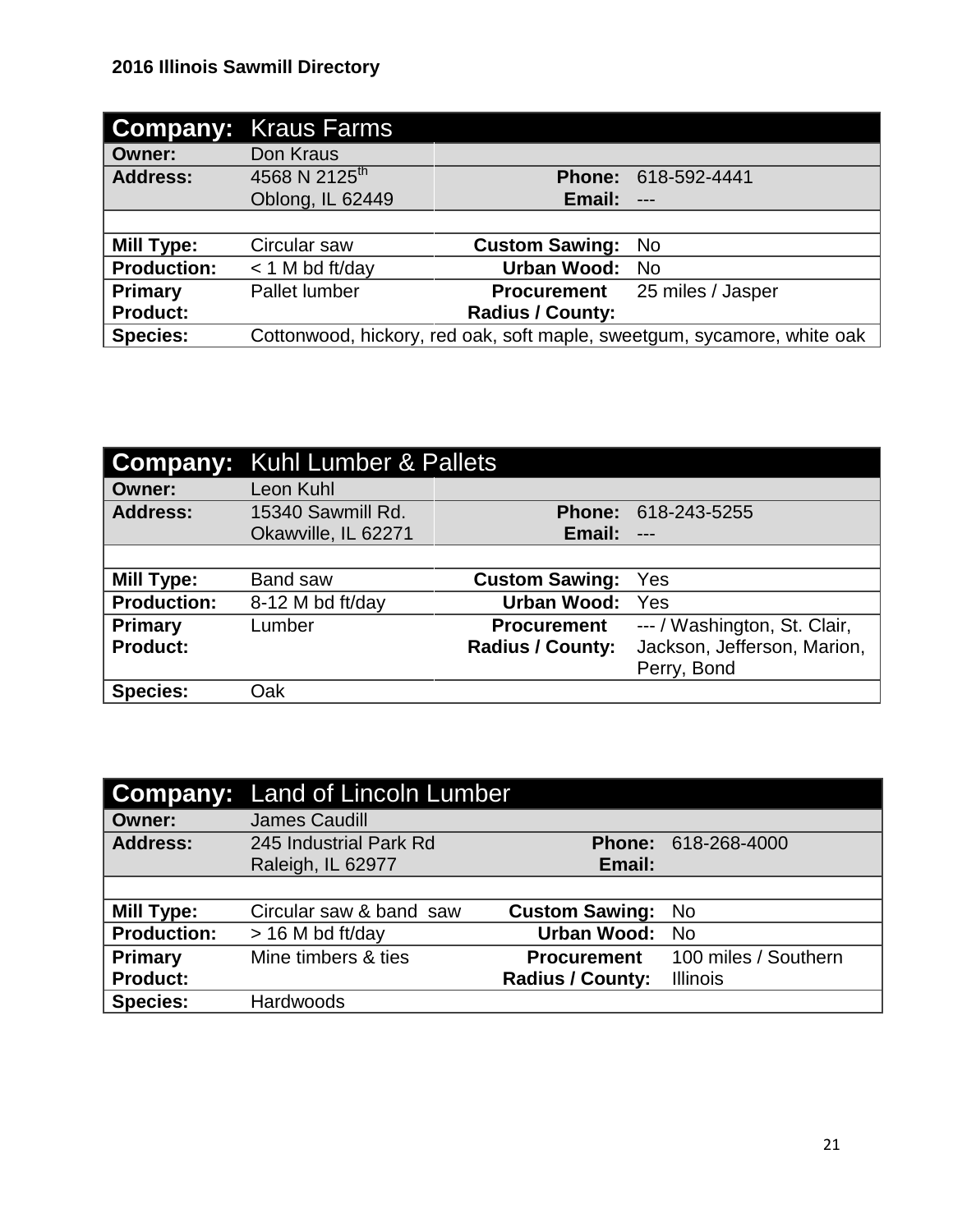|                    | <b>Company: Lee Freelund**</b> |                         |                  |
|--------------------|--------------------------------|-------------------------|------------------|
| <b>Owner:</b>      | Lee Freelund                   |                         |                  |
| <b>Address:</b>    | 9568 E. Binkley Rd.            | <b>Phone:</b>           | 815-947-2562     |
|                    | Stockton, IL 61085             | Email:                  | $---$            |
|                    |                                |                         |                  |
| <b>Mill Type:</b>  | $---$                          | <b>Custom Sawing:</b>   | $---$            |
| <b>Production:</b> | ---                            | <b>Urban Wood:</b>      | $---$            |
|                    |                                |                         |                  |
| <b>Primary</b>     |                                | <b>Procurement</b>      | --- / Jo Daviess |
| <b>Product:</b>    |                                | <b>Radius / County:</b> |                  |

|                    | <b>Company: Malone Sawmill</b> |                         |                |
|--------------------|--------------------------------|-------------------------|----------------|
| <b>Owner:</b>      | <b>Ron Malone</b>              |                         |                |
| <b>Address:</b>    | 9667 Malone Ln.                | <b>Phone:</b>           | 618-439-4093   |
|                    | Benton, IL 62812               | Email:                  | $---$          |
|                    |                                |                         |                |
| <b>Mill Type:</b>  | Circular saw                   | <b>Custom Sawing:</b>   | <b>No</b>      |
| <b>Production:</b> | $<$ 1 M bd ft/day              | <b>Urban Wood:</b>      | $---$          |
| Primary            | Lumber, pallet                 | <b>Procurement</b>      | --- / Franklin |
| <b>Product:</b>    | lumber                         | <b>Radius / County:</b> |                |
| <b>Species:</b>    | ---                            |                         |                |

|                    | <b>Company: Meltons Mobile Milling</b> |                         |                    |
|--------------------|----------------------------------------|-------------------------|--------------------|
| <b>Owner:</b>      | <b>Jerry Melton</b>                    |                         |                    |
| <b>Address:</b>    | 1230 160 <sup>th</sup> St.             | <b>Phone:</b>           | 309-462-5238       |
|                    | Abingdon, IL 61410                     | Email:                  | $---$              |
|                    |                                        |                         |                    |
| Mill Type:         | Band saw                               | <b>Custom Sawing:</b>   | Yes, only custom   |
| <b>Production:</b> | $<$ 1 M bd ft/day                      | <b>Urban Wood:</b>      | $-$                |
| Primary            | Lumber                                 | <b>Procurement</b>      | --- / Warren, Knox |
| <b>Product:</b>    |                                        | <b>Radius / County:</b> |                    |
| <b>Species:</b>    | Black walnut, elm, red oak             |                         |                    |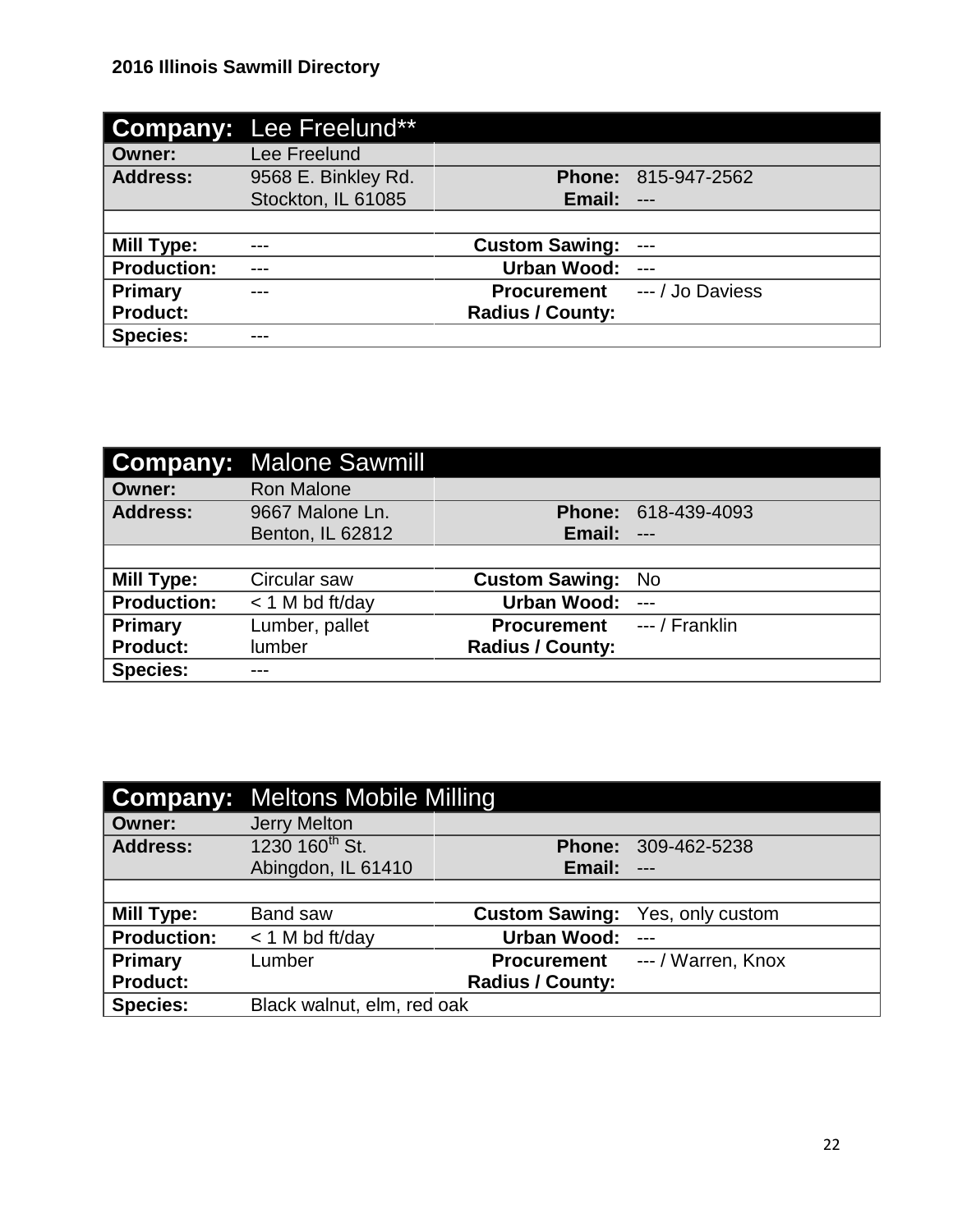|                    | <b>Company: Meyers Woodworking</b> |                         |               |
|--------------------|------------------------------------|-------------------------|---------------|
| <b>Owner:</b>      | <b>Ron Meyers</b>                  |                         |               |
| <b>Address:</b>    | 26 Sunset Avnue                    | <b>Phone:</b>           | 630-231-2955  |
|                    | W Chicago, IL 60185                | Email:                  | $---$         |
|                    |                                    |                         |               |
| Mill Type:         | ---                                | <b>Custom Sawing:</b>   | Yes           |
| <b>Production:</b> | $<$ 1 M bd ft/day                  | <b>Urban Wood:</b>      | $---$         |
| <b>Primary</b>     |                                    | <b>Procurement</b>      | $---/$ DuPage |
| <b>Product:</b>    |                                    | <b>Radius / County:</b> |               |
| <b>Species:</b>    | ---                                |                         |               |

|                    | <b>Company: Mille's Sawmill**</b> |                         |              |
|--------------------|-----------------------------------|-------------------------|--------------|
| <b>Owner:</b>      | George & Dave Mille               |                         |              |
| <b>Address:</b>    | 18566 N. 700 Ave.                 | <b>Phone:</b>           | 309-927-3575 |
|                    | Galva, IL 61434                   | Email:                  | $---$        |
|                    |                                   |                         |              |
| Mill Type:         |                                   | <b>Custom Sawing:</b>   | $---$        |
| <b>Production:</b> | 1-4 M bd ft/day                   | <b>Urban Wood:</b>      | $---$        |
| Primary            |                                   | <b>Procurement</b>      | $-$ / Henry  |
| <b>Product:</b>    |                                   | <b>Radius / County:</b> |              |
| <b>Species:</b>    | ---                               |                         |              |

|                    | <b>Company: Mulvain Woodworks</b> |                         |                     |
|--------------------|-----------------------------------|-------------------------|---------------------|
| <b>Owner:</b>      | Mike & Pat Mulvain                |                         |                     |
| <b>Address:</b>    | 14578 Center Rd.                  |                         | Phone: 815-248-2305 |
|                    | Durand, IL 61024                  | Email:                  | $---$               |
|                    |                                   |                         |                     |
| Mill Type:         |                                   | <b>Custom Sawing:</b>   | $---$               |
| <b>Production:</b> | $<$ 1 M bd ft/day                 | <b>Urban Wood:</b>      | $---$               |
| Primary            |                                   | <b>Procurement</b>      | --- / Winnebago     |
| <b>Product:</b>    |                                   | <b>Radius / County:</b> |                     |
| <b>Species:</b>    |                                   |                         |                     |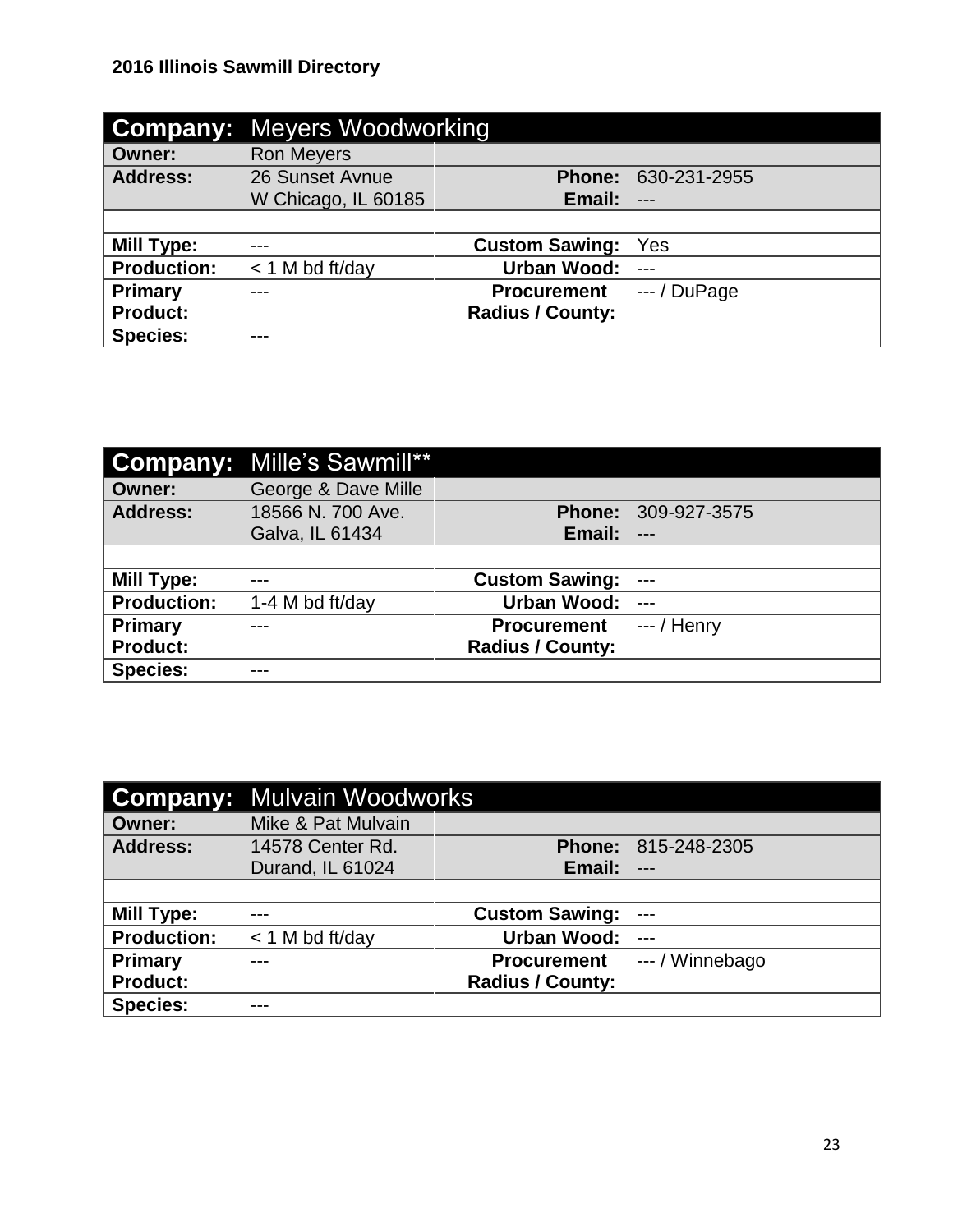|                    | <b>Company: Native Woods</b> |                         |                     |
|--------------------|------------------------------|-------------------------|---------------------|
| Owner:             | <b>Mike Lawrence</b>         |                         |                     |
| <b>Address:</b>    | $530\ 20^{th}$ St.           |                         | Phone: 309-292-1046 |
|                    | Rock Island, IL 61201        | Email:                  | $\overline{a}$      |
|                    |                              |                         |                     |
| <b>Mill Type:</b>  | ---                          | <b>Custom Sawing:</b>   | $---$               |
| <b>Production:</b> | $<$ 1 M bd ft/day            | <b>Urban Wood:</b>      |                     |
| <b>Primary</b>     |                              | <b>Procurement</b>      | --- / Rock Island   |
| <b>Product:</b>    |                              | <b>Radius / County:</b> |                     |
| <b>Species:</b>    |                              |                         |                     |

|                    | <b>Company: Nature's Creation</b> |                         |                               |
|--------------------|-----------------------------------|-------------------------|-------------------------------|
| <b>Owner:</b>      | <b>Mike Nosovitsky</b>            |                         |                               |
| <b>Address:</b>    | 650 Old US HWY 51                 | <b>Phone:</b>           | 618-559-1255                  |
|                    | Makanda, IL 62958                 | Email:                  | Mike@NaturesCreationsWood.com |
|                    |                                   |                         |                               |
| Mill Type:         | Circular saw & band               | <b>Custom Sawing:</b>   | Yes                           |
|                    | saw                               |                         |                               |
| <b>Production:</b> | $<$ 1 M bd ft/day                 | <b>Urban Wood:</b>      | Yes                           |
| <b>Primary</b>     | Lumber, furniture,                | <b>Procurement</b>      | 25 miles / Jackson, Union     |
| <b>Product:</b>    | stakes                            | <b>Radius / County:</b> |                               |
| <b>Species:</b>    | <b>Hardwoods</b>                  |                         |                               |

|                    | <b>Company:</b> Nicholson Logging & Lumber |                         |                     |
|--------------------|--------------------------------------------|-------------------------|---------------------|
| <b>Owner:</b>      | Dan Nicholson                              |                         |                     |
| <b>Address:</b>    | 201 E. Van Emmon Rd.                       |                         | Phone: 630-553-7612 |
|                    | Yorkville, IL 60560                        | Email:                  | $\qquad \qquad - -$ |
|                    |                                            |                         |                     |
| Mill Type:         | $---$                                      | <b>Custom Sawing:</b>   | $---$               |
| <b>Production:</b> | ---                                        | <b>Urban Wood:</b>      | $---$               |
| Primary            |                                            | <b>Procurement</b>      | $-$ / Kendall       |
| <b>Product:</b>    |                                            | <b>Radius / County:</b> |                     |
| <b>Species:</b>    |                                            |                         |                     |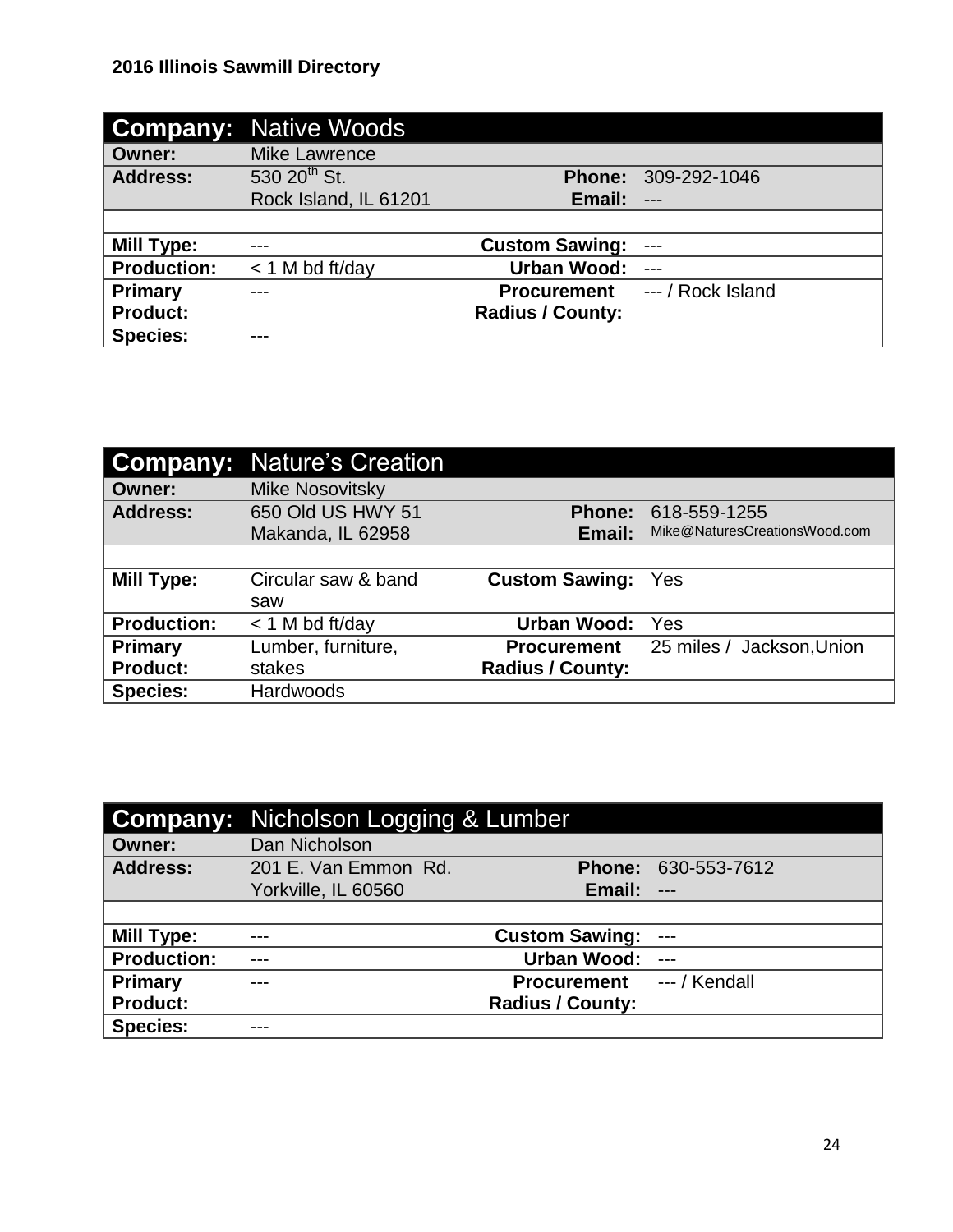| <b>Company: Old Mill**</b> |                       |                         |               |
|----------------------------|-----------------------|-------------------------|---------------|
| <b>Owner:</b>              | David E. Smith        |                         |               |
| <b>Address:</b>            | P.O. Box 4            | <b>Phone:</b>           | 815-244-9742  |
|                            | Mt. Carroll, IL 61053 | Email:                  | $---$         |
|                            |                       |                         |               |
| <b>Mill Type:</b>          | $---$                 | <b>Custom Sawing:</b>   | $---$         |
| <b>Production:</b>         | $<$ 1 M bd ft/day     | <b>Urban Wood:</b>      | $---$         |
| <b>Primary</b>             |                       | <b>Procurement</b>      | --- / Carroll |
| <b>Product:</b>            |                       | <b>Radius / County:</b> |               |
| <b>Species:</b>            |                       |                         |               |

|                    | <b>Company: Podolak Enterprises**</b> |                         |                     |
|--------------------|---------------------------------------|-------------------------|---------------------|
| <b>Owner:</b>      | <b>Diane Podolak</b>                  |                         |                     |
| <b>Address:</b>    | 12801 2650 East St.                   |                         | Phone: 815-447-2431 |
|                    | Princeton, IL 61356                   | Email:                  | $---$               |
|                    |                                       |                         |                     |
| <b>Mill Type:</b>  |                                       | <b>Custom Sawing:</b>   | $---$               |
| <b>Production:</b> | $<$ 1 M bd ft/day                     | <b>Urban Wood:</b>      | $---$               |
| Primary            | ---                                   | <b>Procurement</b>      | --- / Bureau        |
| <b>Product:</b>    |                                       | <b>Radius / County:</b> |                     |
| <b>Species:</b>    | ---                                   |                         |                     |

| Company:           | <b>Quad City Hardwoods</b>                    |                         |                         |
|--------------------|-----------------------------------------------|-------------------------|-------------------------|
| <b>Owner:</b>      | <b>Mike Cherry</b>                            |                         |                         |
| <b>Address:</b>    | 15963 E. 1600 St.                             | <b>Phone:</b>           | 309-945-2728            |
|                    | Geneseo, IL 61254                             | Email:                  | $---$                   |
|                    |                                               |                         |                         |
| Mill Type:         | Band saw                                      | <b>Custom Sawing:</b>   | Yes                     |
| <b>Production:</b> | 8-12 M bd ft/day                              | <b>Urban Wood:</b>      | Yes                     |
| Primary            | Flooring, slabs                               | <b>Procurement</b>      | 100 miles / Henry, Iowa |
| <b>Product:</b>    |                                               | <b>Radius / County:</b> | (state)                 |
| <b>Species:</b>    | Black cherry, black walnut, red and white oak |                         |                         |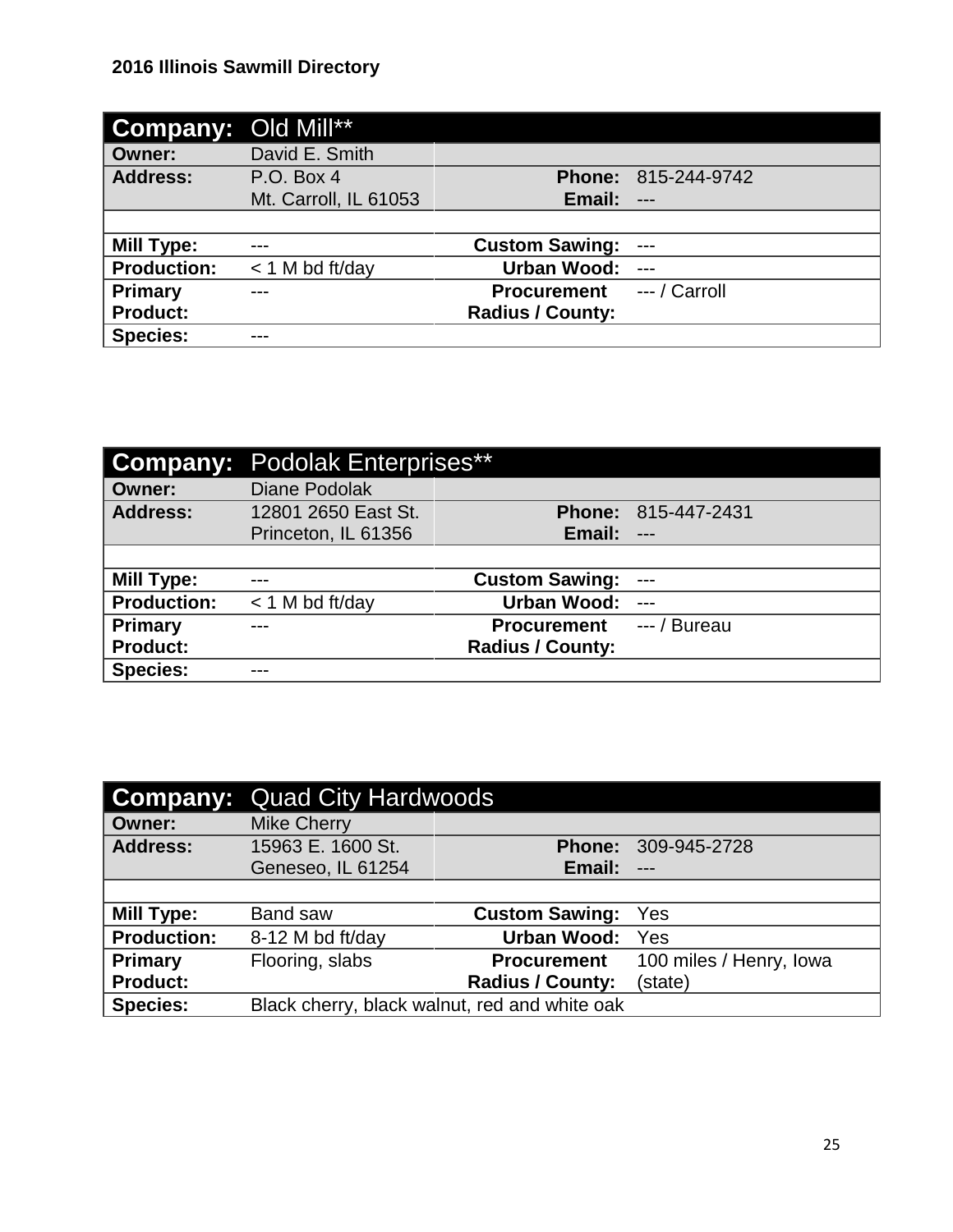| <b>Company:</b>    | Robertson and Jones   |                         |              |
|--------------------|-----------------------|-------------------------|--------------|
| <b>Owner:</b>      | <b>Tony Robertson</b> |                         |              |
| <b>Address:</b>    | P.O. Box 69           | <b>Phone:</b>           | 618-895-2164 |
|                    | Sims, IL 62886        | Email:                  | $---$        |
|                    |                       |                         |              |
| <b>Mill Type:</b>  | ---                   | <b>Custom Sawing:</b>   | $---$        |
| <b>Production:</b> | 4-8 M bd ft/day       | <b>Urban Wood:</b>      | $---$        |
| <b>Primary</b>     |                       | <b>Procurement</b>      | $-$ / Wayne  |
| <b>Product:</b>    |                       | <b>Radius / County:</b> |              |
| <b>Species:</b>    |                       |                         |              |

|                    | <b>Company: Rothenbach Farms</b>                        |                         |                                        |
|--------------------|---------------------------------------------------------|-------------------------|----------------------------------------|
| <b>Owner:</b>      | Roy Rothenbach                                          |                         |                                        |
| <b>Address:</b>    | 22693 Nursery Rd.                                       |                         | Phone: 217-854-2621                    |
|                    | Carlinville, IL 62626                                   | Email:                  | <b>TELE</b>                            |
|                    |                                                         |                         |                                        |
| Mill Type:         | <b>Band saw</b>                                         | <b>Custom Sawing:</b>   | Yes, only custom                       |
| <b>Production:</b> | 1-4 M bd ft/day                                         | <b>Urban Wood: Yes</b>  |                                        |
| Primary            | Lumber                                                  |                         | <b>Procurement</b> 75 miles / Macoupin |
| <b>Product:</b>    |                                                         | <b>Radius / County:</b> |                                        |
| <b>Species:</b>    | Black walnut, hard maple, red and white oak, white pine |                         |                                        |

|                    | <b>Company: Schultz Construction**</b> |                         |                     |
|--------------------|----------------------------------------|-------------------------|---------------------|
| Owner:             | <b>Honathan Schultz</b>                |                         |                     |
| <b>Address:</b>    | 4504 W. 1000 S. Rd.                    |                         | Phone: 815-932-5184 |
|                    | Kankakee, IL 60901                     | Email:                  | $---$               |
|                    |                                        |                         |                     |
| Mill Type:         |                                        | <b>Custom Sawing:</b>   | Yes                 |
| <b>Production:</b> | ---                                    | <b>Urban Wood:</b>      | $---$               |
| Primary            |                                        | <b>Procurement</b>      | --- / Kankakee      |
| <b>Product:</b>    |                                        | <b>Radius / County:</b> |                     |
| <b>Species:</b>    |                                        |                         |                     |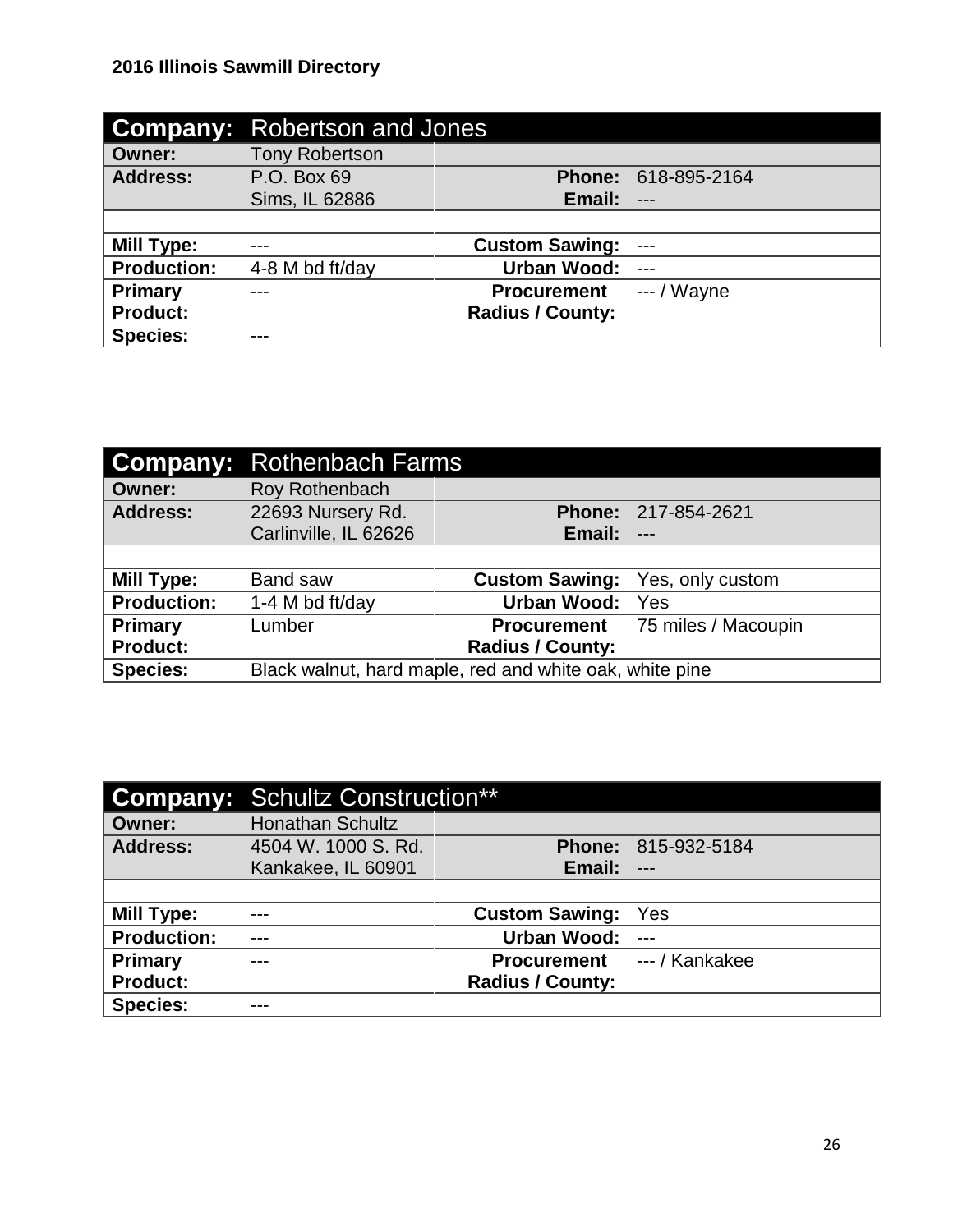|                    | <b>Company:</b> Shupe's Woodworks & Sawmill                          |                         |                            |
|--------------------|----------------------------------------------------------------------|-------------------------|----------------------------|
| <b>Owner:</b>      | <b>Mark Shupe</b>                                                    |                         |                            |
| <b>Address:</b>    | 809 20 Rd. 1100 E                                                    |                         | <b>Phone: 217-849-2476</b> |
|                    | Toledo, IL 62468                                                     | Email:                  | shupessawmill@gmail.com    |
|                    |                                                                      |                         |                            |
| <b>Mill Type:</b>  | Portable band saw                                                    | <b>Custom Sawing:</b>   | Yes, only custom           |
| <b>Production:</b> | $<$ 1 M bd ft/day                                                    | <b>Urban Wood:</b>      | Yes                        |
| Primary            | Lumber                                                               | <b>Procurement</b>      | 50 miles / Cumberland      |
| <b>Product:</b>    |                                                                      | <b>Radius / County:</b> |                            |
| <b>Species:</b>    | Ash, elm, hickory, hard and soft maple, red oak, sycamore, white oak |                         |                            |

|                    | <b>Company: Simonton Hardwood Lumber</b> |                         |                     |
|--------------------|------------------------------------------|-------------------------|---------------------|
| <b>Owner:</b>      | William C. Simonton                      |                         |                     |
| <b>Address:</b>    | 16515 Post Oak Rd.                       |                         | Phone: 618-594-2132 |
|                    | Carlyle, IL 62231                        | Email:                  | $---$               |
|                    |                                          |                         |                     |
| <b>Mill Type:</b>  |                                          | <b>Custom Sawing:</b>   | $---$               |
| <b>Production:</b> | 8-12 M bd ft/day                         | <b>Urban Wood:</b>      | $---$               |
| Primary            |                                          | <b>Procurement</b>      | $--/$ Clinton       |
| <b>Product:</b>    |                                          | <b>Radius / County:</b> |                     |
| <b>Species:</b>    |                                          |                         |                     |

|                    | <b>Company: Strader Sawmilling**</b> |                         |                            |
|--------------------|--------------------------------------|-------------------------|----------------------------|
| <b>Owner:</b>      | <b>Frank Strader</b>                 |                         |                            |
| <b>Address:</b>    | 305 E. Liberty St.                   |                         | <b>Phone: 815-379-2428</b> |
|                    | <b>Walnut, IL 61376</b>              | Email:                  | $---$                      |
|                    |                                      |                         |                            |
| <b>Mill Type:</b>  |                                      | <b>Custom Sawing:</b>   | $---$                      |
| <b>Production:</b> | $<$ 1 M bd ft/day                    | Urban Wood:             | $---$                      |
| <b>Primary</b>     | ---                                  | <b>Procurement</b>      | --- / Bureau               |
| <b>Product:</b>    |                                      | <b>Radius / County:</b> |                            |
| <b>Species:</b>    | ---                                  |                         |                            |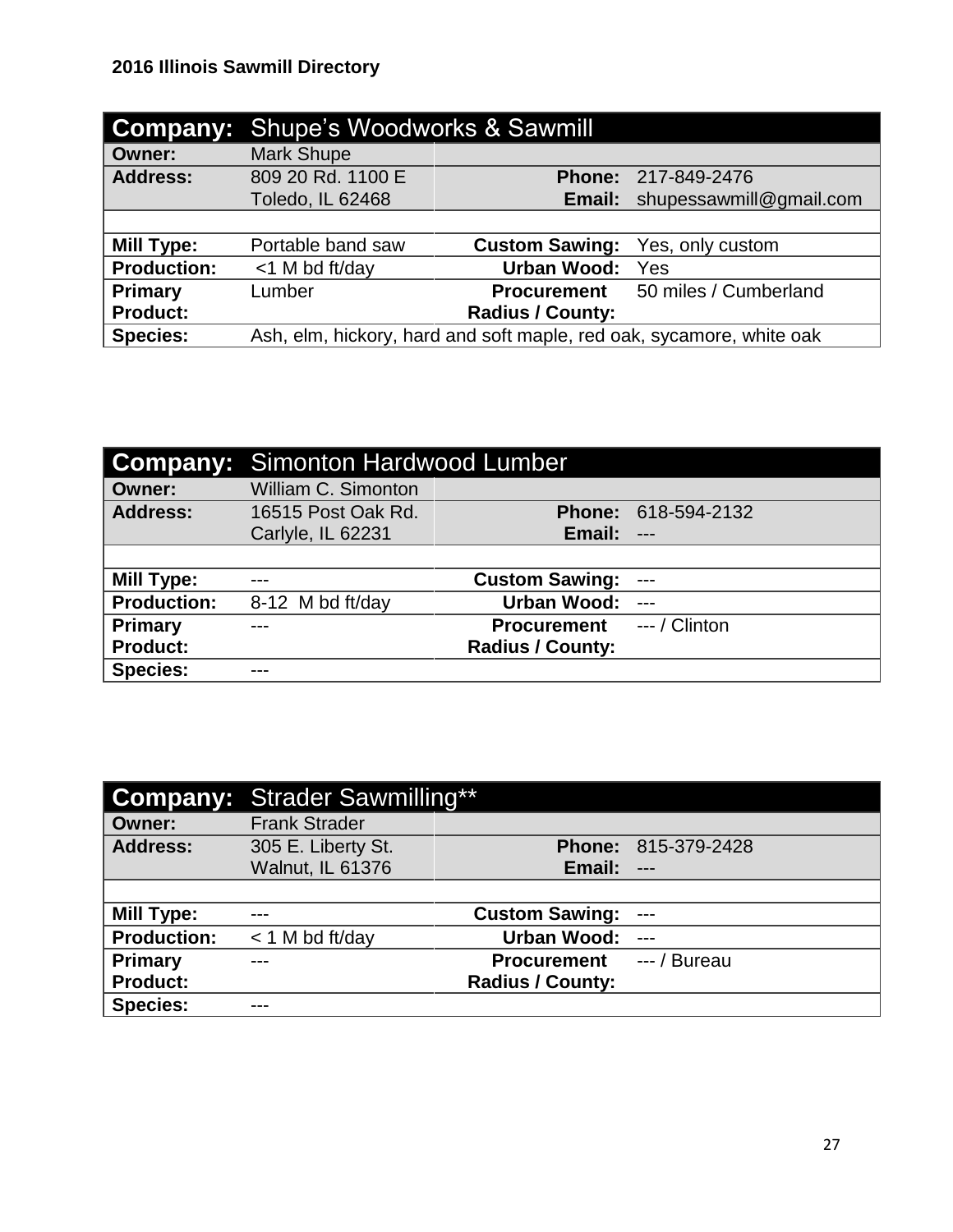|                    | <b>Company: Suckow Sawmill</b> |                         |                 |
|--------------------|--------------------------------|-------------------------|-----------------|
| <b>Owner:</b>      | <b>Marvin Suckow</b>           |                         |                 |
| <b>Address:</b>    | 5267 W. 700 St.                | <b>Phone:</b>           | 618-483-5570    |
|                    | Mason, IL 62443                | Email:                  | $---$           |
|                    |                                |                         |                 |
| <b>Mill Type:</b>  | Portable & band saw            | <b>Custom Sawing:</b>   | $---$           |
| <b>Production:</b> | 8-12 M bd ft/day               | <b>Urban Wood:</b>      | $---$           |
| Primary            | Lumber, pallet                 | <b>Procurement</b>      | $-$ / Effingham |
| <b>Product:</b>    | <b>lumber</b>                  | <b>Radius / County:</b> |                 |
| <b>Species:</b>    | ---                            |                         |                 |

|                    | <b>Company: The Russell Mill</b> |                         |                     |
|--------------------|----------------------------------|-------------------------|---------------------|
| <b>Owner:</b>      | <b>Charles Prymula</b>           |                         |                     |
| <b>Address:</b>    | 15780 W Russell Rd               |                         | Phone: 847-395-5190 |
|                    | Zion, IL 0099                    | Email:                  | $---$               |
|                    |                                  |                         |                     |
| Mill Type:         | Circular saw                     | <b>Custom Sawing:</b>   | Yes                 |
| <b>Production:</b> | $<$ 1 M bd ft/day                | Urban Wood:             | $---$               |
| <b>Primary</b>     |                                  | <b>Procurement</b>      | $-$ / Lake          |
| <b>Product:</b>    |                                  | <b>Radius / County:</b> |                     |
| <b>Species:</b>    | Oak                              |                         |                     |

|                    | <b>Company: Tree-O-Lumber</b> |                         |                     |
|--------------------|-------------------------------|-------------------------|---------------------|
| <b>Owner:</b>      | Howard F. Kelley              |                         |                     |
| <b>Address:</b>    | 5492 Woodhaven Rd.            |                         | Phone: 618-357-2576 |
|                    | Pinckneyville, IL 62274       | Email:                  | $---$               |
|                    |                               |                         |                     |
| <b>Mill Type:</b>  |                               | <b>Custom Sawing:</b>   | $---$               |
| <b>Production:</b> | 12-16 M bd ft/day             | <b>Urban Wood:</b>      | $---$               |
| <b>Primary</b>     |                               | <b>Procurement</b>      | $-$ / Perry         |
| <b>Product:</b>    |                               | <b>Radius / County:</b> |                     |
| <b>Species:</b>    |                               |                         |                     |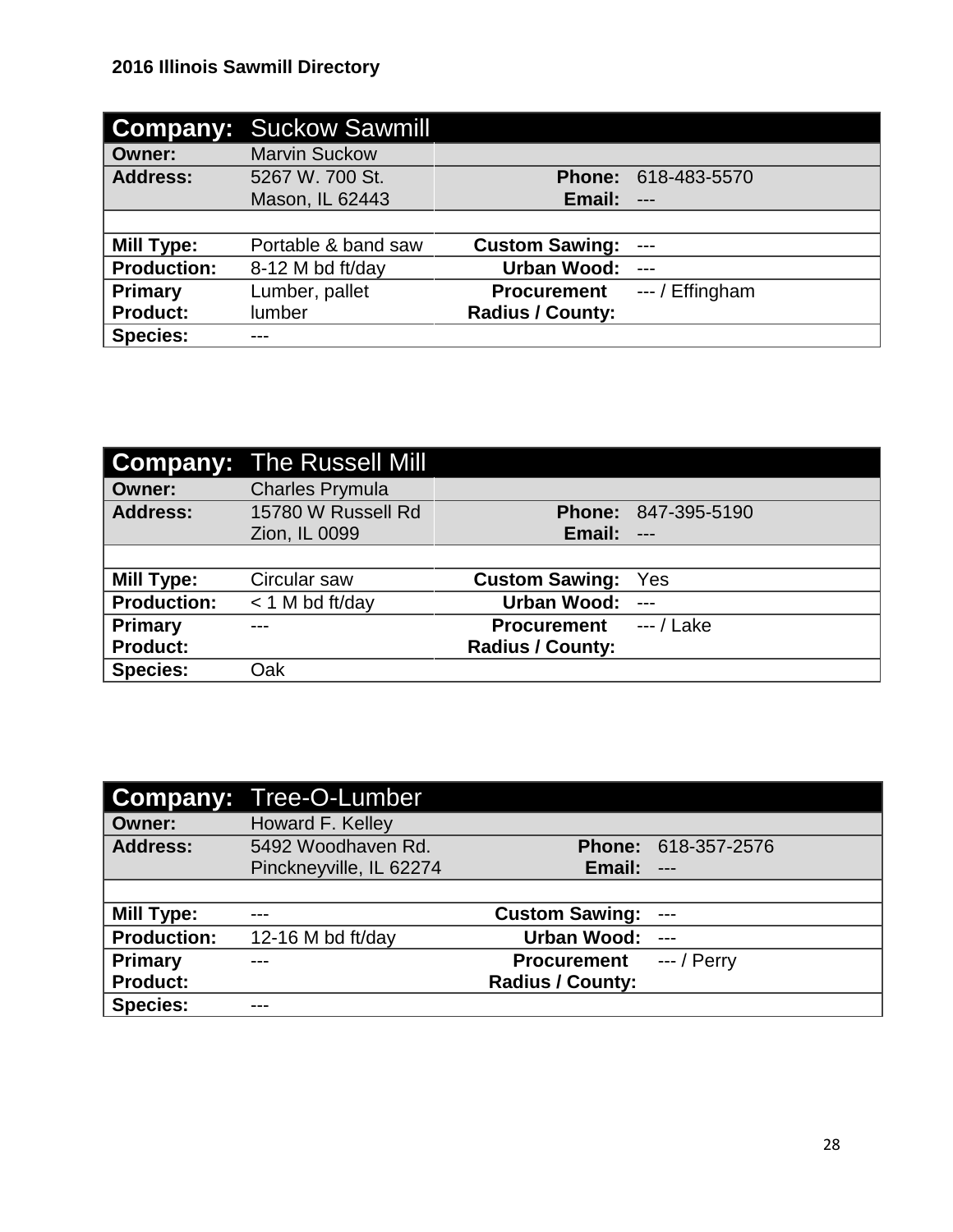|                    | <b>Company: Trillium Dell Timberworks</b>                     |                         |                            |  |
|--------------------|---------------------------------------------------------------|-------------------------|----------------------------|--|
| <b>Owner:</b>      | <b>Rick Collins</b>                                           |                         |                            |  |
| <b>Address:</b>    | 1283 Knox Road                                                | <b>Phone:</b>           | 309-289-2921               |  |
|                    | Knoxville, IL 61448                                           | Email:                  | $---$                      |  |
|                    |                                                               |                         |                            |  |
| <b>Mill Type:</b>  | Portable band saw &                                           | <b>Custom Sawing:</b>   | Yes, some                  |  |
|                    | circular saw                                                  |                         |                            |  |
| <b>Production:</b> | $<$ 1 M bd ft/day                                             | <b>Urban Wood:</b>      | Yes                        |  |
| Primary            | Cants                                                         | <b>Procurement</b>      | 200 miles / Knox, northern |  |
| <b>Product:</b>    |                                                               | <b>Radius / County:</b> | & central Illinois         |  |
| <b>Species:</b>    | Ash, black walnut, elm, hickory, red oak, sycamore, white oak |                         |                            |  |

|                    | <b>Company: Twin Mills Timber &amp; Tie Company</b> |                         |                                   |
|--------------------|-----------------------------------------------------|-------------------------|-----------------------------------|
| <b>Owner:</b>      | <b>Keith Wilson</b>                                 |                         |                                   |
| <b>Address:</b>    | 3368 Illinois 37                                    |                         | Phone: 618-932-3662               |
|                    | West Frankfort, IL 62896                            |                         | <b>Email:</b> keith@twinmills.org |
|                    |                                                     |                         |                                   |
| <b>Mill Type:</b>  | Circular saw                                        | <b>Custom Sawing:</b>   | <b>No</b>                         |
| <b>Production:</b> | 12-16 M bd ft/day                                   | <b>Urban Wood:</b>      | - No                              |
| Primary            | Crane mats & mine                                   | <b>Procurement</b>      | 100 miles / Southern              |
| <b>Product:</b>    | timbers                                             | <b>Radius / County:</b> | <b>Illinois</b>                   |
| <b>Species:</b>    | Hardwoods                                           |                         |                                   |

|                    | <b>Company:</b> Unkraut Custom Sawing    |                         |                      |
|--------------------|------------------------------------------|-------------------------|----------------------|
| <b>Owner:</b>      | <b>Clarence Unkraut</b>                  |                         |                      |
| <b>Address:</b>    | 9512 E. 1350 <sup>th</sup> Ave.          |                         | Phone: 217-868-2645  |
|                    | Effingham, IL 62401                      | Email:                  | $---$                |
|                    |                                          |                         |                      |
| <b>Mill Type:</b>  | Band saw                                 | <b>Custom Sawing:</b>   | Yes                  |
| <b>Production:</b> | 4-8 M bd ft/day                          | <b>Urban Wood:</b>      | Yes                  |
| <b>Primary</b>     | Lumber                                   | <b>Procurement</b>      | 20 miles / Effingham |
| <b>Product:</b>    |                                          | <b>Radius / County:</b> |                      |
| <b>Species:</b>    | Ash, hickory, red oak, walnut, white oak |                         |                      |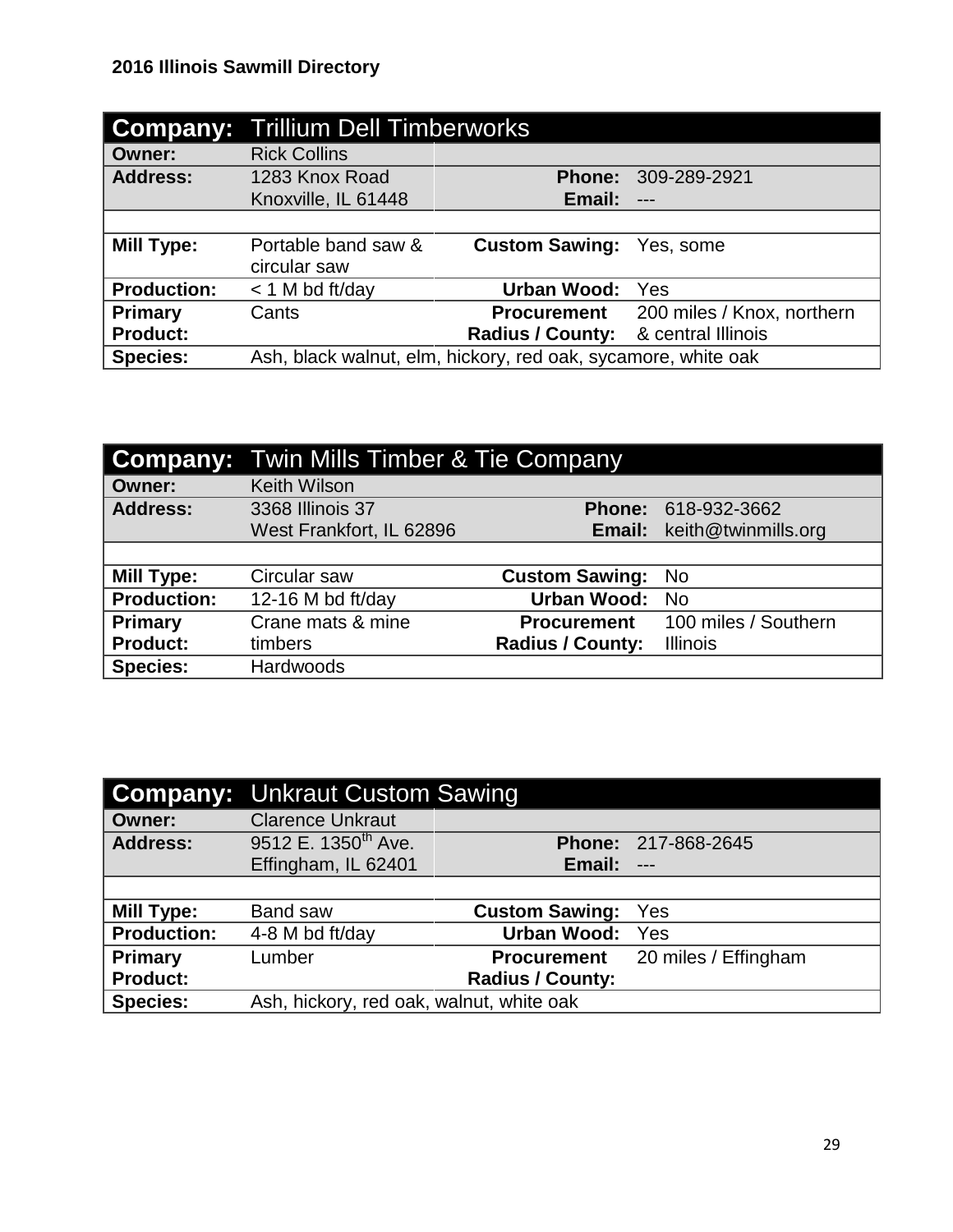|                    | <b>Company: Wenzel Lumber Company</b> |                         |                               |
|--------------------|---------------------------------------|-------------------------|-------------------------------|
| <b>Owner:</b>      | <b>Stacy Wenzel</b>                   |                         |                               |
| <b>Address:</b>    | 7452 Island Rifle Rd                  | <b>Phone:</b>           | 618-269-3286                  |
|                    | Junction, IL 62954                    | Email:                  |                               |
|                    |                                       |                         |                               |
| <b>Mill Type:</b>  | Circular saw                          | <b>Custom Sawing:</b>   | No.                           |
| <b>Production:</b> | 12-16 M bdft/day                      | <b>Urban Wood:</b>      | No.                           |
| Primary            | Mine timber & ties                    | <b>Procurement</b>      | 100 miles / Southern Illinois |
| <b>Product:</b>    |                                       | <b>Radius / County:</b> |                               |
| <b>Species:</b>    | <b>Hardwoods</b>                      |                         |                               |

|                    | <b>Company: West Sawmill</b>             |                         |                             |
|--------------------|------------------------------------------|-------------------------|-----------------------------|
| <b>Owner:</b>      | George West                              |                         |                             |
| <b>Address:</b>    | 15770 Spring Valley Rd.                  |                         | <b>Phone: 815-772-7948</b>  |
|                    | Morrison, IL 61270                       | Email:                  | $---$                       |
|                    |                                          |                         |                             |
| <b>Mill Type:</b>  | Portable band saw                        | <b>Custom Sawing:</b>   | Yes, only custom            |
| <b>Production:</b> | $<$ 1 M bd ft/day                        |                         | Urban Wood: No, but willing |
| Primary            | Lumber                                   | <b>Procurement</b>      | 20 miles / Whiteside,       |
| <b>Product:</b>    |                                          | <b>Radius / County:</b> | Carroll                     |
| <b>Species:</b>    | Black cherry, red oak, walnut, white oak |                         |                             |

|                    | <b>Company:</b> Willenborg Wood & Lumber |                         |                            |
|--------------------|------------------------------------------|-------------------------|----------------------------|
| <b>Owner:</b>      | Dennis & Russ Willenborg                 |                         |                            |
| <b>Address:</b>    | <b>PO Box 632</b>                        |                         | <b>Phone: 217-844-2082</b> |
|                    | Effingham, IL 62401                      | <b>Email: ---</b>       |                            |
|                    |                                          |                         |                            |
| <b>Mill Type:</b>  | --                                       | <b>Custom Sawing:</b>   | --                         |
| <b>Production:</b> | $- -$                                    | Urban Wood:             | $\overline{a}$             |
| Primary            | $- -$                                    | <b>Procurement</b>      |                            |
| <b>Product:</b>    |                                          | <b>Radius / County:</b> |                            |
| <b>Species:</b>    | --                                       |                         |                            |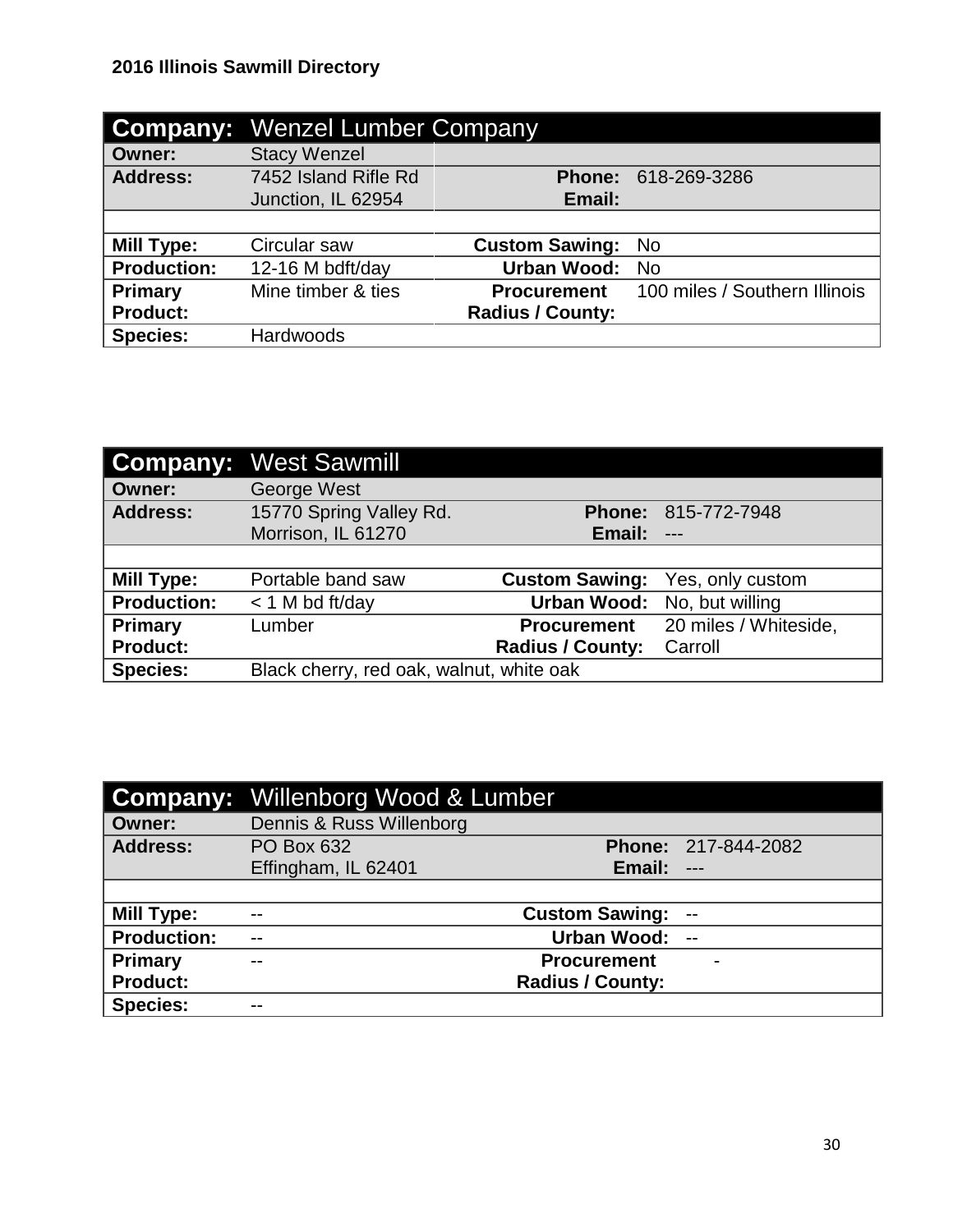|                    | <b>Company: Wood-N-U</b> |                         |                            |
|--------------------|--------------------------|-------------------------|----------------------------|
| <b>Owner:</b>      | <b>William Knoll</b>     |                         |                            |
| <b>Address:</b>    | 2278N 2653 Rd            |                         | <b>Phone: 815-795-5523</b> |
|                    | Marseilles, IL 61341     | Email:                  | $---$                      |
|                    |                          |                         |                            |
| <b>Mill Type:</b>  |                          | <b>Custom Sawing:</b>   | $---$                      |
| <b>Production:</b> | $<$ 1 M bd ft/day        | <b>Urban Wood:</b>      | $---$                      |
| <b>Primary</b>     |                          | <b>Procurement</b>      | $-$ / LaSalle              |
| <b>Product:</b>    |                          | <b>Radius / County:</b> |                            |
| <b>Species:</b>    | ---                      |                         |                            |

\*\* Sawmills that are currently idle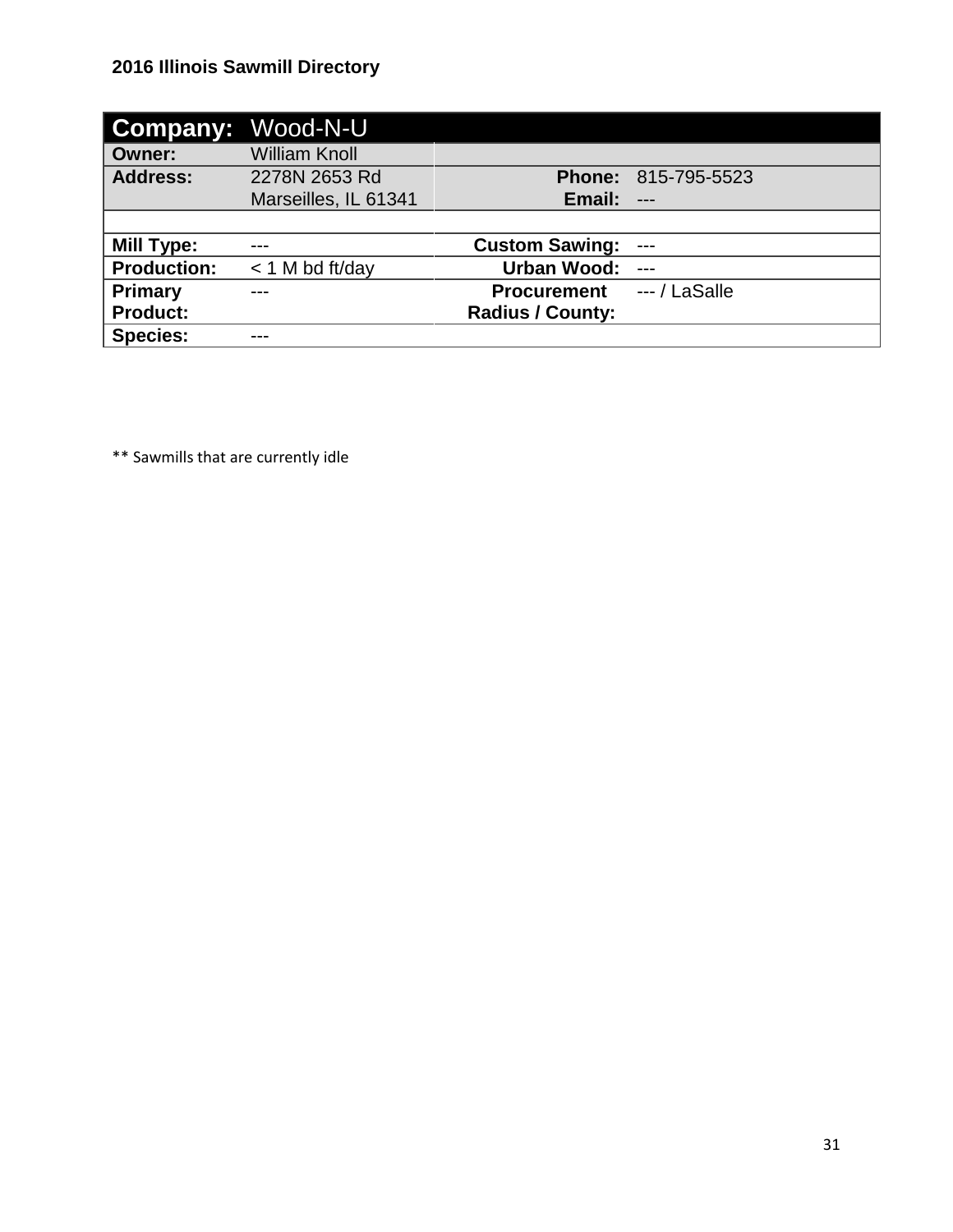# **2016 Directory of Custom Sawmills and Operators**

**An update of the 2011 Directory assembled by the IL EAB Wood Utilization Team:**

**Allen's Custom Woodworks Kirk Allen 3894 Coach Rd. Kansas 61933 Edgar 217-508-0564 Kallen@SawmillandTimberforum.com Autumn Mill Tammy/Mark Allen 13014 Cemetery Rd Argenta 62501 Macon 217-795-3399 autumnmill06@aol.com D and L Sawyers Dennis Arnold P.O. Box 247 Delavan 61734 Tazewell 309-256-0235 dennisarnold19@yahoo.com Tree Harvesters Jim Baird 577 IL Route 48 Morrisonville 62546 Christian 217-526-3407**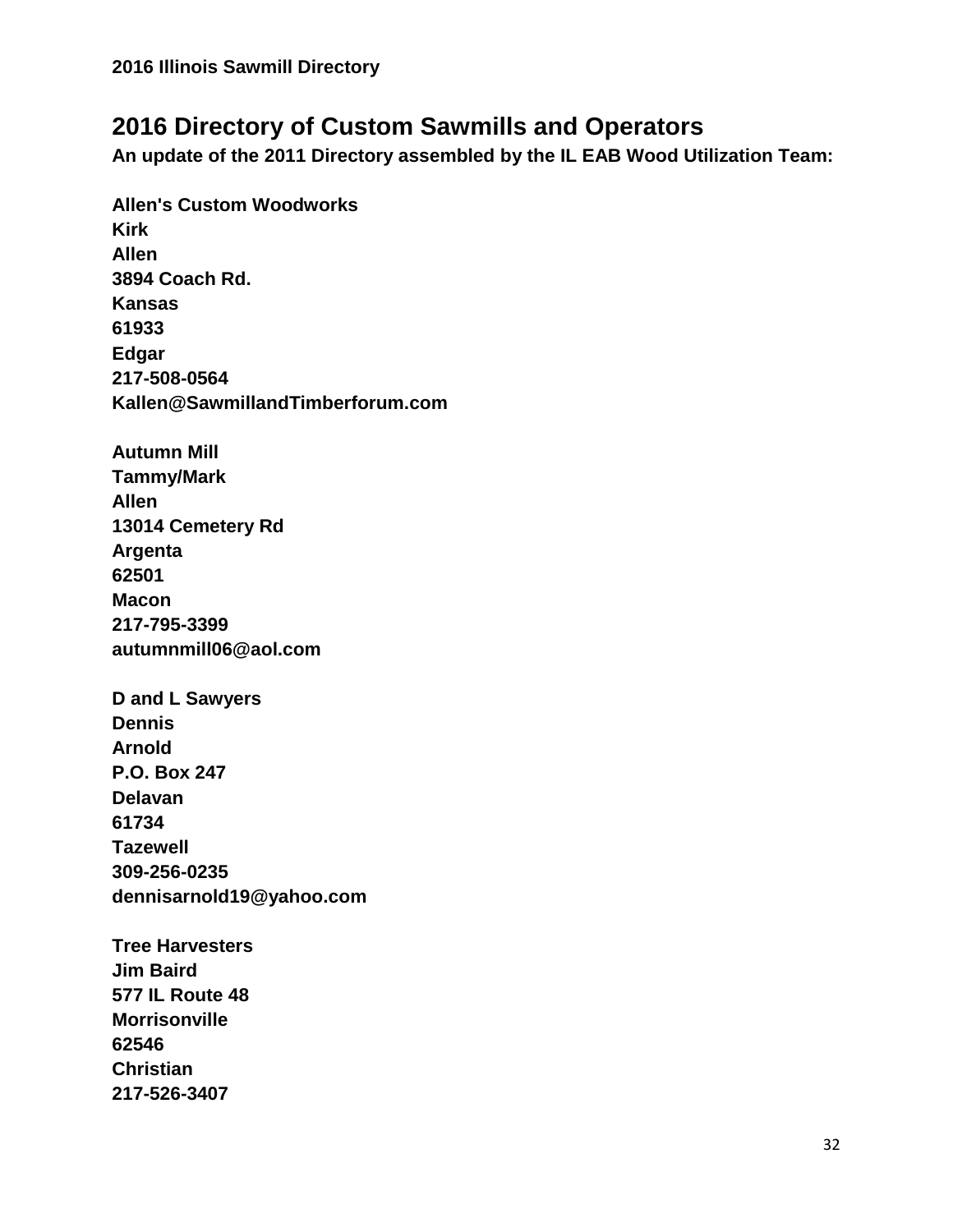**Basten Enterprises Tom Basten 4615 Kuhn Rd. Richmond 60071 McHenry 815 -675 -6863 bastenent@aol.com**

**Burnett's Custom Sawing Eric Burnett 10929 N 2080 E. Danville 61834 Vermillion 217 -497 -3279 ndsticks3@aol.com**

**Bushue Sawmill Perry/Wayne Bushue Rt 2 Box 285 Beecher City 62414 Shelby 217 -259 -1500 bushue@stewstras.net**

**Carroll Eldon Carroll 6422 S. Gras Rd. Stockton 61085 Jo Daviess 815 -858 -4283**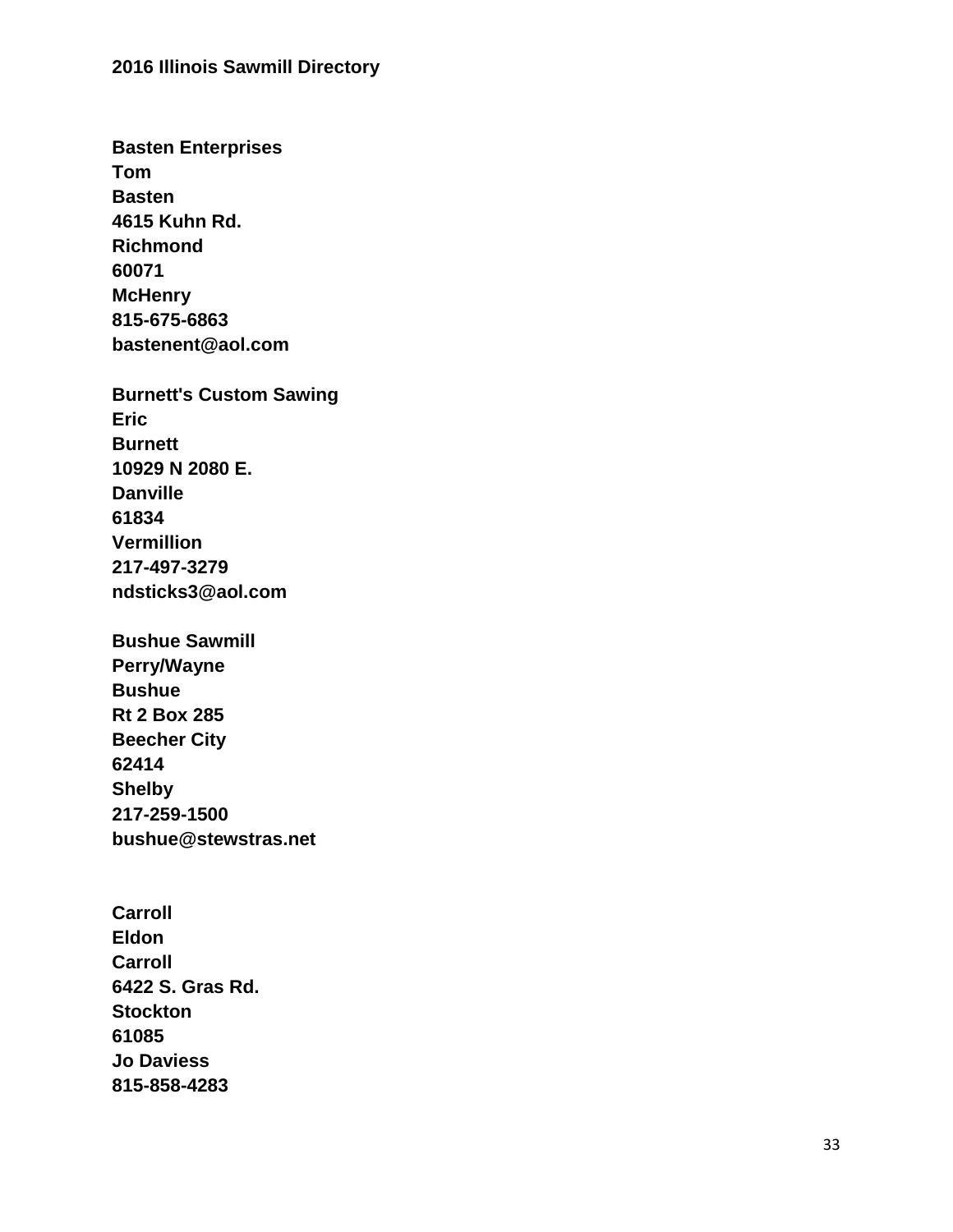**carrollfarm@yahoo.com attn: Eldon Carstens Millworks & Reclamation Gary Carstens 28 W. 530 Woodlawn Ave. Warrenville 60555 DuPage 630 -393 -6341 gcarstens62@aol.com Carter Hardwoods Bill Carter RR2, Box 130 Ramsey 62080 Fayette 618 -423 -2581 Carver**

**Jeff Carver 59 St. Hwy 94 Little York 61453 Warren 304 -729 -5206 meyer9@frontiernet.net**

**Trillium Dell Timberworks Rick Collins 1277 Knox Rd. 1600N. Knoxville 61448 Knox**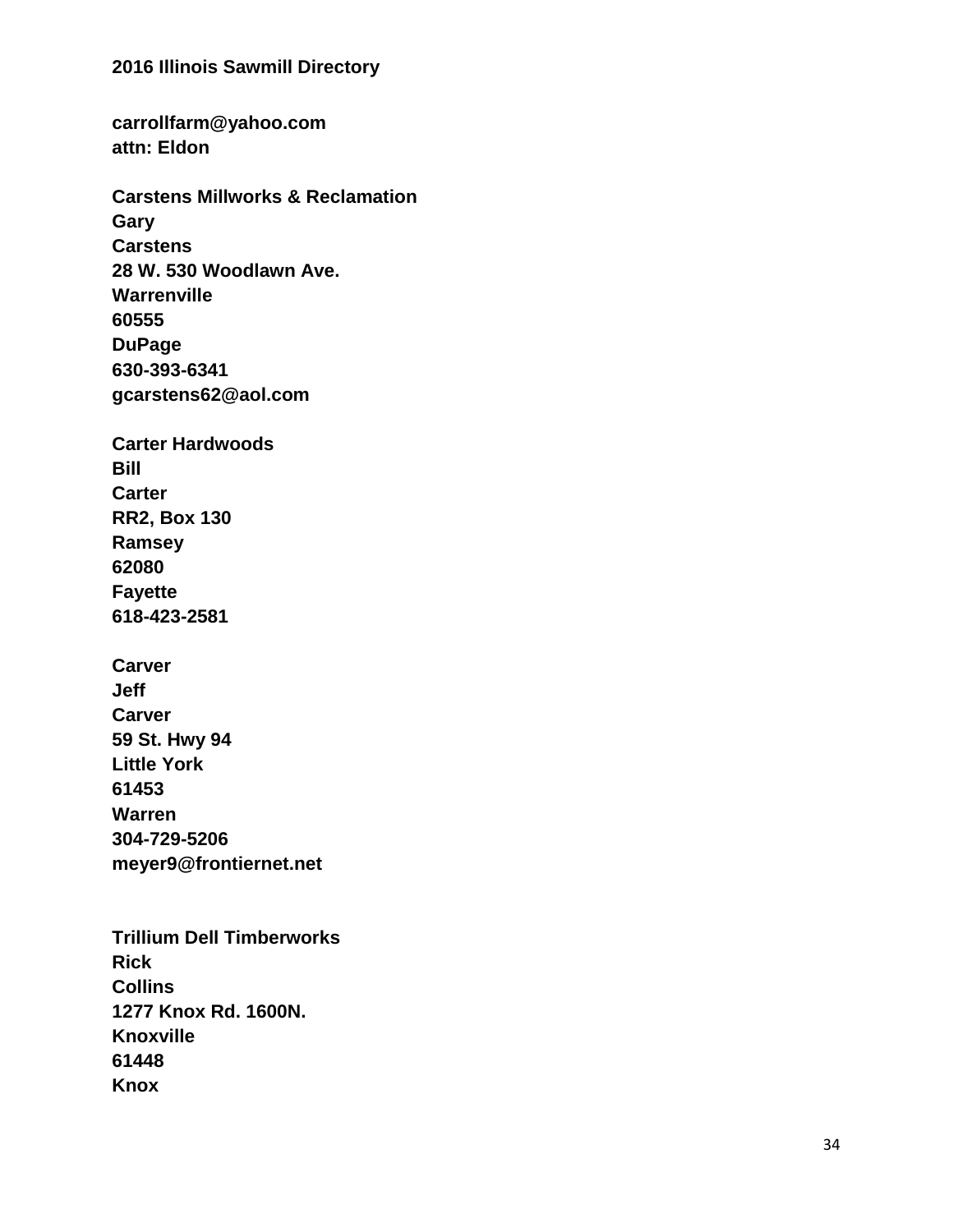**309 -221 -8020 www.trilliumdell.com**

**Collman Kevin Collman 2949 N. 4351 Rd. Sheridan 60551 Lasalle 815 -496 -2698 kdcollman@gmail.com**

**Costello Custom Bandsawing Frank/Bruce Costello RR 3 Box 65 Roadhouse 62082 Greene 217 -589 -5372**

**Curry Tom Curry Box 244 Macon 62544 Macon 217 -764 -3717 familysawmill@suddenlink.net**

**Daly Wood Products, Inc. Dan Daly 3360 E. Rte #6 Morris 60450**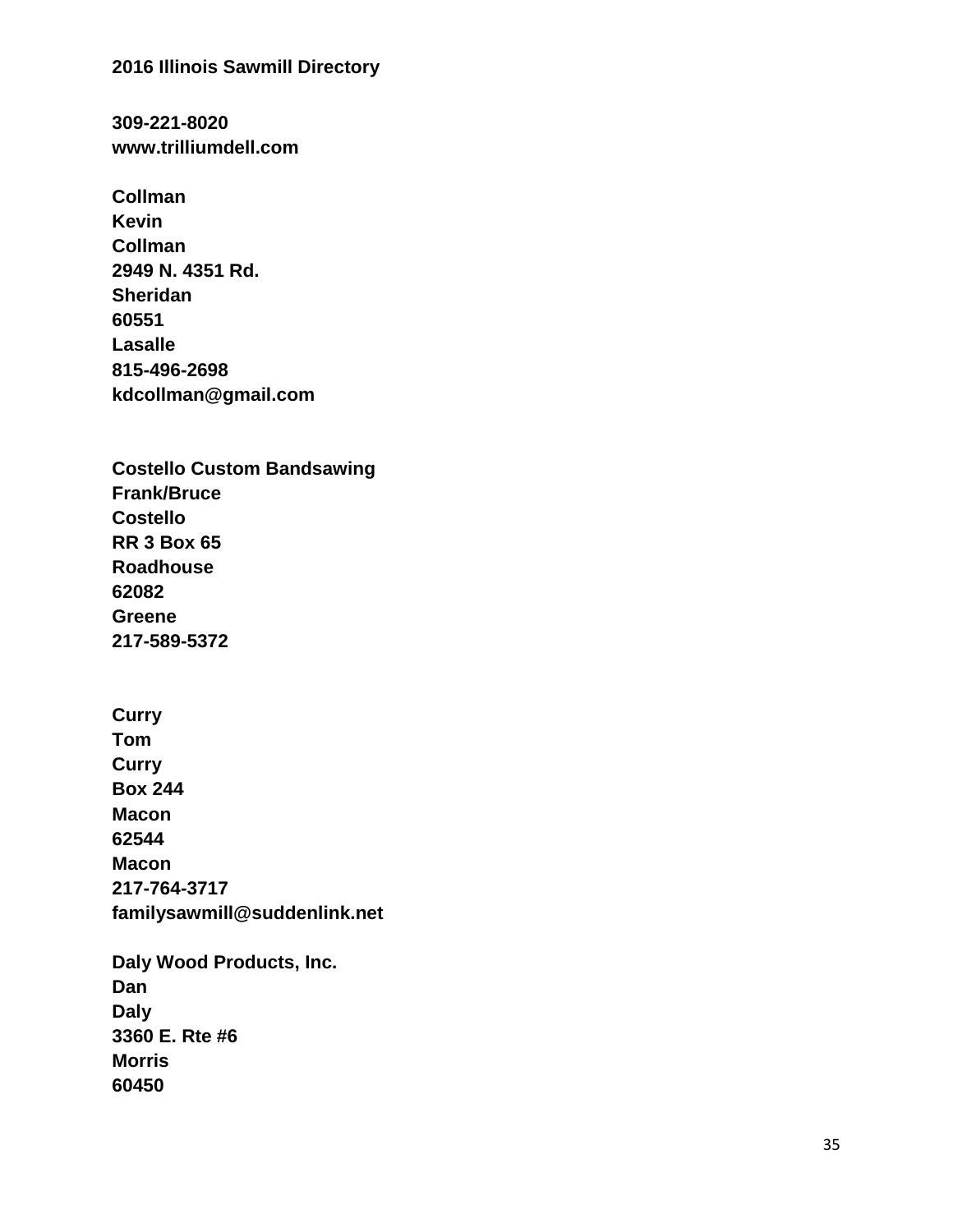**Grundy 815 -942 -5553 circlesaw60@yahoo.com**

**Pine Summit Tree Farm Bill Dickman PO Box 399 Cedarville 61013 Stephenson 815 -563 -4196 pinesummit50@yahoo.com**

**Best Cabinets Dan Diewald 1500 W. Cortalnd St. Chicago 60642 Cook 773 -416 -0300 danncd@yahoo.com**

**Donsbach Sawmilling Jim Donsbach P.O. Box 36 / 221 E. St (physical) Maquon 61458 Knox 309 -875 -3534**

**Northwest Wood Products Ken Duffy 16306 Hebron Rd. Harvard 60033 McHenry**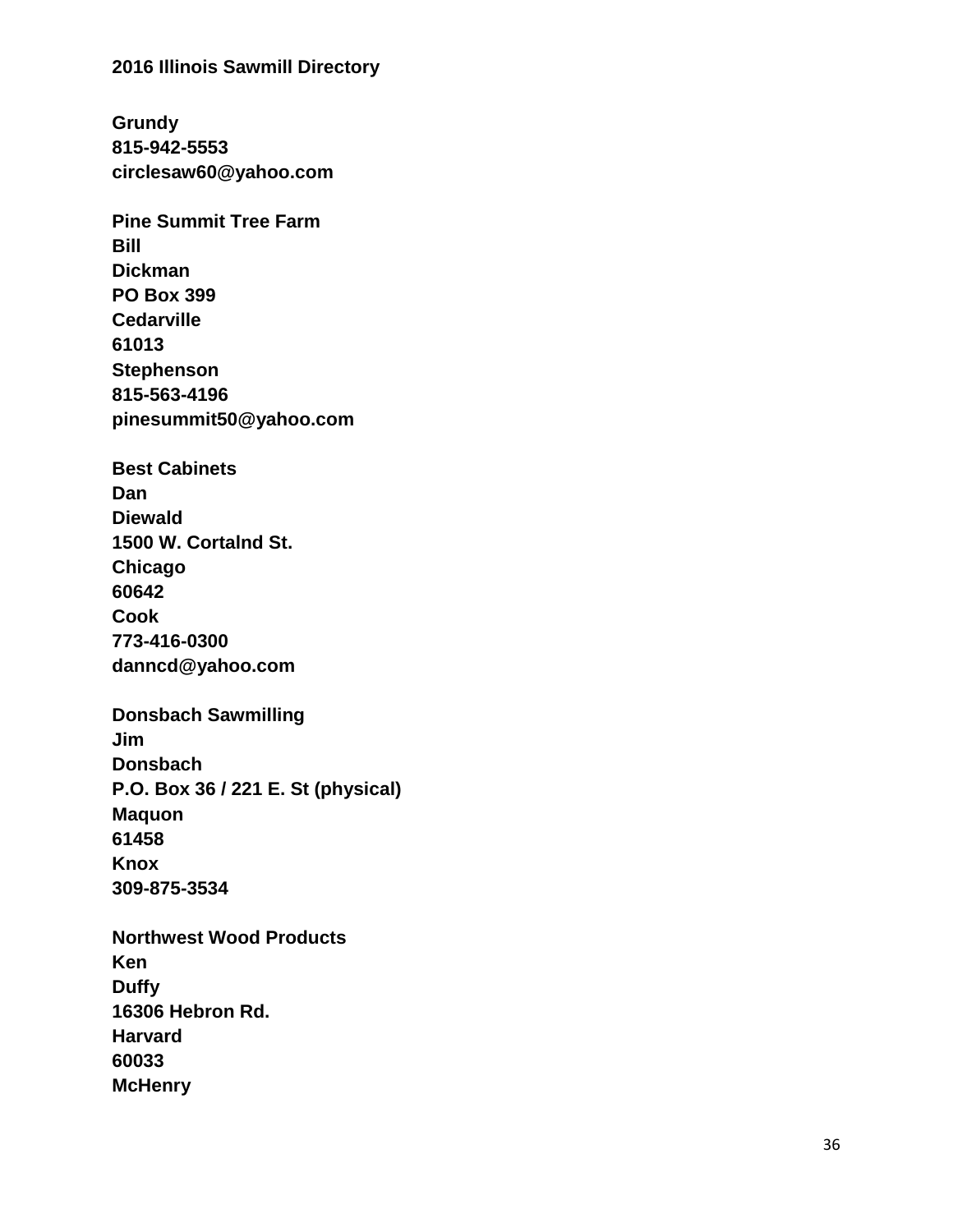**815 -648 -2406 www.nwwoodproducts.com**

**Wooded Wonderland Lumber Co. John Eisbach 610 S Devil's Ladder Rd Galena 61036 Randolph 815 -777 -3426 john@wwhardwood.com http://wwhardwood.com/**

**Eklund Rod Eklund 1528 Know Station Rd Knoxville 61448 Knox 309 -289 -6402 rod\_eklund@yahoo.com**

**Ellis Custom Sawing & Woodworking Wade Ellis 2 N. 451 Woodcrest Drive West Chicago 60185 DuPage 630 -939 -1752 cyma1@msn.com**

**Hogback Hardwoods Scott Elsasser 13800 N. Hogback Rd. Orangeville 61060**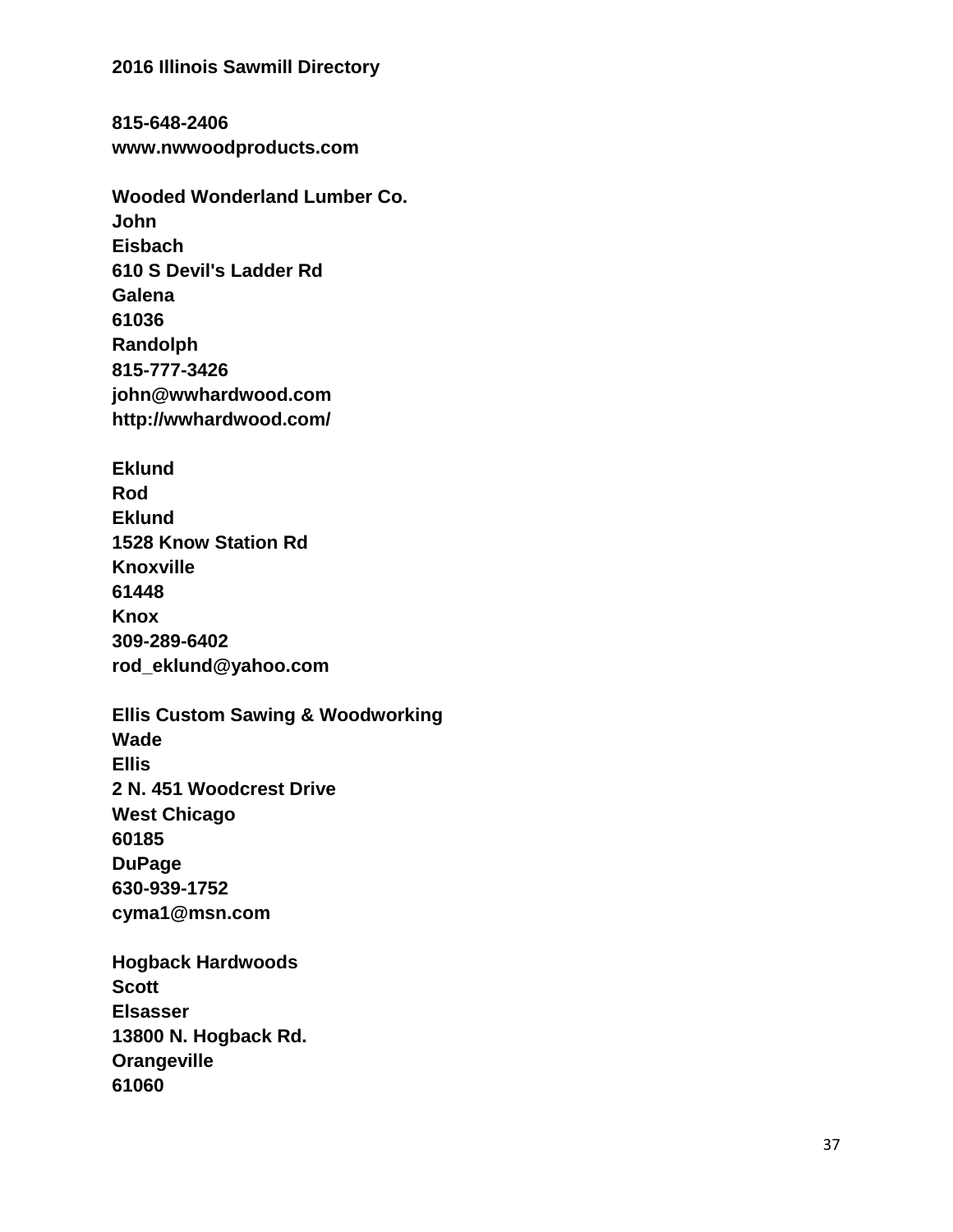**Stephenson 815 -291 -9440 hogbackhardwoods@yahoo.com http://hogbackhardwoods.com/**

**Gallaugher Tree Farms James Gallaugher 784 283rd St Viola 61486 Mercer 309 -299 -2966 forestry@winco.net**

**Gould's Custom Woodworking Rick Gould 5054 Shonse Chapel Rd Louisville 62858 Clay 618 -686 -7212 www.thewoodartists.com**

**Copperas Creek Sawyer Service, Inc. Robert Grace 29236 E Chaney Canton 61520 Fulton 309 -224 -3879**

**G.H. Woodworking and Sawmill Gerry Hamm 441 W Bonner Rd. Wauconda**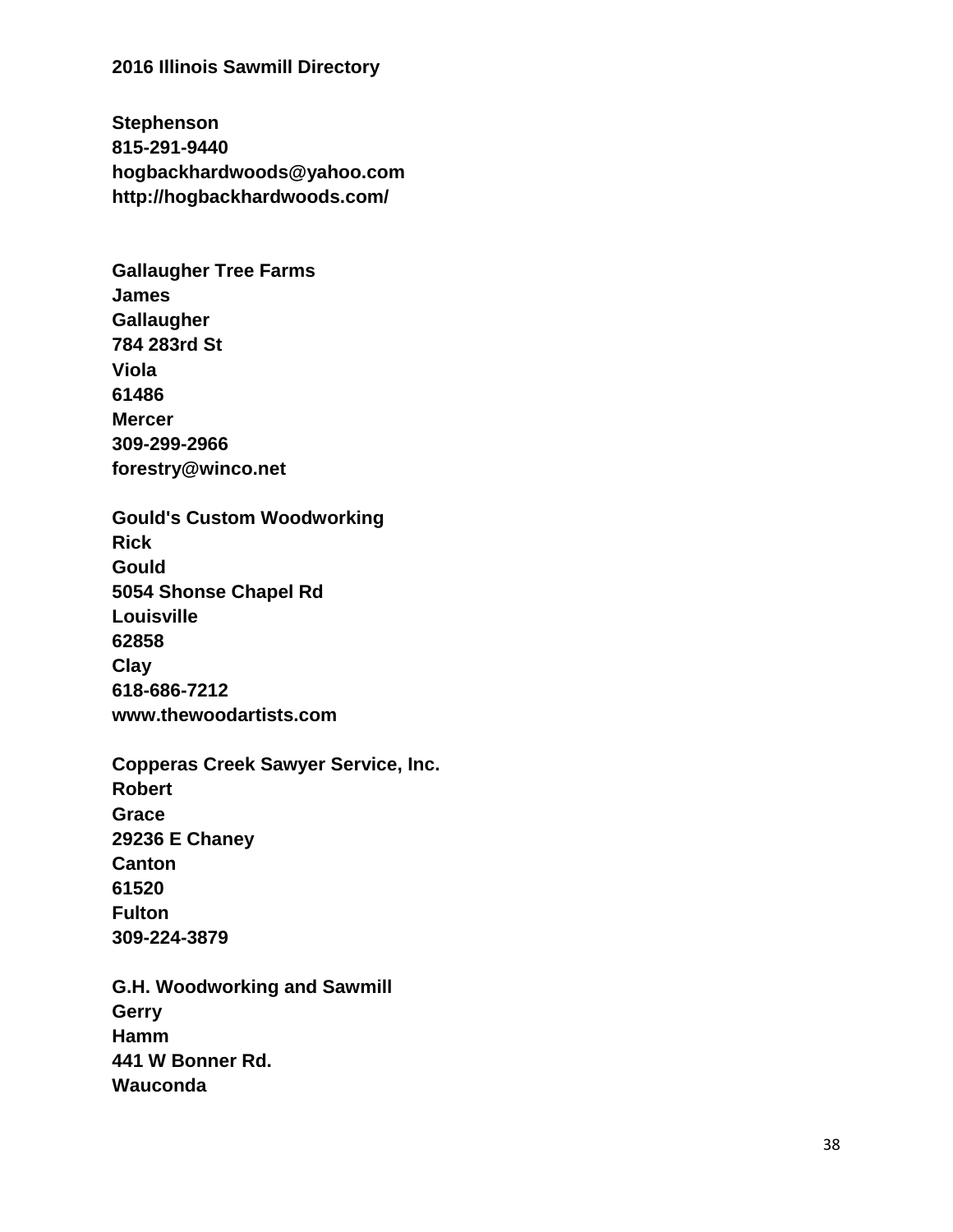**60084 Lake 847 -526 -9301 www.ghwoodworking.com**

| <b>Herring Industries</b>        |
|----------------------------------|
| George                           |
| <b>Herring</b>                   |
| <b>245 Industrial Park Drive</b> |
| Raleigh                          |
| 62977                            |
| Saline                           |
| 618-841-7829                     |

**Horigan Urban Forest Products, Inc. Bruce/Erika Horigan 8110 Monticello Ave. Skokie 60076 Cook 847 -568 -1340 bahorigan@sbcglobal.net www.urbanlumber.com**

**Jefferies Orchard Sawmill Dale Jefferies, Sr. 5036 Muench Rd. Cantrall 62625 Sangamon 217 -487 -7582**

**Johnson Creek Hardwoods Michael Johnson 6480 Daggert Rd. Mt. Carroll**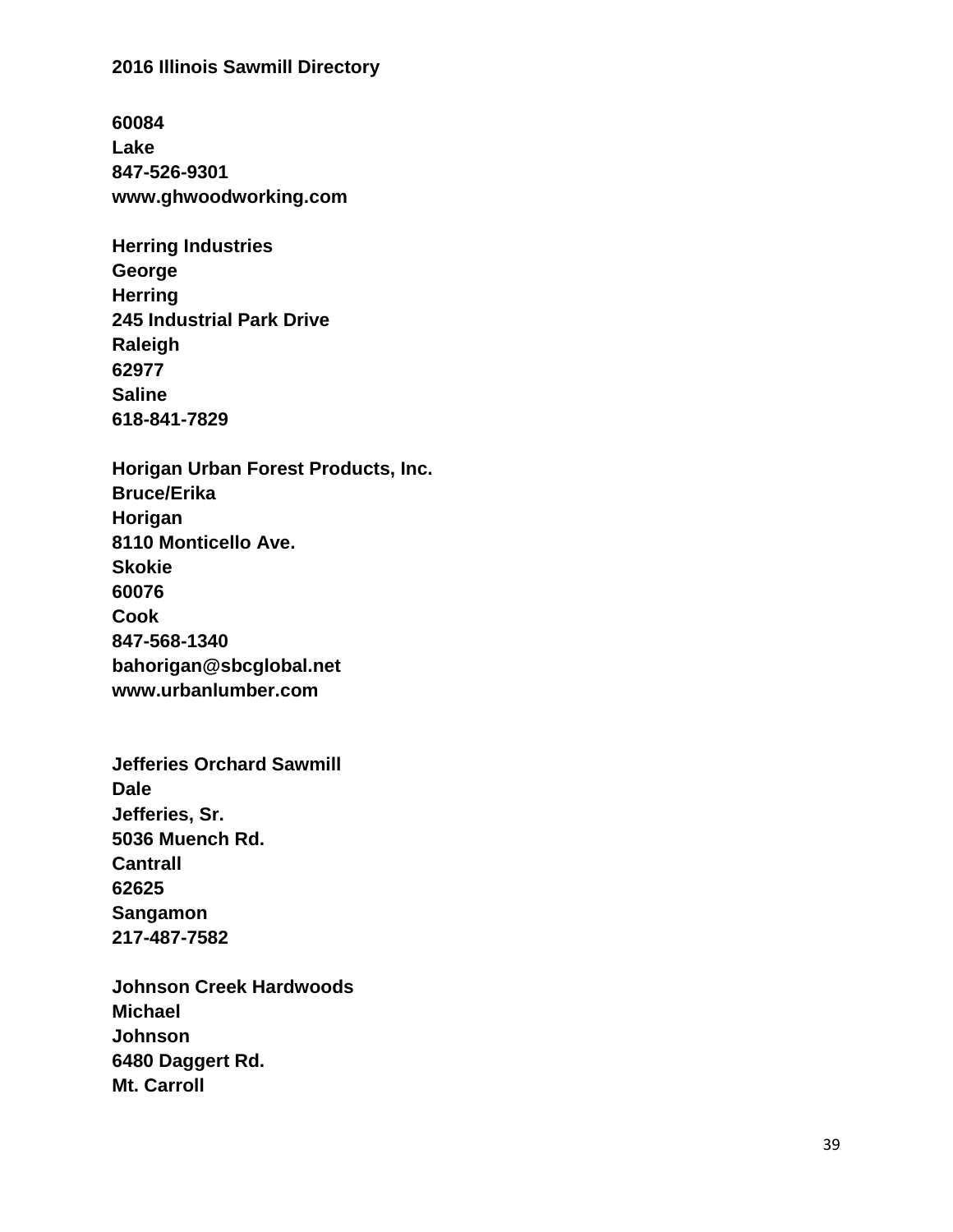**61053 Carroll 815 -684 -5411 johnson@jcwifi.com www.johnsoncreekhardwoods.com**

**Kreke Hardwoods Anthony Kreke 7725 N 1600 Effingham 62401 Effingham 217 -536 -5601 tonynjill@frontiernet.net**

**Native Woods Mike Lawrence 530 20th St Rock Island 61201 Rock Island 309 -292 -1046 nativewoods@sbcglobal.net**

**Edgewood Industries Janet McCallister 330 N County Rd 1520 E Lerna 62440 Coles 217 -348 -0346 edgewoodgardener@yahoo.com**

**Melton's Mobile Sawmilling Jerry Melton**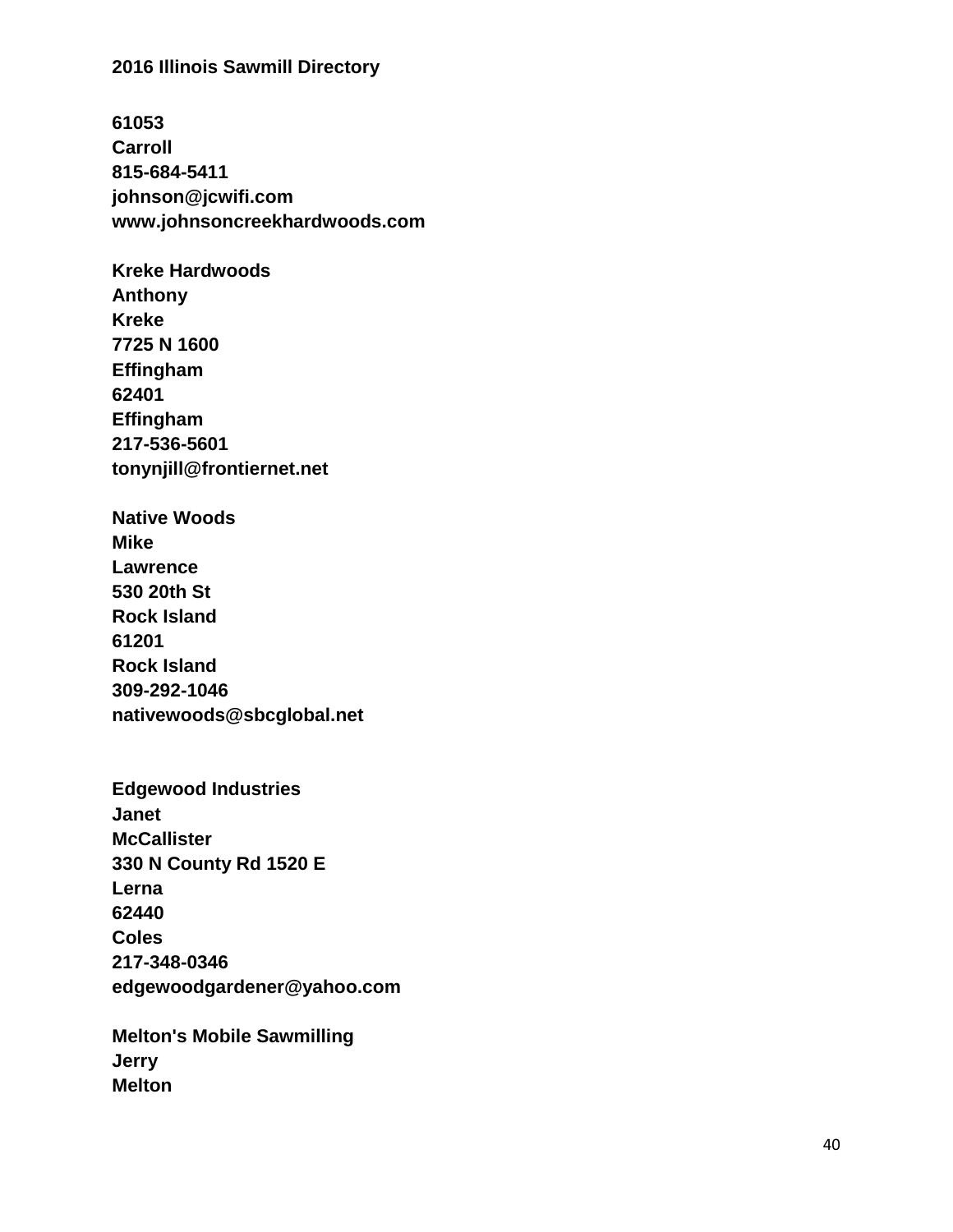**1230 160th St. Abington 61410 Knox 309-462-5238 jercolmelton@hotmail.com**

**Meurer BrothersTree Care Professionals Gene Meurer 5031 Frank Scott Parkway West Belleville 62223 St Clair 618-234-TREE (8733) gene@mbtreecare.com http://www.mbtreecare.com/**

**Meyers Wordworking & Lumber Ron Meyers 1413 S. River St. Batavia 60510 DuPage & Kane 630-231-2955 ronmeyers103@aol.com**

**Acorn Acres Jerry Misek 3093 E. Skene Rd. Elizabeth 61028 Jo Daviess 815-598-3215 acornacres@blkhawk.net**